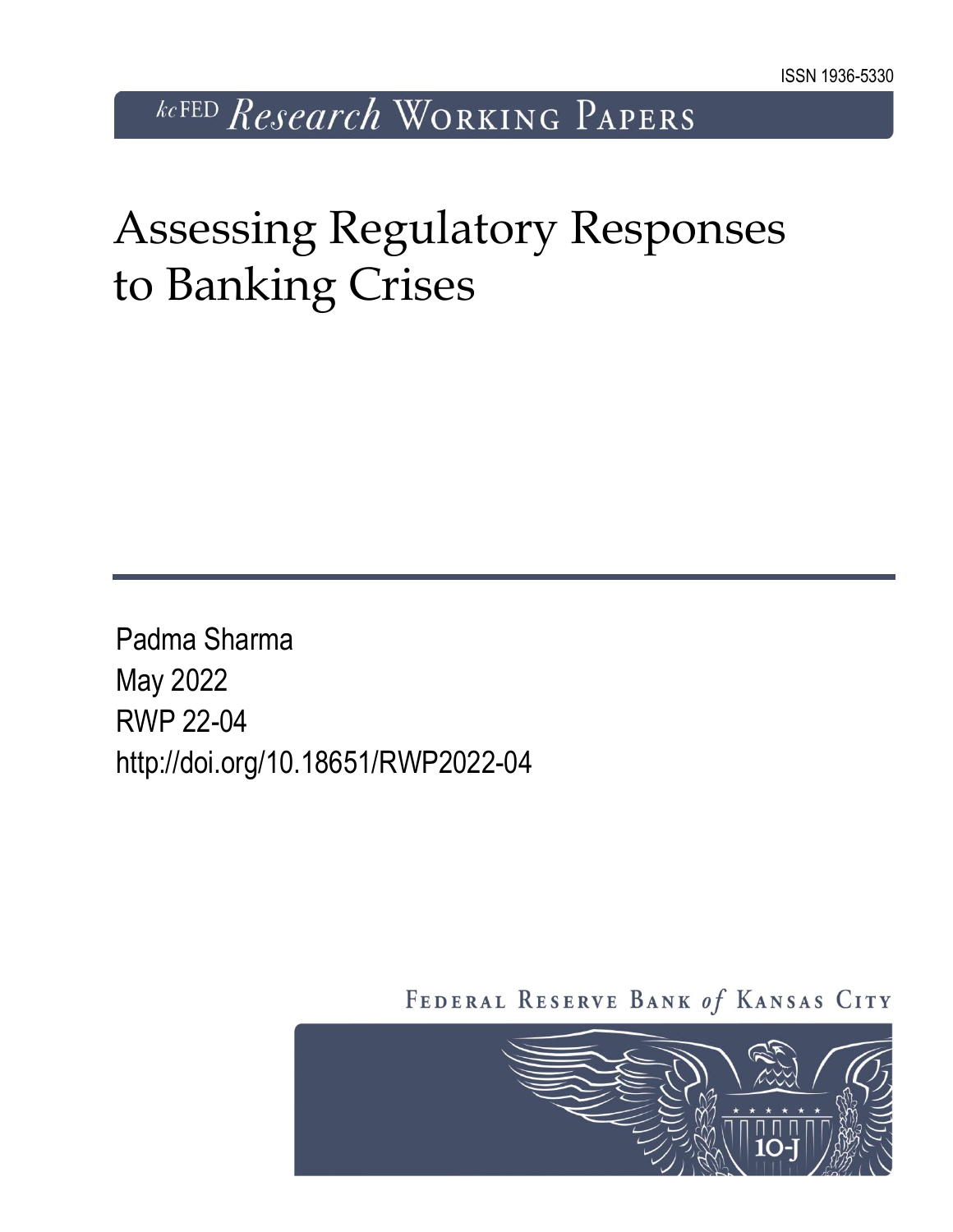# Assessing Regulatory Responses to Banking Crises

Padma Sharma\*

April 28, 2022

#### Abstract

During banking crises, regulators must decide between bailouts or liquidations, neither of which are publicly popular. A comprehensive assessment of regulators, however, requires examining all their decisions against regulators' objectives of preserving financial stability while discouraging moral hazard. I develop a Bayesian latent class model to assess regulators on these competing objectives and evaluate banking and savings and loan (S&L) regulators during the 1980's crises. I find the banking authority (FDIC) conformed to these objectives whereas the S&L regulator (FSLIC), which subsequently became insolvent, deviated from them. Timely interventions based on this evaluation could have redressed the FSLIC's decision structure and prevented losses to taxpayers.

JEL Classification: C11, C38, G21, G33, G38

Key words: Bank failures, Bank resolution, Bailout, Liquidation, Savings and Loans Crisis, Markov chain Monte Carlo (MCMC), Federal Deposit Insurance Corporation (FDIC), Federal Savings and Loans Insurance Corporation (FSLIC), Bayesian inference, Discrete data analysis, Latent class models.

<sup>\*</sup> I thank Ivan Jeliazkov, Gary Richardson, Eric Swanson, David Brownstone and Dale Poirier for their insightful guidance. Thanks to Gara Afonso, Kinda Hachem, Rosalind Bennett, Lynn Shibut, Domenico Giannone, Marc Weidenmier, Amihai Glazer, Angela Vossmeyer, Tanju Yorulmazer, Brent Bundick, Andy Glover, Huixin Bi, Jordan Rappaport, Andy Glover, Blake Marsh, Rajdeep Sengupta and Sriya Anbil for their helpful comments. Feedback from the Brown Bag Seminar at the Federal Reserve Bank of New York, the research seminars at the Federal Reserve Bank of Kansas City, FDIC, IGIDR and the Banking Research Group at University of California at Irvine and the Winter School at Delhi School of Economics is greatly appreciated. Funding is acknowledged from the Department of Economics and the Program in Corporate Welfare Studies, University of California at Irvine. Thanks to Pat Relich from the FDIC for help with obtaining data on FSLIC resolutions. Thanks to Jacob Dice for his excellent research assistance. The views expressed here are the opinions of the author only and do not necessarily represent those of the Federal Reserve Bank of Kansas City or the Federal Reserve System. All remaining errors are the author's responsibility.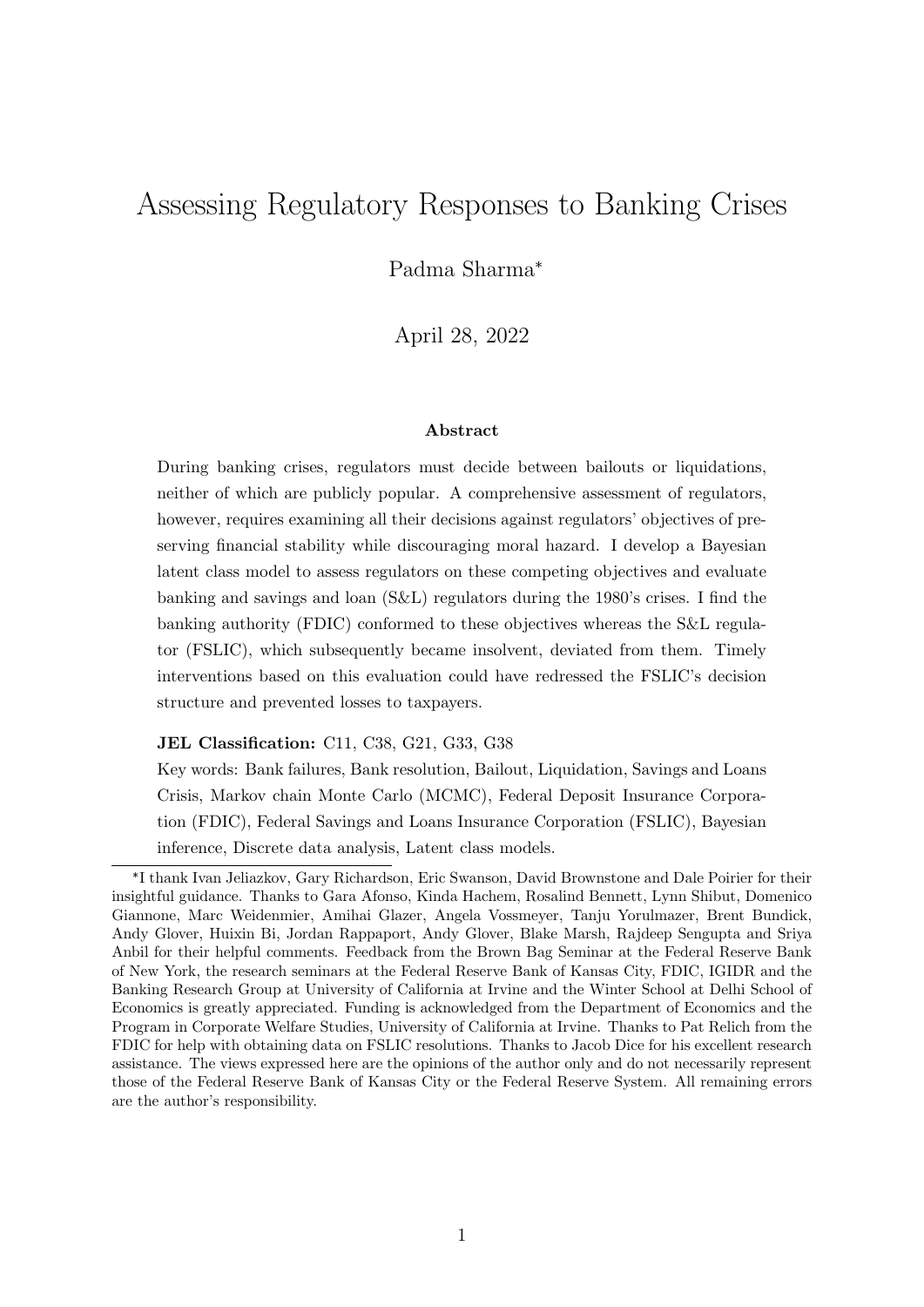# 1 Introduction

The global financial crisis of 2008 led to widespread bank failures, reviving debate over how financial regulators might preserve immediate financial stability while also safeguarding against future moral hazard. Regulators bail out banks when they place greater emphasis on preserving financial stability and liquidate institutions when they are more attentive to the curtailment of moral hazard incentives. Critical assessments of these actions are essential to ensuring regulators balance the competing concerns in a manner that serves the public interest. During banking crises, regulators typically oversee a large number of troubled banks. However, the public typically scrutinizes decisions related to specific banks instead of evaluating whether the decision rule applied to all banks serves the public interest. Individuals disfavor bailouts because they represent transfers from taxpayers to shareholders.<sup>[1](#page-2-0)</sup> The public also criticizes bank liquidations because they are costly for disintermediated depositors and loan customers.[2](#page-2-1) How can the public and their representatives in Congress comprehensively assess the actions of regulators against their competing objectives of preserving financial stability and restraining moral hazard?

In this paper, I assess resolution agencies against these two objectives by evaluating the extent to which their decisions align with optimal theoretical rules. Resolution agencies are financial regulators that determine and administer the bailout, sale or liquidation of failed banks. To address the trade-off between financial stability and moral hazard, theoretical studies recommend resolution strategies that vary with the state of the economy and of the banking industry extant at the time of bank failures. I test whether resolution agencies applied state-dependent rules in line with theoretical models by developing a Bayesian latent class model. This method uncovers distinct decision rules for resolving bank failures in disparate states such as recessions and expansions if regulators had indeed applied resolution rules that varied by economic conditions.

I assess resolution agencies from two sub-sectors of the U.S. banking industry, commercial banks and Savings and Loans (S&L), [3](#page-2-2) during their simultaneous crises of the 1980's, which was marked by the highest number of bank and S&L failures since the Great Depression. Notably, the resolution authorities of the two sub-sectors underwent contrasting trajectories following the crises. The resolution authority for banks, the

<span id="page-2-0"></span><sup>&</sup>lt;sup>1</sup> "The firms we rescued were usually not gracious about the terms of their rescues, while the over-whelming sentiment among the public was that they shouldn't have been rescued at all." [\(Bernanke et al.,](#page-46-0) [2019\)](#page-46-0)

<span id="page-2-1"></span><sup>2</sup>When Penn Square Bank was liquidated in 1982, in the first instance of a bank failure where uninsured depositors went uncompensated, [\(Isaac,](#page-48-0) [2010\)](#page-48-0) noted, "The public chose not to blame the management that created the Penn Square debacle. Instead, it focused its anger on the agency that came in under extraordinarily difficult circumstances to get the depositors their money"

<span id="page-2-2"></span><sup>3</sup>" A Savings and Loans institution is a financial institution that ordinarily possesses the same depository, credit, financial intermediary, and account transactional functions as a bank, but that is chiefly organized and primarily operates to promote savings and home mortgage lending rather than commercial lending. Also known as a savings bank, a savings association, a savings and loan association, or an S&L.["FDIC](#page-47-0) [\(1998\)](#page-47-0)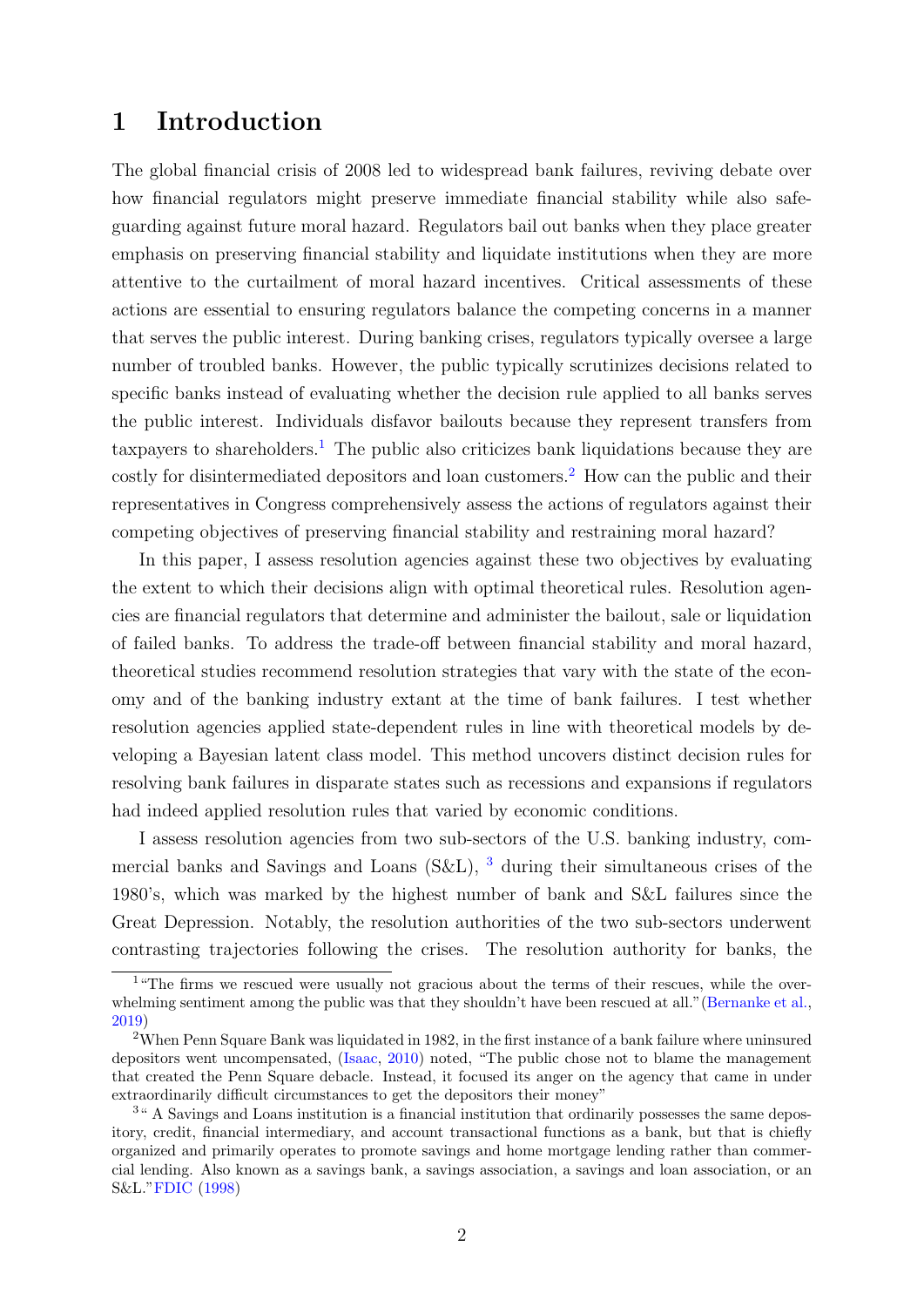Federal Deposit Insurance Corporation (FDIC) survived the crisis, albeit with depleted insurance funds whereas the S&L counterpart, the Federal Savings and Loans Insurance Corporation (FSLIC) faced insolvency by the end of the crisis and was closed at a cost of \$132 billion to the taxpayer [\(FDIC,](#page-47-0) [1998\)](#page-47-0). The two types of depository institutions and their regulators are comparable on account of the fundamental similarities across banks and S&L's in that both offer loans and deposits, undertake maturity transformation, monitor information and offer liquidity and payments services [\(Freixas and Rochet,](#page-47-1) [2008\)](#page-47-1). Accordingly, I compare the resolution decisions of the two agencies in addition to assessing each regulator against theoretical optimal rules. The results expose specific weaknesses in the FSLIC's decision structure and the FDIC's relative strengths that are likely to have contributed to the former's failure and the latter's survival.

Overall, the FSLIC assigned assistance with a higher probability than the FDIC. The FSLIC assigned these resolutions on a case-by-case basis instead of adhering to a data-driven, state-dependent rule that the FDIC adopted. The FDIC aligned with the optimal decision rules from theoretical studies by distinguishing across banks that failed in the presence of disparate levels of macroeconomic and industry-wide distress. The agency primarily provided assistance to relatively healthier banks that failed amid adverse economic or banking industry conditions. The FSLIC did not assign different decision rules to S&L's based on economic or industry distress. Instead, the agency's decision rules varied by whether failed S&L's belonged to regions where elected representatives provided political support to the industry.

First, I evaluate whether the agencies adhered to the optimal bailout rule in [Cordella](#page-47-2) [and Yeyati](#page-47-2) [\(2003\)](#page-47-2) by providing bailouts to banks or S&L's that failed amid macroeconomic distress and withholding such assistance for failures in normal economic conditions. This state-dependent rule is designed to counter the moral hazard effects of bailouts by deterring banks from undertaking excessive risks that may result in idiosyncratic failures during economic expansions. I find that the FSLIC deviated from and the FDIC adhered to this optimal rule. Banks that failed amid high economic distress received financial assistance, or bailouts from the FDIC with an average probability of 25% compared to 3% for banks that failed amid low distress. The FSLIC separated S&L institutions into two classes that did not statistically differ across measures of regional distress and assigned assistance with a probability of 68% and 70% within the groups. Furthermore, the FDIC targeted assistance to institutions with relatively stronger balance sheets within the class of banks that failed in high economic distress whereas the FSLIC did not statistically distinguish across healthy and weak S&L's in providing such assistance.

Second, this study examines whether resolution agencies experienced a too-manyto-fail problem and responded to it in the form of a greater reliance on bailouts and financial assistance to acquiring institutions as described in theoretical models in [Acharya](#page-46-1) [and Yorulmazer](#page-46-1) [\(2007\)](#page-46-1) and [Acharya and Yorulmazer](#page-46-2) [\(2008\)](#page-46-2). The results show that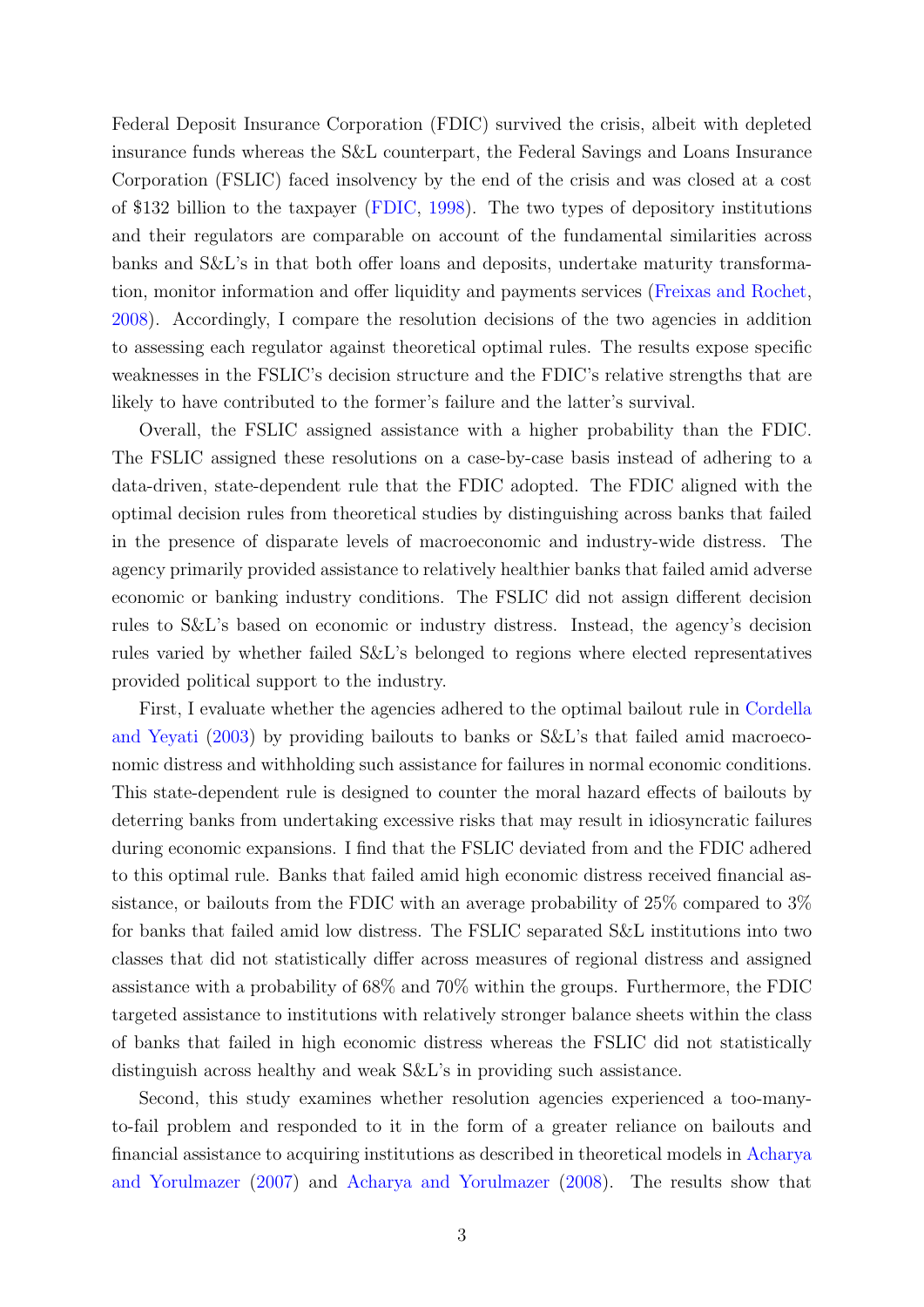the FDIC's decision rules qualitatively aligned with the theoretical rules as the agency provided assistance with a probability of 27% for failures amid economic and banking industry distress and a statistically lower probability of 4% for failures amid low levels of such distress. The FDIC, however, relied on measures of regional distress to a greater extent than on measures of banking industry distress in partitioning banks into classes. The FSLIC assigned assistance with probabilities of 76% and 70% among groups of institutions that did not statistically differ by industry and economic distress.

Third, this study examines the extent to which political pressures influenced the resolution decisions of the two agencies. Whereas the previous two hypotheses examined the extent to which regulators followed optimal theoretical rules, this assessment examines potential institutional weaknesses. This line of inquiry is motivated by the literature on the regulatory capture of agencies [\(Stigler,](#page-49-0) [1971\)](#page-49-0) and theoretical study by [DeYoung](#page-47-3) [et al.](#page-47-3) [\(2013\)](#page-47-3) that showed that agencies prone to political pressures were more likely to provide bailouts at a cost of inducing moral hazard. I find that political support for the banking industry played a limited role in the FDIC's decisions as the average probability of assistance to banks changed marginally upon adding measures of political support to measures of economic distress. The average probability of assistance was 27% in the presence of high levels of political support and economic distress and 3% in low levels of political support and economic distress. Political economy factors played a more prominent role in the decisions of the FSLIC. Notably, the FSLIC assigned assistance to S&L's that likely received a higher degree of political support and failed amid lower economic distress at a statistically higher probability of 92% relative to 59% for S&L's that failed amid low political support and in a climate of higher economic distress. The FSLIC, accordingly, deviated from the optimal decision rules that would have curtailed moral hazard and protected financial stability. The FDIC aligned with optimal rules to a greater extent by incorporating economic and banking distress in its decision rules and limiting the influence of political pressure on its decisions.

The institutional setting for the crises of the 1980's renders it particularly suitable for comparing regulatory decisions with state-dependent decision rules resulting from theoretical studies. Two features of the period under study generated regional variation in the state of the economy and the banking industry, thereby providing the conditions for potentially applying heterogeneous decision rules as recommended by theoretical models. First, bank and S&L failures in this period occurred against the backdrop of shocks in specific sectors, namely, agriculture, real-estate and energy that resulted in regional crises [\(FDIC,](#page-47-0) [1998\)](#page-47-0). Second, banks were subject to varying levels of branching restrictions and operated either within state borders or across states that had entered into reciprocal arrangements [\(Kroszner and Strahan,](#page-48-1) [1999\)](#page-48-1). The combination of sectoral crises that were regionally contained and branching restrictions that limited the geographic scope of banking markets entailed that certain bank failures occurred amid economic and financial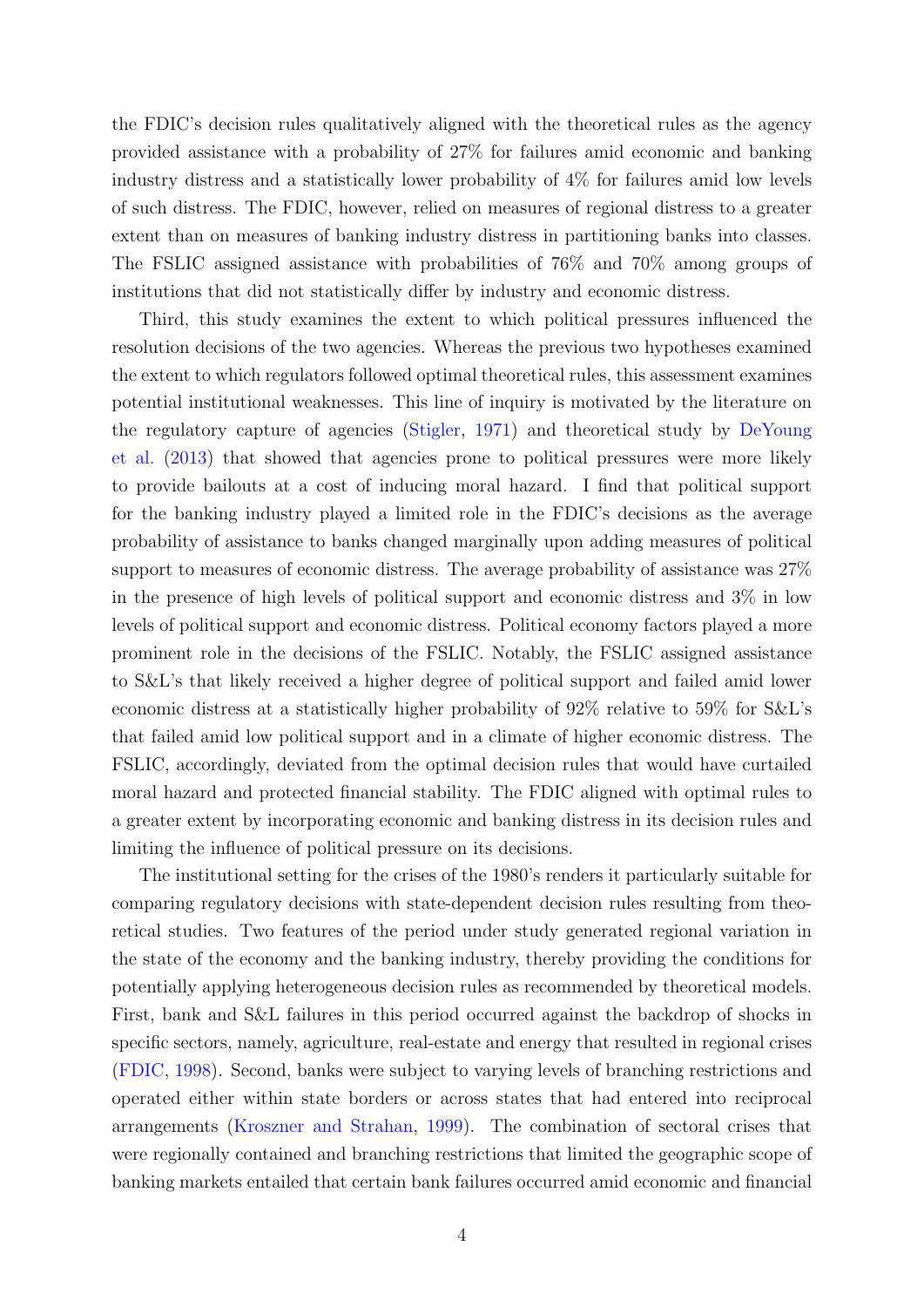distress, and others, in relatively normal economic conditions. In addition, the period under study, 1984-1992 spans the regulatory regime when the FDIC had the authority to autonomously provide assistance to troubled banks. The agency's authority to provide assistance is salient as theoretical studies focus on the trade-off between liquidating failed banks and assisting them. Comparisons with theoretical models that concern the dispensation of assistance become incongruent beyond the sample period, post-1992, when new legislation placed restrictions on this authority.  $\frac{4}{3}$  $\frac{4}{3}$  $\frac{4}{3}$  Therefore, the 1980's provided an institutional setting in which regulators had access to the full set of resolution methods described in theoretical studies, as well as variation in economic and industry conditions in which bank failures occurred.

This paper provides a new methodology to evaluate regulators in the form of a Bayesian latent class model for ordered outcomes. Assessing regulators requires evaluating whether the entirety of their decisions can be categorized into two separate rules that are applied conditional on the presence or absence of economic distress, adverse banking industry conditions or political support respectively. Even though economic and banking industry conditions, as well as certain measures of political support are observable, the thresholds based on these measures used by regulators to categorize banks is unobservable. For example, it is not apparent whether a bank that failed in a state with an unemployment rate of 5% in 1985 would have been categorized in the class of high or low economic distress. Latent class models incorporate such uncertainty by assigning banks into distinct decision rules or classes with probability, rather than certainty. In model comparison exercises, I show that this method dominates alternatives such as a standard ordinal probit model with interaction terms in explaining regulators' decisions. The Bayesian method developed in this paper enables a statistical comparison of parameters across latent classes and thereby a comparison across alternative rules, which previous likelihood-based methods do not address. This method additionally allows for inferences on all estimated quantities of interest, including marginal effects and the probability of class membership without reliance on asymptotic approximations.

This article contributes to the empirical literature examining bank resolution decisions in two ways. First, this study comprehensively evaluates how regulators' decisions align with optimal rules from alternative theoretical models, as well as the extent to which political economy factors interfere with optimal decisions. Second, this is the first article to compare between the decision rules of the FDIC and FSLIC during the simultaneous crises in the banking and S&L industries. Brown and  $\text{D}$ in $\varsigma$  [\(2011\)](#page-46-3) found support for the too-many-to-fail hypothesis in a cross-country study of large banks in emerging markets.

<span id="page-5-0"></span><sup>&</sup>lt;sup>4</sup>The FDIC Improvement Act (1991) required the FDIC to adopt the least costly resolution method, thereby limiting its use of open bank assistance. Prior to the FDICIA, the FDIC could implement any resolution method as long as it was less costly than a deposit payoff. The Resolution Trust Corporation Completion Act (1993) prohibited the FDIC from providing assistance, particularly if shareholders of the troubled bank stood to benefit from such assistance [\(Walter,](#page-49-1) [2004\)](#page-49-1)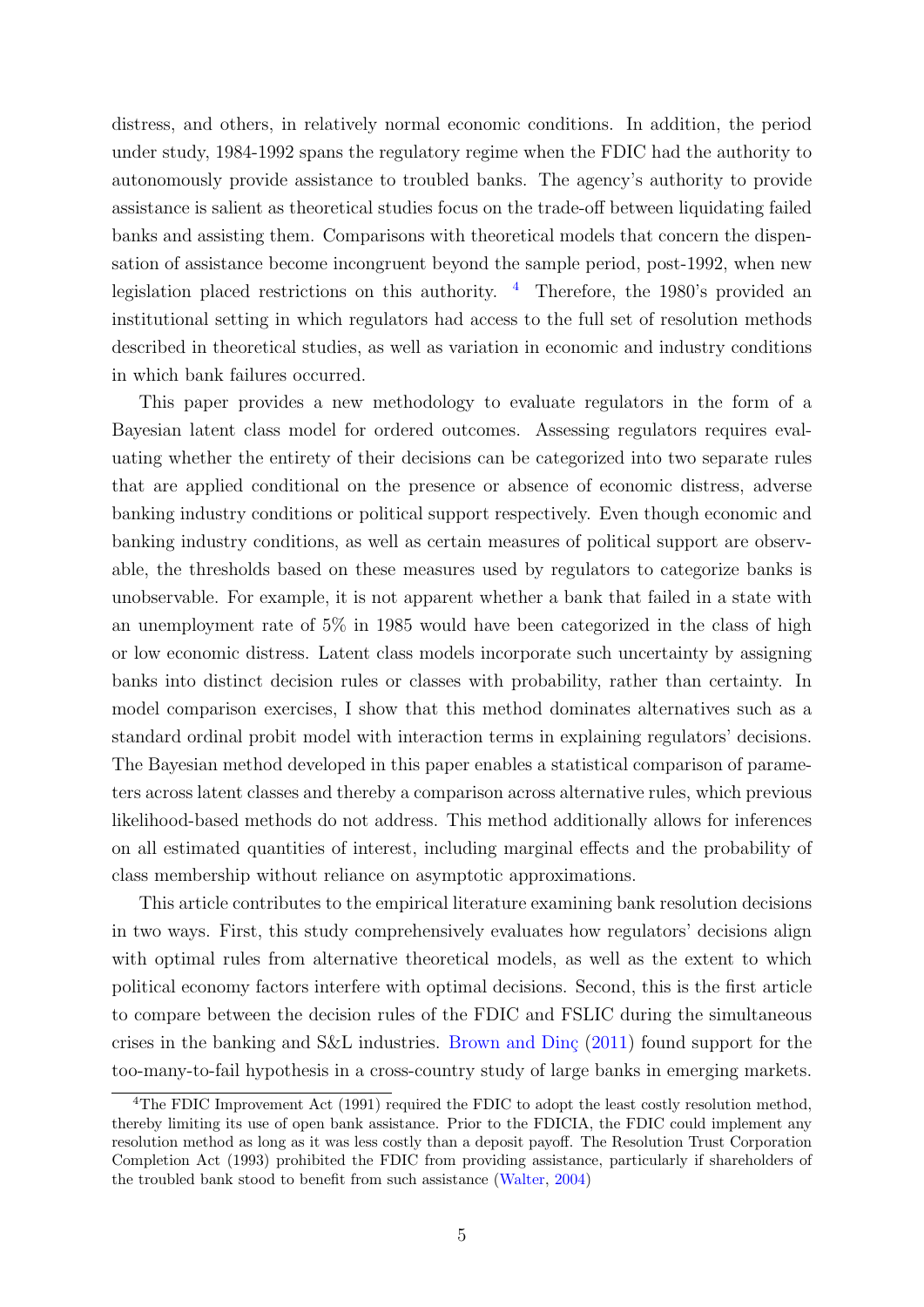The current study examines the role of this hypothesis in the U.S., across both, banking and S&L industries during a period of widespread distress across both sectors. [Bennett](#page-46-4) [and Unal](#page-46-4) [\(2014\)](#page-46-4) and [Balla et al.](#page-46-5) [\(2015\)](#page-46-5) are bank-level studies that examine the FDIC's resolutions during the period studied in this paper. The primary focus within these papers was on examining the costs that accrued to the agency from enabling acquisitions and liquidations and excluded the effects of assistance transactions. Both studies also consider selection effects related to the assignment of resolution method, and the occurrence of failures respectively. This article uses the insights on determinants of failures and resolution methods from both studies in constructing explanatory variables, but considers all three resolution methods to evaluate the optimality of the decision rules of the FDIC and the FSLIC.

The findings from this paper show that regular assessments of resolution authorities by lawmakers and the public can uncover gaps between observed and optimal resolution rules and provide guidelines for corrective actions. Timely assessments of the FSLIC could have revealed the excessive assistance provided to institutions that did not experience systemic shocks to the local economy and to institutions that received political support. Interventions based on these assessments could have potentially prevented both, the failure of the agency and the ensuing costs to the taxpayer. Conversely, the decision structure of the FDIC identified in this paper can provide a road-map for newer resolution authorities that face widespread failures from systemic shocks.

# <span id="page-6-1"></span>2 Resolution Methods

The FDIC and FSLIC served as both, deposit insurers and resolution authorities for the banking and S&L industries respectively during the period under study. When banks and S&L institutions were closed by their chartering agencies,<sup>[5](#page-6-0)</sup> the FDIC and FSLIC applied one of the following resolution mechanisms [\(Walter,](#page-49-1) [2004\)](#page-49-1).

- 1. Type I: Open Bank Assistance (OBA) Under this resolution method, the resolution authority provides financial assistance to acquirers toward the purchase of a failing bank or grants direct assistance to the failing bank. The bank's charter survives and banking relationships are preserved when this resolution category is used.
- 2. Type II: Purchase and Assumption  $(P \& A)$  Resolutions under this category consist of the assumption of a part of the assets and liabilities of a failed bank by an acquiring institution. The banking charter of the failed institution is terminated.

<span id="page-6-0"></span><sup>5</sup>Federal banks and S&L's were chartered by the Office of Comptroller of Currency (OCC) and the Federal Home Loan Bank Board (FHLBB) respectively. State banking departments provided state-level charters to banks and S&L's.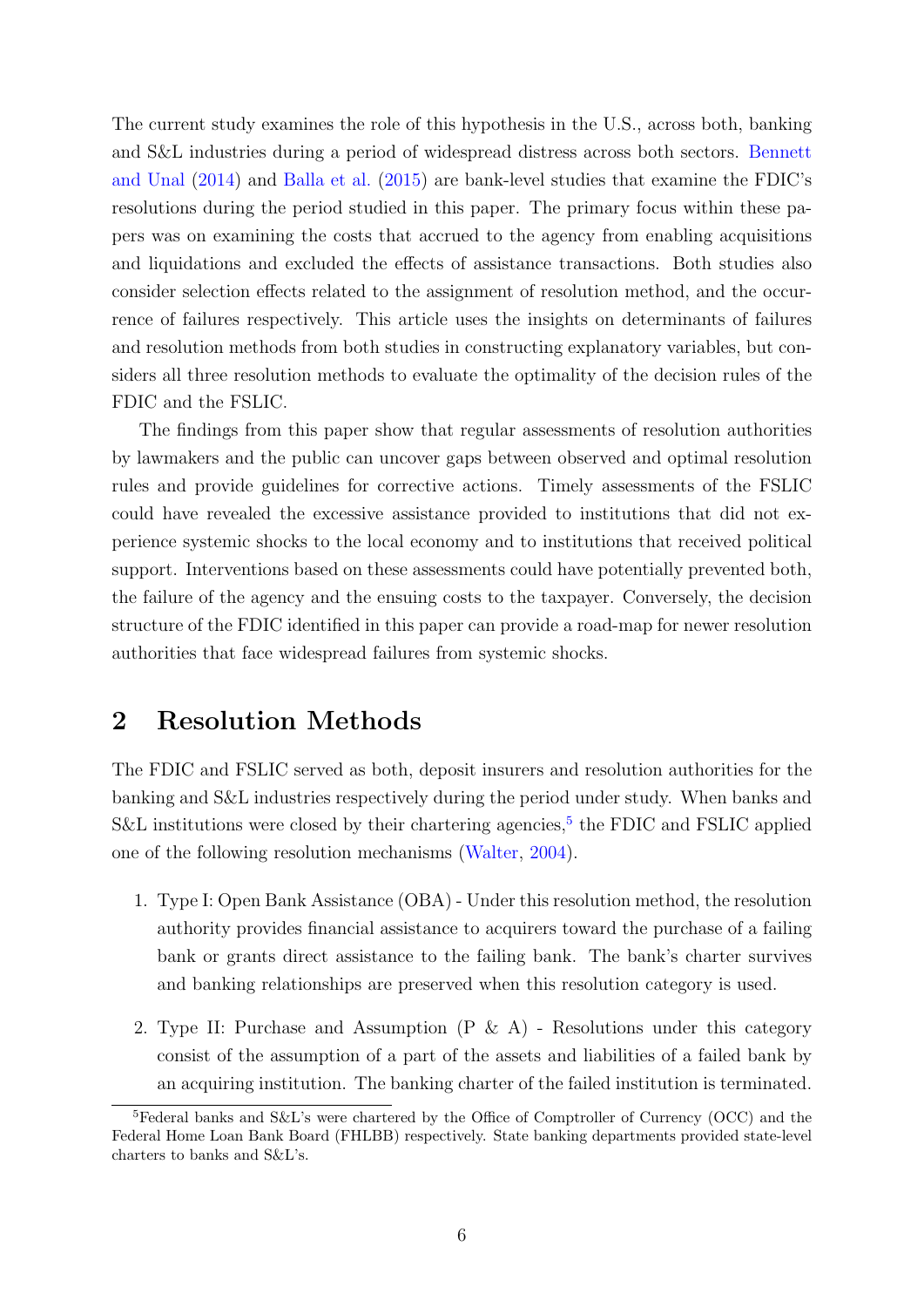3. Type III: Deposit Payout (PO) - Under this resolution category, the resolution authority liquidates the failed institution and pays out its insured depositors from the insurance fund. Accordingly, the banking charter of the failed institution is terminated.

Resolutions under the Type I category correspond to bailouts since they represent transfers from the regulator to the failing bank to restore the latter to solvency. A large theoretical literature places greater focus on the decision to provide bailouts to failed banks relative to the remaining two resolution methods. The period under study is particularly suited to evaluate the decisions of the FDIC against such theoretical models since the agency was subject to restrictions in applying Type I resolutions before 1982 and after 1993.

Prior to 1982, the FDIC was restricted to providing assistance to a bank only when the institution's continued existence was deemed to be essential to the community in which it operated. The Garn-St.Germain Depository Institutions Act of 1982 dropped this essentiality test. After 1993, new legislation prohibited the FDIC from using its funds to provide assistance to failing institutions, particularly if such assistance resulted in benefits to the troubled institution's shareholders [\(Walter,](#page-49-1) [2004\)](#page-49-1). Consequently, the FDIC was authorized to autonomously provide assistance under Type I resolutions during 1984-1992, the time period considered in this study. The FSLIC retained this authority from the start of the sample period until its closure in 1989.

# <span id="page-7-0"></span>3 Testable Hypotheses from Theoretical Studies

This section examines the optimal decision rules recommended by the branches of theoretical literature that consider alternative constraints and institutional factors associated with the resolution of failed banks. This section identifies the specific testable hypotheses obtained from each of these studies.

### Economic Distress and Bank Resolutions

[Cordella and Yeyati](#page-47-2) [\(2003\)](#page-47-2) determined an optimal bailout strategy in which the regulator commits ex-ante to providing bailouts to banks if their failure occurred due to macroeconomic distress and liquidating them otherwise. This result is obtained by identifying the rule that results in the franchise value effect of bailouts dominating over their moral hazard effect. Bailouts generate moral hazard incentives in this model by diluting the effect of the portfolio risk chosen by the bank on its present discounted value, thereby providing incentives to incur excessive risk. On the other hand, bailouts generate franchise value effects through their function as a pure subsidy, which increases firm value and reduces incentives for risk-taking [\(Keeley,](#page-48-2) [1990\)](#page-48-2). If the resolution authority provides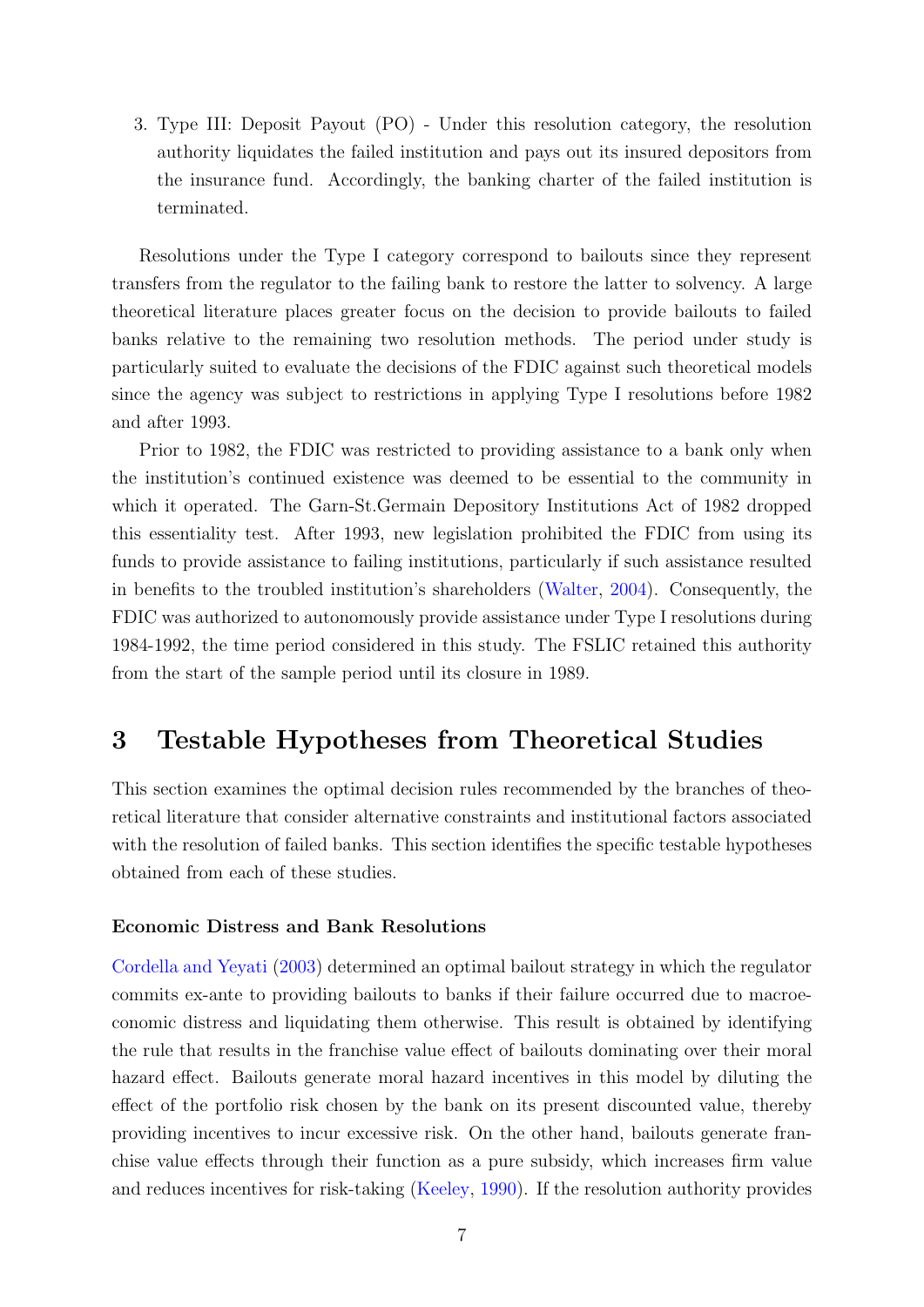bailouts independently of the level of the macroeconomic shock instead of adopting the optimal state-dependent strategy, the moral hazard effect outweighs the value effect and results in incentives for risk-taking beyond the level incurred in the absence of bailouts, which is already at least as high as the socially optimal level of risk. Accordingly, this model recommends the provision of bailouts under macroeconomic distress, when bank failures are less likely to have arisen due to their unsound portfolio decisions and more likely to have arisen due to exogenous factors.

Hypothesis  $H_1$ : In testing for the adherence to this optimal strategy, the primary empirical consideration is to identify whether the FDIC and FSLIC applied different decision rules for banks that failed in normal economic conditions and those that failed amid macroeconomic distress. Conditional on the presence of two distinct rules, the subsequent econometric inference centers on testing the hypothesis that the probability of receiving a Type I resolution was higher for banks that failed amid high economic distress relative to those that failed amid low distress.

#### Banking Industry Distress and Bank Resolutions

On account of the historically large number of failures that the FDIC and FSLIC were required to resolve during the period studied in this paper, the effects of industry-wide distress on optimal resolution rules are pertinent in evaluating their decisions. [Acharya](#page-46-1) [and Yorulmazer](#page-46-1) [\(2007\)](#page-46-1) developed state-contingent optimal strategies that considered the simultaneous failure of many banks and the concomitant issue of the herding of risks by banks endogenously, also succinctly referred to as the "too-many-to-fail" problem. The ex-post optimal resolution rule consisted of facilitating acquisitions of failed banks when such failures were small in number but providing bailouts when there were a large number of failures, and when banks retained a sufficiently elevated level of "specialness" i.e., the ability to use banking assets more efficiently than outside firms. This rule is inherently time-inconsistent as it provides incentives for banks to engage in common risks that increase the probability of failures occurring jointly rather than idiosyncratically, whereas from an ex-ante standpoint, the optimal resolution strategy seeks to generate no correlation in risks across banks.

[Acharya and Yorulmazer](#page-46-2) [\(2008\)](#page-46-2) recognized this time-inconsistency and proposed the provision of liquidity to surviving banks in a systemic crisis as both, an alternative to bailouts and as a measure against the purchase of banks by inefficient outsiders. This resolution method, while ex-post equivalent to bailouts, addressed their ex-ante suboptimality by mitigating the incentive to correlate risks. The fundamental inefficiency that the authors addressed in this paper is the cash-in-the-market pricing or acquisitions of failed banks by surviving banks that can potentially occur at fire-sale prices in a systemic crisis.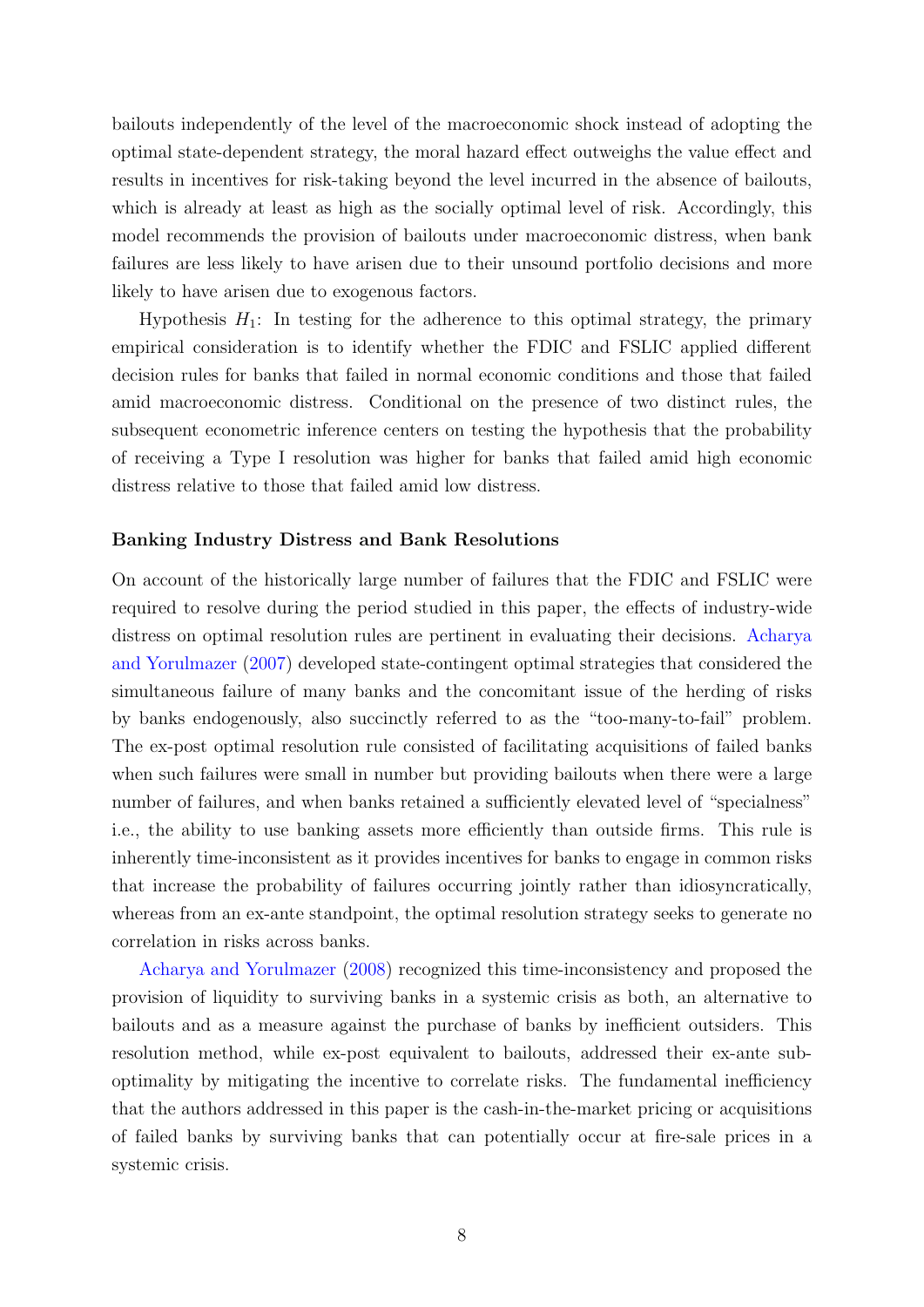Hypothesis  $H_2$ : The first testable hypothesis from the two studies is that regulators applied distinct rules in the presence and absence of industry distress. Second, the resolution rule employed in the presence of industry distress designated a higher proportion of resolutions as Type I compared to the rule applied in its absence.

This paper examines the de facto resolution decisions that were ultimately taken by regulatory agencies and consequently, the decisions that the agencies determined to be expost optimal. Since the provision of assistance to failed banks as well as to acquiring banks are considered to be Type I resolutions as detailed in Section [2,](#page-6-1) the resulting testable hypotheses from both studies [\(Acharya and Yorulmazer,](#page-46-1) [2007,](#page-46-1) [2008\)](#page-46-2) are equivalent.

#### Political Economy Factors and Bank Resolutions

A separate branch of literature has studied the regulatory capture of agencies [\(Stigler,](#page-49-0) [1971\)](#page-49-0), which subsequent empirical studies [\(Duchin and Sosyura,](#page-47-4) [2012;](#page-47-4) [Igan et al.,](#page-48-3) [2012\)](#page-48-3) have revealed, were directly relevant to the banking industry owing to evidence of political influence on regulatory outcomes within the sector. [DeYoung et al.](#page-47-3) [\(2013\)](#page-47-3) studied the effects of limits on resolution technology and other political or economic pressures on resolution decisions, and ultimately, on incentives among banks to maintain complex operational structures that generate large externalities upon closure. In the theoretical model, political pressures on regulatory authorities are manifested in the form of a steeper discount associated with future outcomes relative to present conditions. A salient finding of the paper was that when a resolution authority experiences pressure to place greater emphasis on maintaining current liquidity, the latter will provide more bailouts than when the authority prioritizes the prevention of future moral hazard.

Hypothesis  $H_3$ : The primary hypothesis is that the presence of political influence induces a separate decision rule that is distinct from the rule applied in its absence. Subsequently, inferences center on whether the decision rule utilized under political influence resulted in a higher probability of receiving a Type I resolution relative to the rule applied in the absence of political influence.

# <span id="page-9-0"></span>4 Empirical Specification

In this section, I propose a latent class model for ordinal outcomes to represent the decision rules of resolution agencies and to evaluate these decision rules against optimal rules from theoretical studies. I develop an efficient Bayesian method to estimate this model and provide the results from simulation exercises.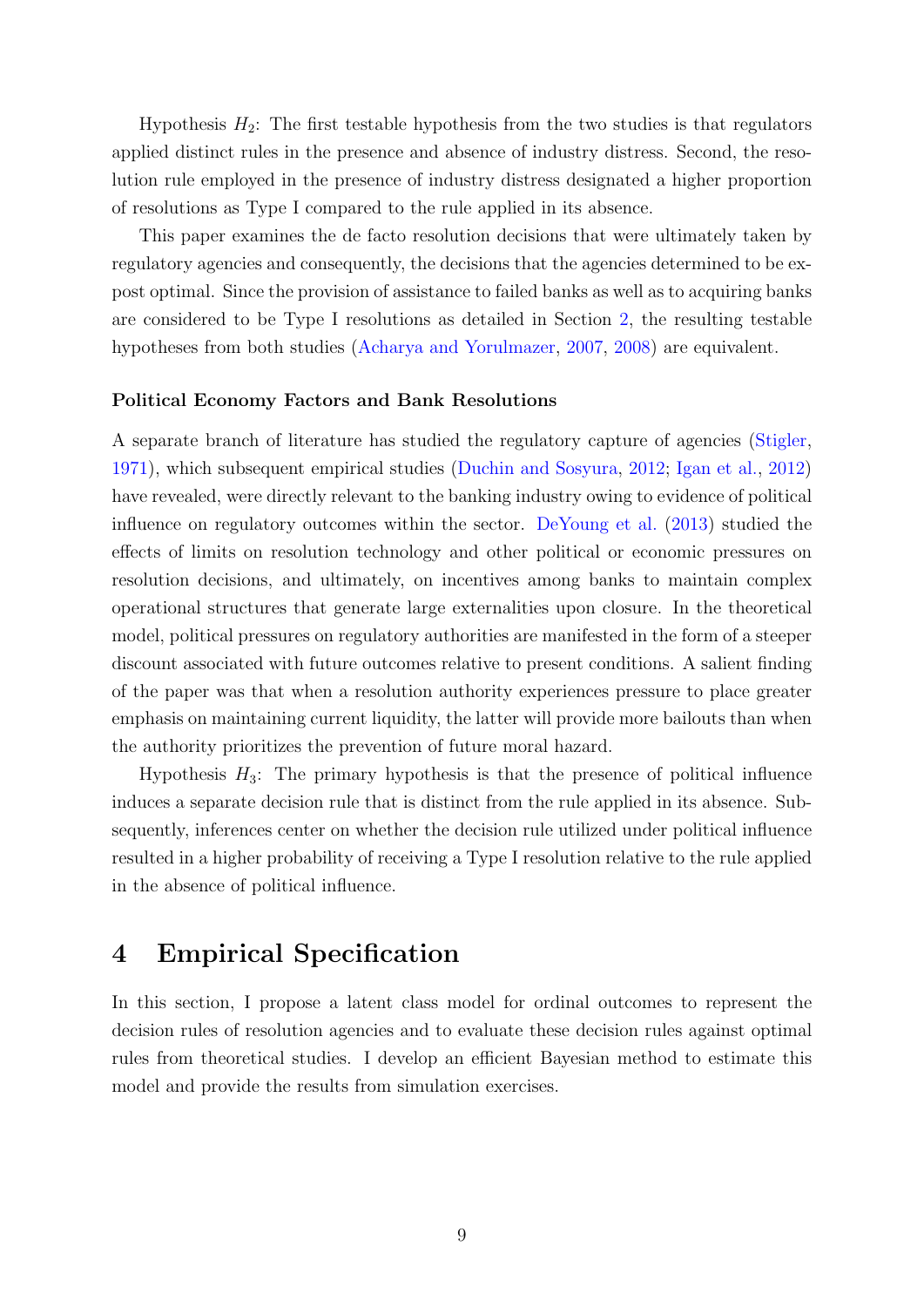### <span id="page-10-1"></span>4.1 Ordering of Resolution Decisions

The primary outcome of interest, the resolution decision made by the FDIC and FSLIC, is modeled as an ordered variable by specifying the resolution methods available to the agencies as ordered categories. Previous studies showed that the three methods resulted in progressively more severe effects on economic outcomes [\(Ashcraft,](#page-46-6) [2005\)](#page-46-6) and on the level of liquidity [\(DeYoung et al.,](#page-47-3) [2013\)](#page-47-3). The role of banks as producers of information on borrowers and relationship lenders [\(Diamond,](#page-47-5) [1984;](#page-47-5) [Leland and Pyle,](#page-48-4) [1977\)](#page-48-4) results in the effects of the resolution methods intensifying from Type I through Type III. In particular, [Ashcraft](#page-46-6) [\(2005\)](#page-46-6) points out that each of the three resolution categories entail a progressively more severe breakdown of relationships between the bank and its customers. The provision of Type I assistance allows a bank to continue functioning in its present form. A Type II assumptions transaction results in certain loan and deposit relationships continuing within the acquiring bank's books. A Type III liquidation and deposit payout results in the termination of all banking relationships.

In the following discussion, a bank's franchise value is its present discounted value and incorporates the value of its customer relationships and resulting informational advantages. The specification of resolution methods as an ordered outcome variable allows for a decision structure in which the agencies order institutions by franchise value and assign Type I resolutions to the most valuable and Type III resolutions to the least valuable institutions.

The ordering of institutions by franchise value is consistent with a cost-minimization objective, which was relevant to both agencies since they were required to preserve their insurance funds by controlling their costs of resolution[\(FDIC,](#page-47-6) [2007\)](#page-47-6). The FDIC was in fact statutorily restricted from providing any resolution that cost more than a Type III resolution under the cost test in the Garn - St.Germain Depository Institutions Act of 1982. Therefore, a Type III resolution was pursued as a last resort if the FDIC received no other bids for a less costly Type II resolution  $(FDIC, 1998)$  $(FDIC, 1998)$  $(FDIC, 1998)$ .<sup>[6](#page-10-0)</sup> Finally, cost considerations also favored the provision of Type I resolutions to institutions that retained sufficient franchise value to ultimately recover to solvency. The provision of assistance to weak institutions that were unlikely to survive would have imposed future costs on the FDIC.

In the following discussion, bank i refers to a representative bank or S&L without loss of generality. Let  $y_i$  denote the resolution method applied on bank i.  $y_i$  takes values 1, 2 and 3 to denote resolution types I, II and III respectively.

<span id="page-10-0"></span><sup>&</sup>lt;sup>6"</sup> The FDIC used deposit payoffs in the worst situations, those where no one really wanted the failed bank franchise in a  $P \& A$  transaction." Source: Managing the Crisis: The FDIC and RTC Experience, Volume 1, pp. 100-101.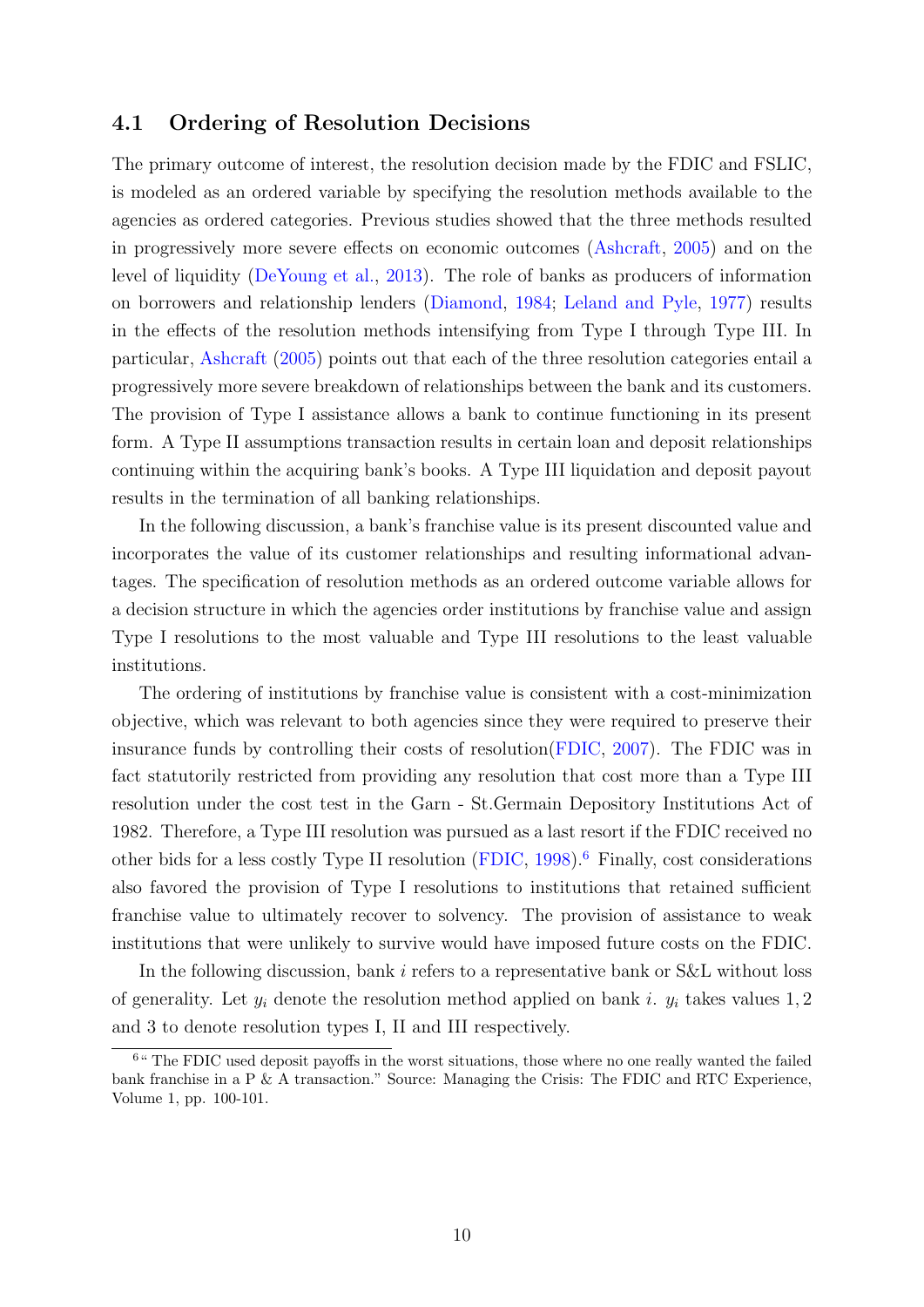### 4.2 Latent Class Model for Ordinal Outcomes

I use a latent class model to represent state-contingent rules in the two agencies' decision structure. The latent class model consists of a hierarchical structure in which the first layer is a class-membership model that assigns units into classes with probability. The second layer specifies relationships between the outcome of interest and covariates that are homogeneous within and heterogeneous across classes. Relatedly, the optimal decision rules from theoretical models described in Section [3](#page-7-0) consisted of state-contingent rules, which entailed heterogeneity in relationships between the outcome and covariates across sub-groups of banks that failed in different states of nature. Each distinct rule in a theoretical model represents a distinct latent class in the empirical model. Therefore, the latent class structure permits a direct comparison between theoretical decision rules and the observed decisions of the FDIC and FSLIC.

Figure [1](#page-11-0) depicts the structure of the latent class model. The class indicator s is introduced into the model to denote assignment of banks into one of the two classes. The classes correspond to the two distinct states of nature, such as high or low underlying economic distress, described previously in the theoretical models. Within each latent class, the agency applies a class-specific decision rule on failed banks to assign them one of the three available resolution methods.

The distinguishing feature of the latent class model is that classes are determined with probability and not deterministically. This feature is relevant to the current problem since the true assignment of banks into distinct classes by agencies is not observable as the data record the final decision made by the agencies but not the rationale that motivated each decision. Specifically,  $y$  is observed but  $s$  is not. As a result, the probabilistic assignment of banks into classes addresses the researcher's uncertainty on class assignments by agencies.

<span id="page-11-0"></span>

Figure 1: Structure and components of the latent class model for bank resolutions.

The proposed empirical specification is a latent class model for ordered outcomes. This specification, as described in the foregoing discussion, arises from the requirement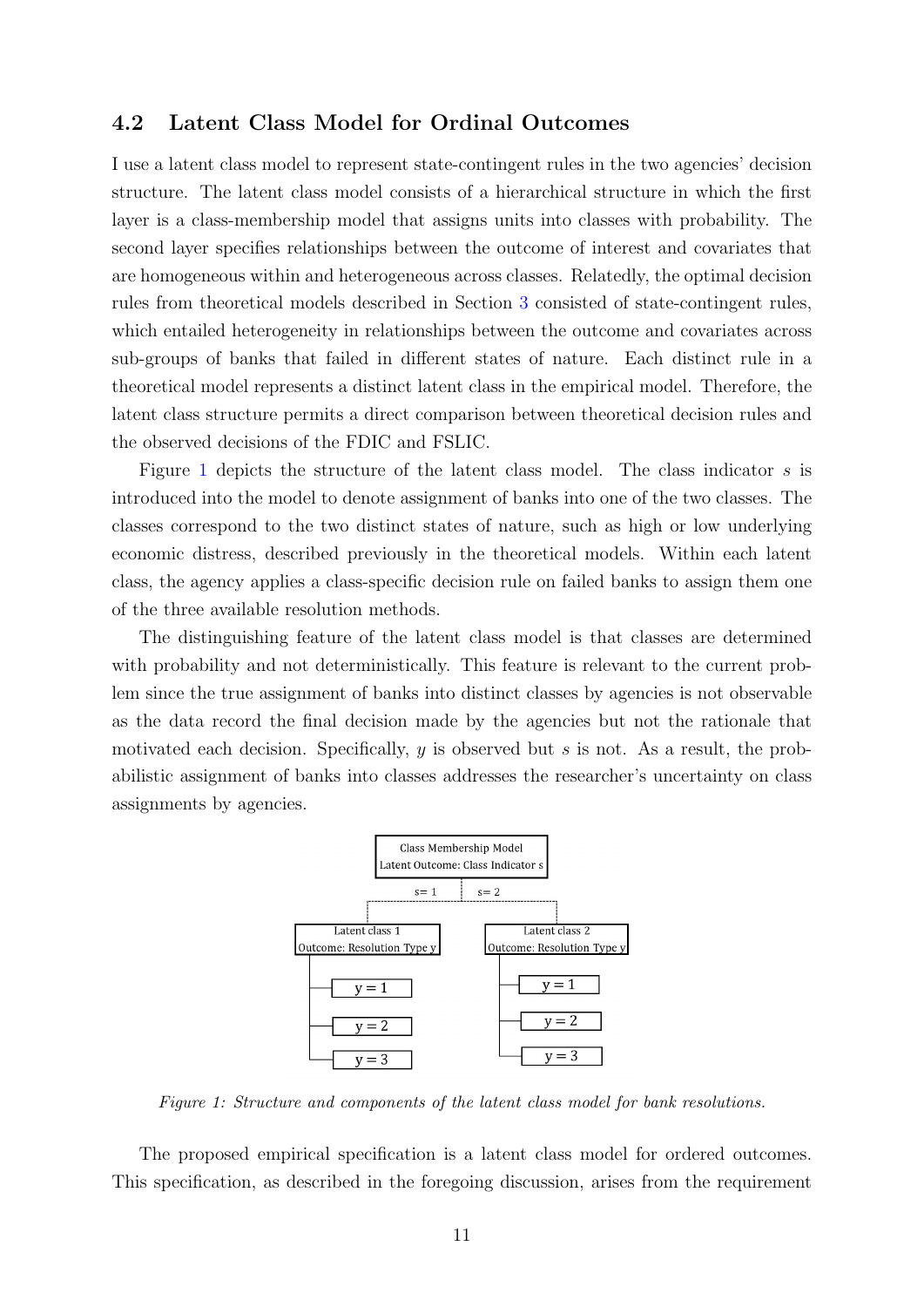to address the inherent ordering in resolution methods and the unobserved heterogeneity in decision rules.

### 4.3 Bayesian Estimation Approach

This study provides two main contributions to the literature on latent class estimation. First, I address an open question in the literature by developing a Bayesian estimation algorithm for a latent class model with ordered outcomes. Second, I introduce an efficient sampling method to generate faster convergence to the posterior distribution relative to standard approaches by developing a Collapsed Gibbs sampler [\(Liu,](#page-48-5) [1994\)](#page-48-5) within the MCMC algorithm. [Greene and Hensher](#page-48-6) [\(2010\)](#page-48-6) developed a classical method to estimate latent class models with ordered outcomes by way of an Expectation-Maximization algorithm. The Bayesian method developed in this paper supports key inferences by providing a statistical framework to compare parameters across latent classes, which the likelihood-based EM method does not address. This estimation method additionally allows for inferences on all estimated quantities of interest, including marginal effects and the probability of class membership without reliance on asymptotic approximations.

[Heckman and Singer](#page-48-7) [\(1984\)](#page-48-7) proposed latent class models as a nonparametric alternative to random coefficients models in addressing unobserved heterogeneity without the problems of "over-parameterization" and excessive sensitivity to distributional assumptions associated with the latter method. Latent class models have since been developed for a range of outcomes including multinomial [\(Burda et al.,](#page-46-7) [2008;](#page-46-7) [Greene and Hensher,](#page-47-7) [2003\)](#page-47-7), count [\(Deb and Trivedi,](#page-47-8) [1997;](#page-47-8) [Nagin and Land,](#page-49-2) [1993;](#page-49-2) [Wang et al.,](#page-49-3) [1998;](#page-49-3) [Wedel](#page-49-4) [et al.,](#page-49-4) [1993\)](#page-49-4) and ordered [\(Greene et al.,](#page-47-9) [2014\)](#page-47-9) responses. These studies apply latent class models to study heterogeneity in fields ranging across healthcare, marketing and transportation. The following discussion develops a new interpretation of latent class models as a tool to assess banking regulators.

### 4.4 Random Utility Framework

The decision structure of the resolution agency is hierarchical as shown in Figure [1.](#page-11-0) When bank i fails, the agency first determines the decision rule through which bank i is parsed, or equivalently, the latent class  $s_i$  into which it is assigned. Subsequently, the agency determines the specific resolution method  $y_i$  to apply on the bank. The random utility representation of this model is based on the framework developed by [Marschak](#page-49-5) [\(1974\)](#page-49-5).

The resolution agency's problem of assigning bank i to one of the two decision rules or latent classes is modeled as a binary choice problem with a latent outcome  $s_i$ . The outcome s is latent as the regulatory agency's assignment of banks to classes is not observed by the researcher. To apply the random utility representation to this discrete choice problem, I introduce the continuous latent variable  $l_i$ , which represents the difference in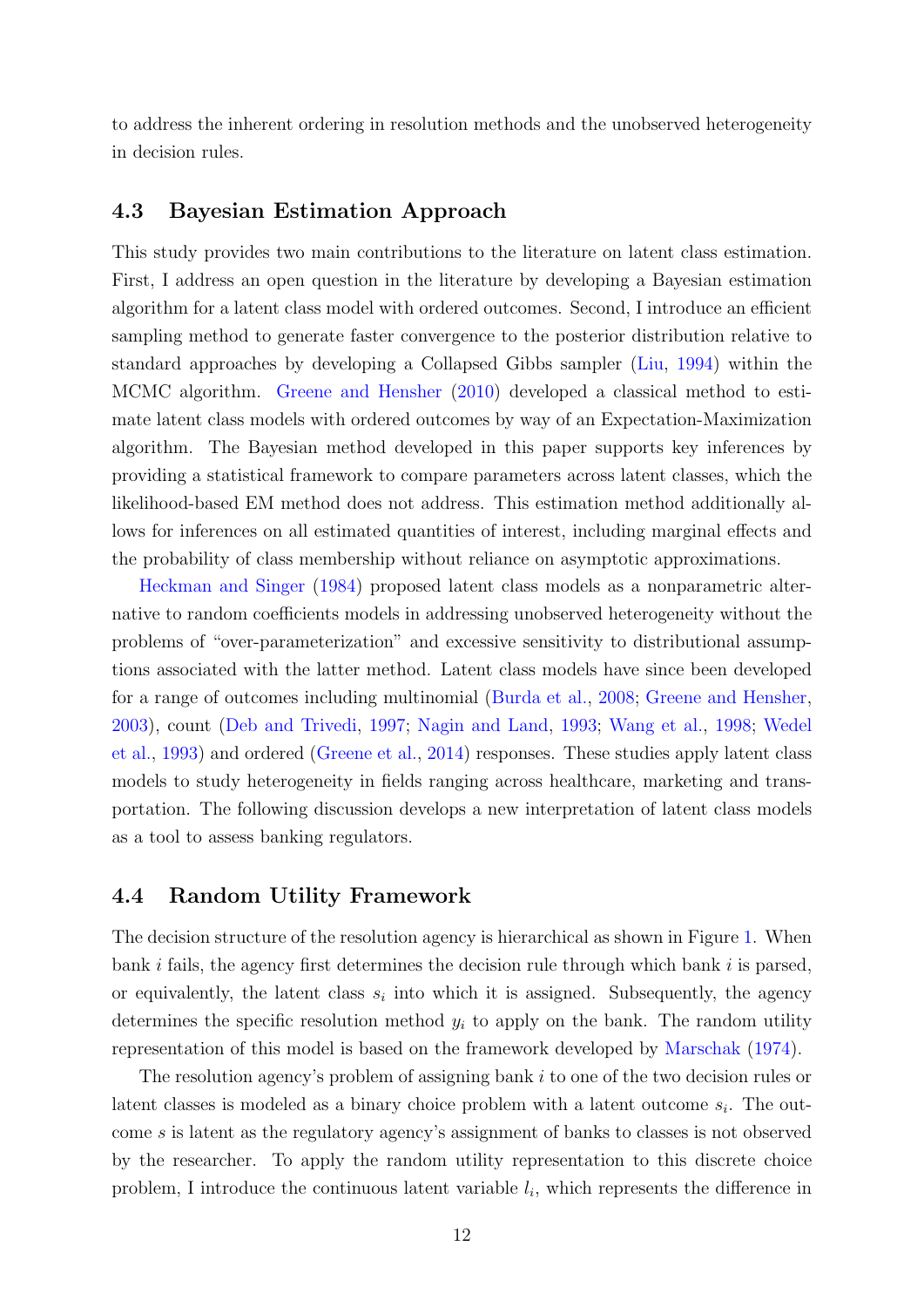utilities or value to the resolution agency from assigning bank i to latent class 2 relative to latent class 1. I introduce a set of covariates  $W_i$ , parameters  $\alpha$  and the error term  $\nu_i$ to express  $l_i$  as,

<span id="page-13-1"></span>
$$
l_i = W_i' \alpha + \nu_i. \tag{1}
$$

The covariates  $W$  in this model are determined by the theoretical study underlying the hypothesis of interest. In testing hypothesis I, the covariates consist of economic indicators, for hypothesis II, they contain measures of the banking industry's health and for hypothesis III, the covariates include measures of political support for the banking industry.

The relationship between the discrete variable  $s_i$  and the continuous variable  $l_i$  is expressed in the following threshold crossing framework,

$$
s_i = \begin{cases} 1 & \text{if } l_i \le 0 \\ 2 & \text{otherwise} \end{cases}
$$

Within latent class  $s_i$ , the resolution agency's utility function  $z_{i,s_i}$  determines the final resolution method applied on bank i where,

<span id="page-13-0"></span>
$$
z_{i,s_i} = X_i'\beta_{s_i} + \epsilon_{i,s_i}, \quad s = 1,2. \tag{2}
$$

.

.

 $z_{i,s_i}$  is the utility the resolution agency derives from preserving bank i's franchise value as discussed in Subsection [4.1.](#page-10-1) The covariates  $X$  consist of the bank's characteristics that are representative of its franchise value, salient among which are its size, the quality of its assets and composition of risky asset classes.  $X_i' \beta_{s_i}$  and  $\epsilon_{i,s_i}$  represent the observable and unobservable components of utility respectively [\(Train,](#page-49-6) [2009\)](#page-49-6). The relationship between the observed outcome  $y_i$  and the latent utility  $z_{i,s_i}$  is represented using the thresholdcrossing framework,

$$
y_i = \begin{cases} 3: \text{ Type III}, & \text{if } -\infty < z_{i,s_i} \le \gamma_{1,s_i} \\ 2: \text{ Type II}, & \text{if } \gamma_{1,s_i} < z_{i,s_i} \le \gamma_{2,s_i} \\ 1: \text{ Type I}, & \text{if } \gamma_{2,s_i} < z_{i,s_i} \le \infty \end{cases}
$$

The agency selects a resolution method that preserves more of the bank's franchise value as  $z_{i,s_i}$  crosses a progressively larger threshold. When  $z_{i,s_i}$  is below the lowest threshold,  $\gamma_{1,s_i}$ , bank *i* loses all its franchise value as the agency's utility level corresponds to liquidation under a Type III resolution.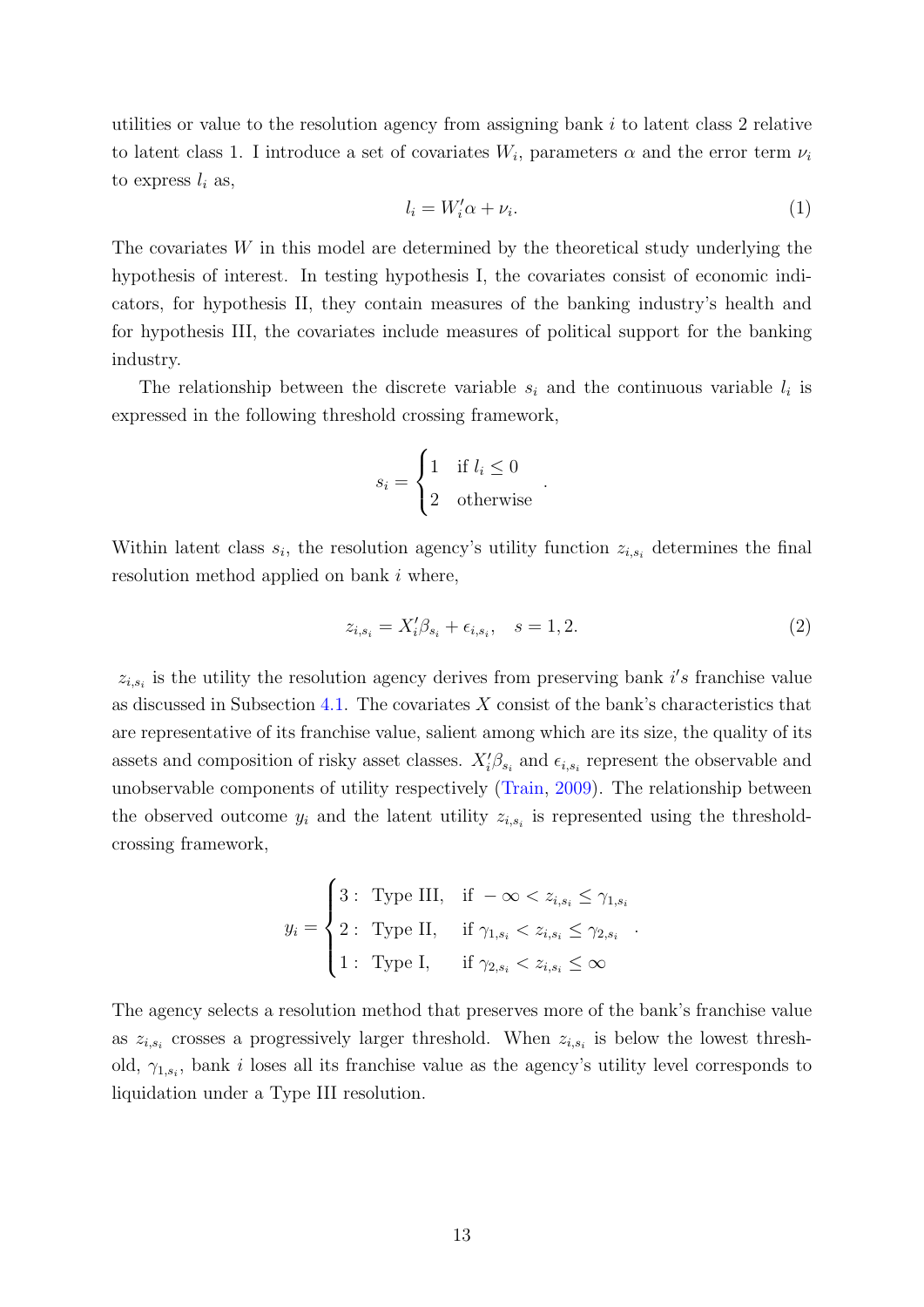### 4.5 Likelihood Function

The likelihood contribution  $P_{ij}$  of bank i receiving resolution treatment j is the sum of the likelihood contribution based on each latent class weighted by the probability of belonging to each of the two latent classes,

<span id="page-14-0"></span>
$$
P_{ij} = \sum_{s=1}^{2} P_{ij|s} Q_{is}.
$$
 (3)

 $P_{ij|s}$  is the probability of  $y_i$  taking a particular value j conditional on belonging to class s.  $Q_{is}$  is the probability of observation i belonging to class s. On specifying a  $\nu_i \sim \mathcal{N}(0, 1)$ , we obtain the following binary probit representation of the class membership model.

<span id="page-14-1"></span>
$$
Q_{is} = \Phi(w_i' \alpha)^{s'} [1 - \Phi(w_i' \alpha)]^{1 - s'}, s' = s - 1, \quad s = 1, 2.
$$
 (4)

In estimating the ordinal outcome model conditional on class membership, I use the identification scheme in which the cut-points  $\gamma_{1,1}$  and  $\gamma_{1,2}$  are restricted to 0 and the penultimate cut-points in both classes,  $\gamma_{2,1}$  and  $\gamma_{2,2}$  are restricted to 1 [\(Jeliazkov and](#page-48-8) [Rahman,](#page-48-8) [2012\)](#page-48-8). This identification restriction eliminates the need for estimating cutpoints and allows the scale parameter to be estimated as a free parameter. On specifying a  $\mathcal{N}(0, \sigma^2)$  distribution for the unobserved component  $\epsilon_i$ , the probability of  $y_i$  taking a particular value  $i$  conditional on class  $s$  is,

<span id="page-14-2"></span>
$$
P_{ij|s} = \Phi\left(\frac{\gamma_{j,s} - x_i'\beta_s}{\sigma_s}\right) - \Phi\left(\frac{\gamma_{j-1,s} - x_i'\beta_s}{\sigma_s}\right) \quad s = 1, 2. \tag{5}
$$

The likelihood function is obtained as,

$$
\mathcal{L} = \prod_{i=1}^n P_{ij},
$$

where  $P_{ij}$  is defined in [3](#page-14-0) and its components in equations [4](#page-14-1) and [5.](#page-14-2)

### 4.6 Augmented Posterior

The augmented posterior for the parameters and latent variables  $\Theta = \{\beta_1, \beta_2, \sigma_1^2, \sigma_2^2, \alpha, z, s\}$ in this model is obtained by augmenting the likelihood with the latent variables  $z$  and  $s$ using the method of [Albert and Chib](#page-46-8) [\(1993\)](#page-46-8). The resulting expression for the augmented posterior is,

$$
f(\mathbf{\Theta}|y) \propto \prod_{i=1}^{n} \sum_{s=1}^{2} \{ \mathbf{1}(s_i = s) f_{y_i | z_{i,s}} f_{z_{i,s} | \beta_s \sigma_s} Q_{is} \} f(\beta_1, \sigma_1^2) f(\beta_2, \sigma_2^2) f(\alpha).
$$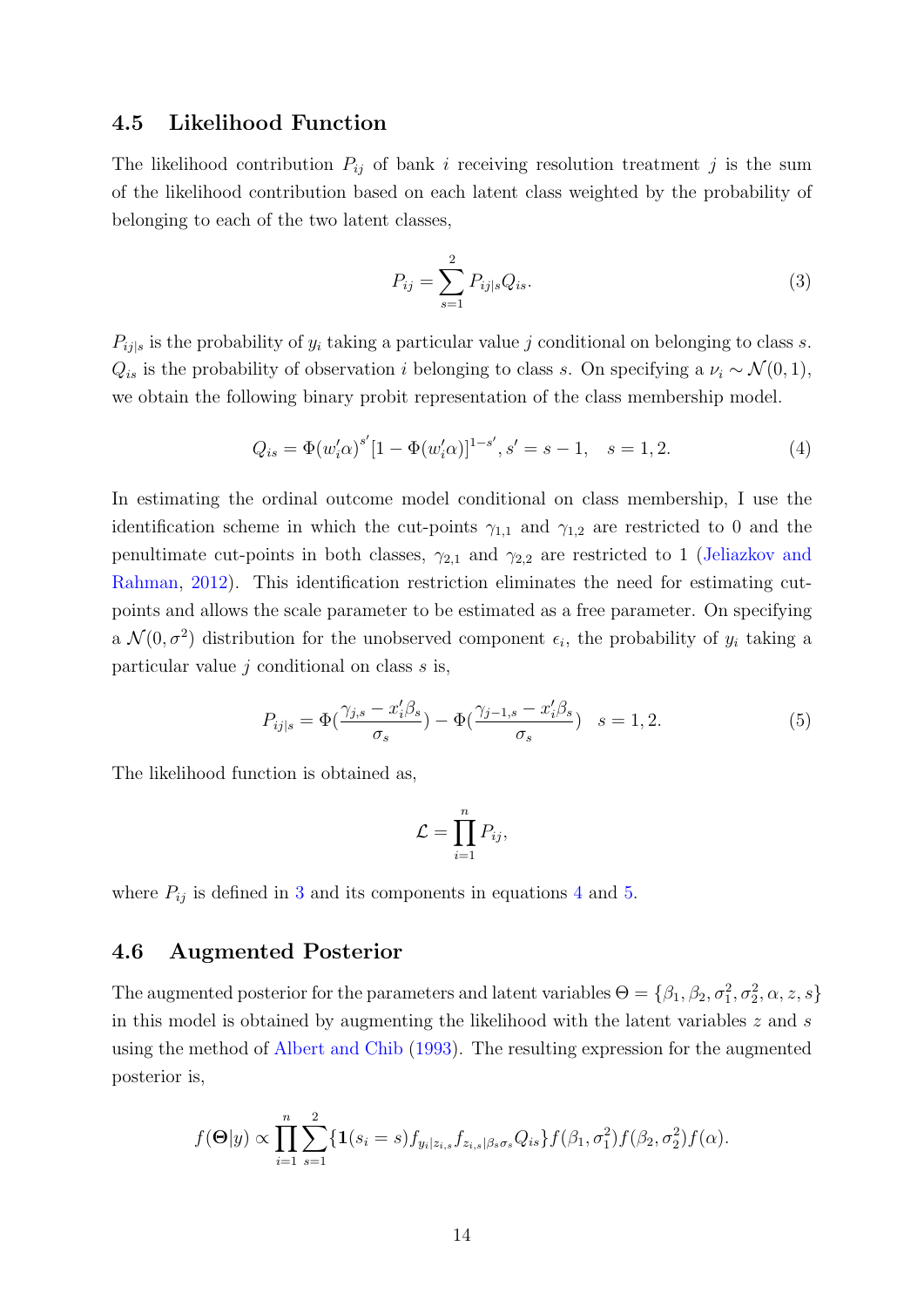$f(y_i|z_{is})$  is the indicator function  $1(\gamma_{y_i-1,s} < z_{is} \leq \gamma_{y_i,s})$ .  $f(z_{i,s}|\beta_s,\sigma_s)$  is the normal density,  $f_{\mathcal{N}}(z|x'_i\beta_s, \sigma_s)$  for  $s = 1, 2$ .

I assign a multivariate normal prior to  $\beta_s$  and an Inverse Gamma prior to  $\sigma_s^2$  for  $s = 1, 2$ . The priors are independent and thereby, their joint density is,

$$
f(\beta_s, \sigma_s^2) = f_{\mathcal{N}}(\beta_s | \beta_{0,s}, B_{0,s}) f_{\mathcal{IG}}\left(\sigma_s^2 | \frac{\nu}{2}, \frac{d}{2}\right).
$$

Finally, I assign a multivariate normal prior to  $\alpha$  so that,

$$
f(\alpha) = f_{\mathcal{N}}(\alpha | \alpha_0, A_0).
$$

In the following discussion, S is the full vector of class membership indicators  $s_i$  and z is the full vector of latent variables  $z_{i,s_i}$  for the *n* observations.

# <span id="page-15-0"></span>4.7 MCMC Algorithm

This MCMC algorithm is designed to generate faster convergence to the posterior distribution relative to standard sampling approaches by reducing autocorrelations across successive draws. This improvement arises from a Collapsed Gibbs sampler [\(Liu,](#page-48-5) [1994\)](#page-48-5) developed in this section. A standard approach to developing an MCMC algorithm results in a Gibbs sampler that draws from the full conditionals of all parameters as well as the two latent variables S and z. In the Collapsed Gibbs sampler developed below, the discrete latent variable S is marginalized out of the conditional for  $\alpha$ . This novel approach to marginalization results in a sharper decline in autocorrelations across successive lags of sample draws. Consequently, the draws from this algorithm are close to independent and identically distributed early in the chain.

Figures [10](#page-53-0) and [11](#page-53-0) display the autocorrelations of  $\alpha$  under a full Gibbs sampler and the proposed Collapsed Gibbs sampler respectively. The figures show that the reduction in autocorrelations gained from the latter method is striking. The autocorrelations from the full Gibbs sampler are close to 1 at lower lags and decay slowly whereas the autocorrelations from the Collpsed Gibbs sampler are negligible even at lower lags and taper to zero within 5 lags.

#### Algorithm: Collapsed Gibbs Sampler

- 1. Sample  $\beta_s$  from the distribution  $\beta_s | z, S, \sigma_s^2$  for  $s = 1, 2$ .
- 2. Sample  $\sigma_s^2$  from  $\sigma_s^2|\beta_s, z, S$  for  $s = 1, 2$ .
- 3. Sample  $\alpha$  from  $\alpha|\beta, \sigma^2, y$  for where  $\sigma^2 = {\sigma_1^2, \sigma_2^2}$  and  $\beta = {\beta_1, \beta_2}$ .
- 4. Sample  $s'_i$  from  $s'_i | \alpha, \beta, \sigma^2, y$  for  $i = 1, 2, ..., n$ .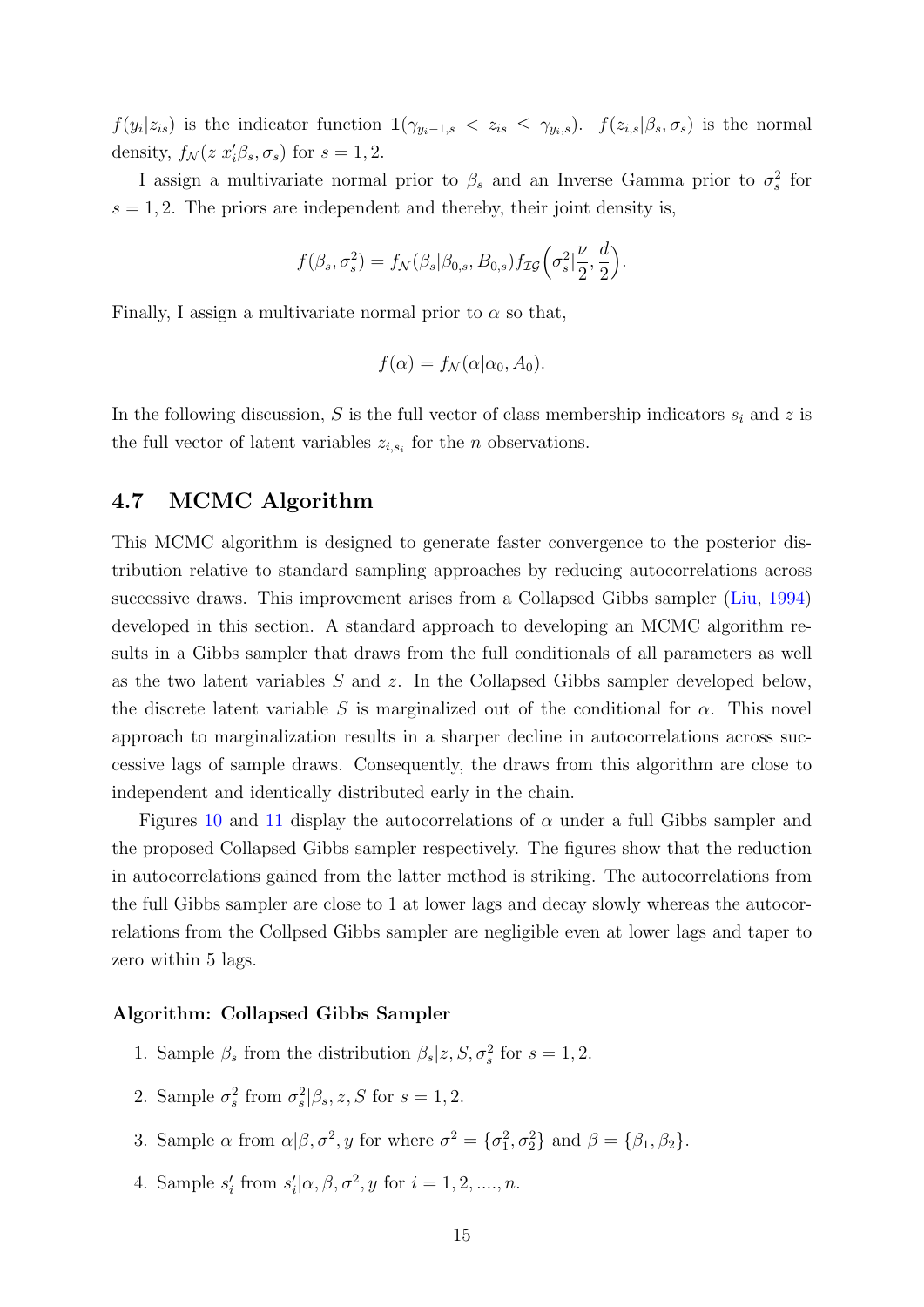5. Sample  $z_{i,s_i}$  from  $z_{i,s_i} | \beta, \sigma^2, y, S$  for  $i = 1, 2, ..., n$ .

The details underlying each step in the Collapsed Gibbs sampler are provided in Subsection [10.2](#page-50-0) in the Appendix. The steps in the standard full Gibbs sampler are summarized in Subsection [10.3](#page-52-0) in the Appendix. Simulation results based on a sample size of 1200 are provided in Subsection [10.4](#page-52-1) and results based on larger sample sizes are provided in Appendix [10.5](#page-55-0) in the Appendix. An extended algorithm that includes steps for estimating cut-points is described in Subsection [10.6.](#page-55-1)

### <span id="page-16-0"></span>4.8 Model Comparison

Subsequent to estimating the model, the empirical objective is to then identify the specification of the model that is corroborated by the data most decisively. Accordingly, this section develops the procedure for the comparison of posterior probabilities of estimated models. This is a method of model comparison that conforms to the Bayesian principle of representing uncertainty in the form of probability statements. Specifically, in comparing models  $\mathcal{M}_i$  and  $\mathcal{M}_j$ , the posterior odds ratio,  $\mathcal{P}_{ij}$ , is evaluated to select between the pair of models, where,

$$
\mathcal{P}_{ij} = \frac{P(\mathcal{M}_i|y)}{P(\mathcal{M}_j|y)} = \frac{m(y|\mathcal{M}_i)}{m(y|\mathcal{M}_j)} \frac{P(\mathcal{M}_i)}{P(\mathcal{M}_j)}.
$$

The first term on the right hand side of the second equality is the Bayes factor and the second term is the prior odds. The Bayes factor is the ratio of marginal likelihoods of models i and j and following standard convention in which the a priori probability of each model occurring is equal, this quantity singularly determines the evidence in favor of one model against the other. Therefore, Bayesian model selection among L models,  $\{\mathcal{M}_1,\mathcal{M}_2,...,\mathcal{M}_L\}$ , proceeds by comparing the marginal likelihood across these models.

The basic marginal likelihood identity recognized by [Chib](#page-46-9) [\(1995\)](#page-46-9) allows for the exact evaluation of the marginal likelihood by MCMC methods. This identity expresses the marginal likelihood of model l as

$$
m(y|\mathcal{M}_l) = \frac{f(y|\mathcal{M}_l, \theta_l)\pi(\theta_l|\mathcal{M}_l)}{\pi(\theta_l|y, \mathcal{M}_l)},
$$

where  $\theta_l$  is a parameter vector specific to model l. The computation of the marginal likelihood simply requires the evaluation of this ratio for a given  $\theta_l^*$ , typically the posterior mean or mode. The likelihood and prior ordinates at  $\theta_l^*$  can be evaluated analytically for the latent class model with ordered outcomes. The posterior ordinate is estimated to obtain  $\hat{\pi}(\theta_l^* | y, \mathcal{M}_l)$  using methods outlined in [Chib and Jeliazkov](#page-46-10) [\(2001\)](#page-46-10) and [Chib](#page-46-9) [\(1995\)](#page-46-9). The algorithm for the computation of the marginal likelihood is provided in Appendix [10.8.](#page-57-0)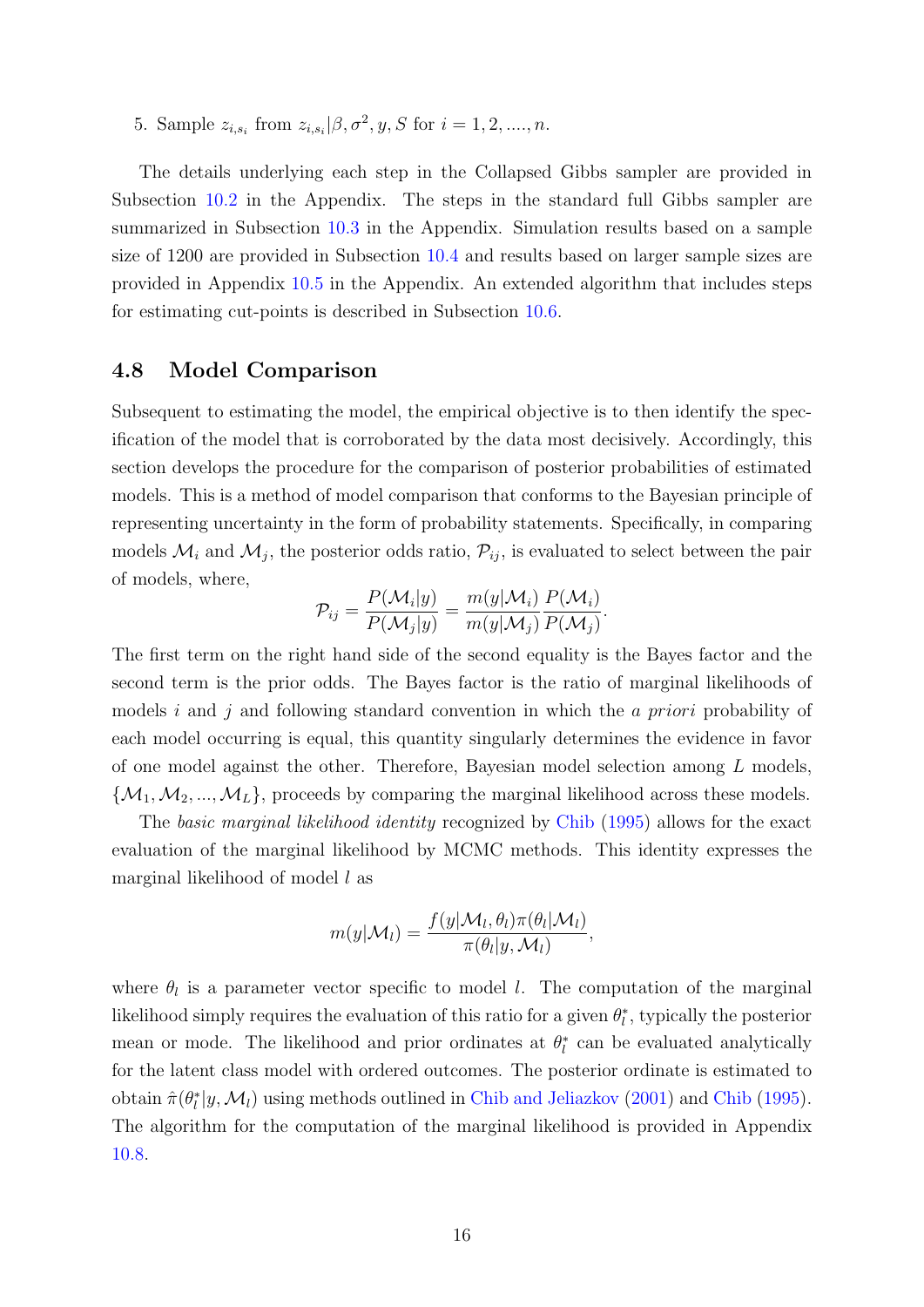# <span id="page-17-1"></span>5 Data

This study examines bank resolutions by the FDIC between 1984 and 1992 and S&L resolutions by the FSLIC from 1984 until the agency's closure in 1989. This period encompasses coincident crises in both industries and excludes the first wave of distress in the early 1980's that was specific to the S&L industry as shown in Figure [12.](#page-58-0) Data on resolution methods applied to failed banks and S&L's are obtained from the Historical Statistics on Banking (HSoB) maintained by the FDIC.

Failed banks from the HSoB are matched with call report data from the Federal Reserve of Chicago to obtain information from the financial statements of each institution. I aggregate the call reports by certificate number, which the FDIC uniquely assigns to each head office depository institution, and use this identifier to merge the two datasets. To allow for the duration of 90 to 100 days [\(FDIC,](#page-47-0) [1998\)](#page-47-0) between the FDIC receiving notification of an institution that is in danger of failing and determining the resolution method, call reports from two quarters prior to the date of failure are used in the study. County-level statistics on the banking industry are obtained by aggregating bank-level data from the Research Information System (RIS) of the FDIC, which is available starting from 1984. The sample consists of 1385 banks, of which there are 118, 1175 and 92 institutions resolved under resolution types I, II and III respectively.

The failed S&L institutions in the sample are matched with Thrift Financial Reports as of six months prior to failure from the Research Information System (RIS) of the FDIC. There are 389 S&L institutions in the sample of which 270, 104 and 15 institutions underwent resolution methods I, II and III respectively. The data on S&L institutions is less extensive than the corresponding bank-level data due to differences in the reporting requirements for banks and S&L's. Specifically, data on Agricultural loans, Nonperforming loans and Core Deposits are not available for S&L institutions for the period under study.

Data on quarterly housing starts at the state level have been obtained from IHS Global Insight. Data on annual unemployment at the state level were obtained from the Iowa Community Indicators Program of Iowa State University. The quarterly share of employment across sectors at the county level has been collated from the Bureau of Economic Analysis. Classification of cities into metro and non-metro status was performed based on the Rural-Urban continuum codes from the US Department of Agriculture. Information on branching deregulation laws was collated using the table in [Strahan et al.](#page-49-7) [\(2003\)](#page-49-7). Congressional voting data were obtained from the website of GovTrack [7](#page-17-0) and converted into state-level percentages of representatives who voted in favor of each bill evaluated in this study.

All variables have been normalized prior to estimation in order to preempt any nu-

<span id="page-17-0"></span><sup>7</sup><https://www.govtrack.us>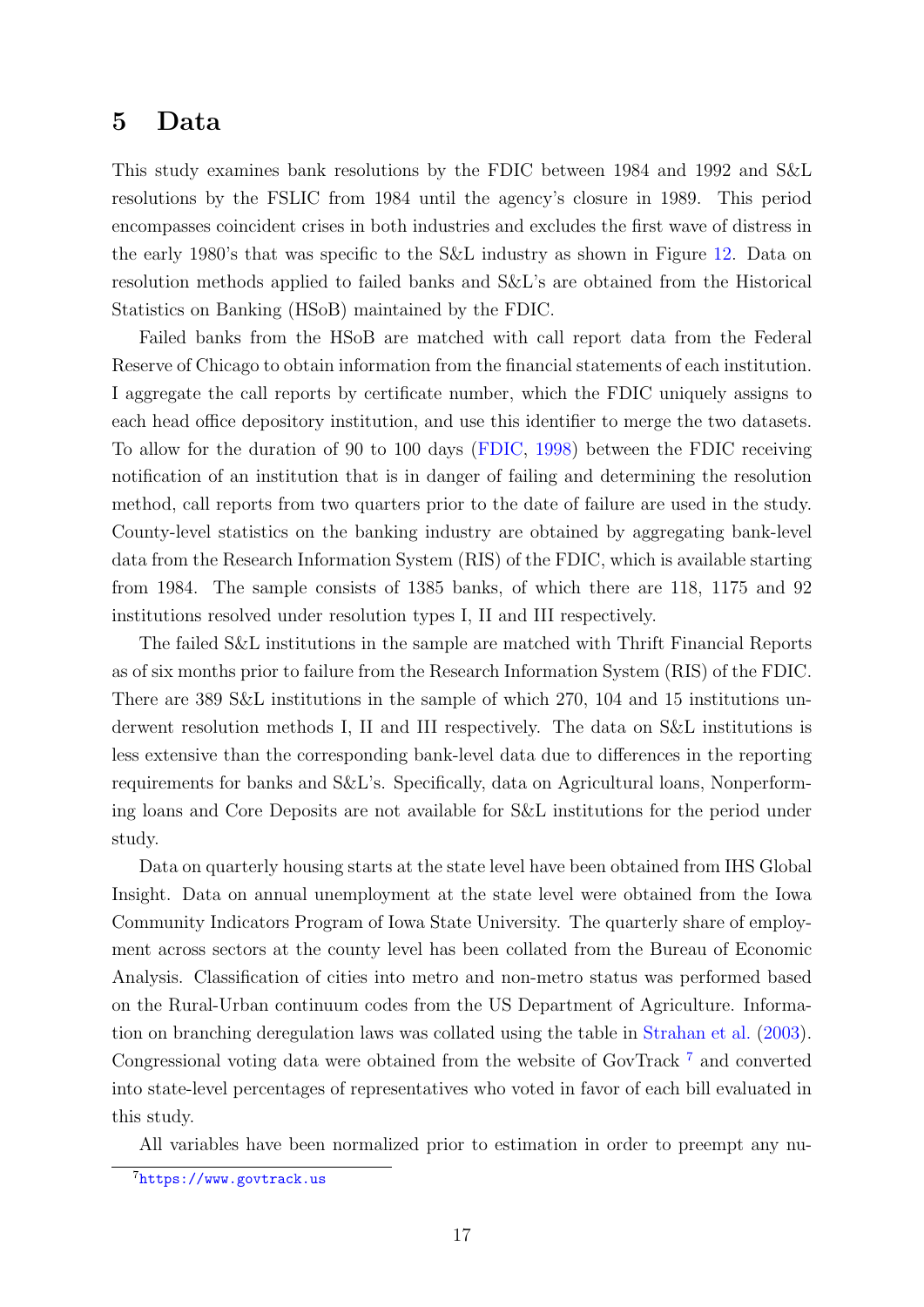merical issues.

# <span id="page-18-1"></span>6 Bank Resolution by the FDIC

This section provides an assessment of the FDIC's resolution decisions over the period 1984-1992 by evaluating the agency's decision rules against theoretical optimal rules. I perform this assessment by interpreting the results from the latent class model developed in Section [4](#page-9-0) to test the three hypotheses derived from theoretical studies as summarized in Section [3.](#page-7-0)

### <span id="page-18-2"></span>6.1 Regional Distress

In this subsection, I find that the FDIC's responses supported Hypothesis  $H_1$  derived from [Cordella and Yeyati](#page-47-2) [\(2003\)](#page-47-2) as the agency provided assistance to banks that failed amid economic distress with a higher probability than to institutions that failed in low economic distress. Furthermore, I find that within the class of high regional distress, the FDIC targeted assistance to institutions with relatively healthy balance sheets and arranged for the sale or liquidation of the remaining institutions. Finally, on performing Bayesian model comparison, I find that the latent class model dominates standard ordinal probit specifications in explaining the FDIC's resolution decisions.

The period of this study, 1984-1992, presents a unique set of economic and banking conditions that facilitate the test for the presence of the strategy from [Cordella and Yeyati](#page-47-2) [\(2003\)](#page-47-2) in the FDIC's decisions. By virtue of the combination of regionally-contained sectoral crises and branching restrictions during this period, the FDIC simultaneously administered both, bank failures that occurred amid high and low economic distress. The major sectoral crises that occurred during this period were the recessions following the collapse of energy prices in Texas, Louisiana and Oklahoma, the agricultural recession in Kansas, Iowa and Nebraska and the real-estate-led downturns in California, the Southwest and the Northeast [\(FDIC,](#page-47-10) [1997\)](#page-47-10). Moreover, this period predates the elimination of the interstate branching restrictions mandated by the 1994 Riegle-Neal Interstate Banking and Branching Efficiency Act. As a result, banks operated either within state borders or across states that had entered into reciprocal arrangements that permitted interstate acquisitions [\(Kroszner and Strahan,](#page-48-1) [1999\)](#page-48-1).

#### <span id="page-18-0"></span>6.1.1 Class-membership Model

I perform a Bayesian model comparison to select the specification of the class-membership model that is most decisively supported by the data. The class membership model is represented in the first level of the decision structure in Figure [1.](#page-11-0) The covariates in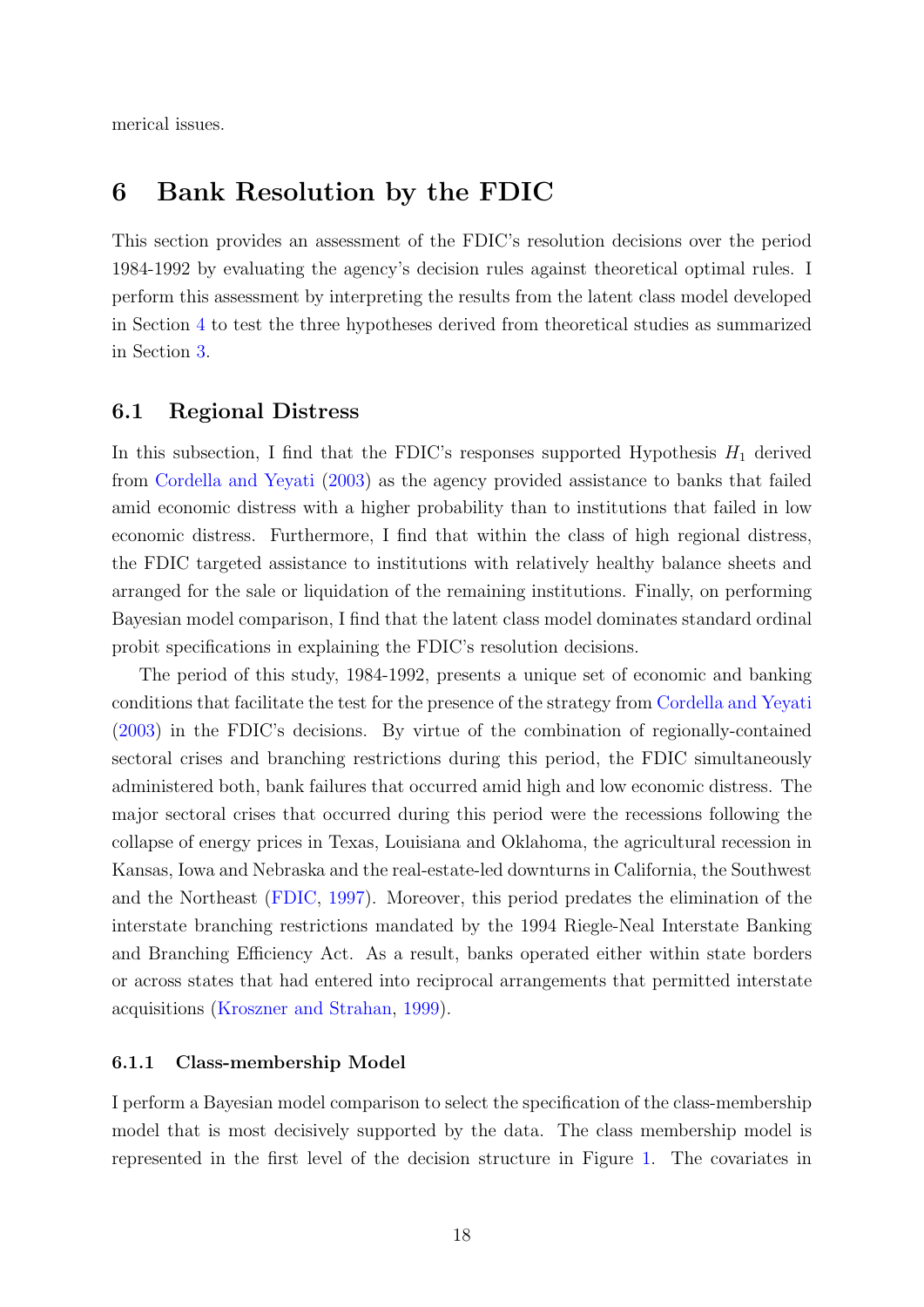|                                                         |        | Type I   |          | Type II  |        | Type III |
|---------------------------------------------------------|--------|----------|----------|----------|--------|----------|
|                                                         | Mean   | Std. dev | Mean     | Std. dev | Mean   | Std. dev |
| <b>Bank-level</b> characteristics                       |        |          |          |          |        |          |
| C&I Loan Ratio                                          | $27\%$ | $13\%$   | $27\%$   | 16%      | $28\%$ | 16%      |
| CLD Loan Ratio                                          | $6\%$  | $8\%$    | $5\%$    | 7%       | $4\%$  | $8\%$    |
| Real Estate Loan Ratio                                  | $39\%$ | 17%      | 42%      | $21\%$   | $31\%$ | $20\%$   |
| Loan Loss Reserves Ratio                                | $6\%$  | $6\%$    | $4\%$    | $3\%$    | $5\%$  | $7\%$    |
| Nonperforming loans Ratio                               | $6\%$  | $6\%$    | $8\%$    | $5\%$    | $8\%$  | $6\%$    |
| Interest Receivable Ratio                               | $1\%$  | $1\%$    | $1\%$    | $1\%$    | $2\%$  | $1\%$    |
| Securities Ratio                                        | $12\%$ | $12\%$   | $13\%$   | 10%      | 14%    | 11\%     |
| Core Deposits Ratio                                     | $63\%$ | 18%      | $73\%$   | 13%      | 74%    | $15\%$   |
| Earnings                                                | $-3\%$ | $6\%$    | $-3\%$   | $4\%$    | $-4%$  | $4\%$    |
| Size(Assets mlns.)                                      | 212    | 654      | 171      | 893      | 47     | 96       |
| State charter Fed member                                | $4\%$  | $20\%$   | $7\%$    | $26\%$   | 14%    | $35\%$   |
| State charter non-Fed member                            | $50\%$ | $50\%$   | $53\%$   | 50%      | 48%    | $50\%$   |
| Insurer characteristic                                  |        |          |          |          |        |          |
| Dep. Ins. Fund/ Total Deposits                          | 14%    | 11\%     | 16%      | 23%      | 10%    | $20\%$   |
| <i>State characteristics</i>                            |        |          |          |          |        |          |
| Interstate branching                                    | 0.86   | 0.34     | 0.77     | 0.42     | 0.51   | 0.50     |
| Unemployment                                            | $8\%$  | $1\%$    | $7\%$    | $2\%$    | $6\%$  | $1\%$    |
| Housing starts                                          | 13%    | $7\%$    | 11%      | 13%      | 16%    | 17%      |
| Regional crisis indicator                               | 71%    | 45%      | $39\%$   | 49%      | $34\%$ | 47%      |
| County characteristics                                  |        |          |          |          |        |          |
| Per capita income growth rate                           | $3\%$  | $3\%$    | $5\%$    | $5\%$    | $6\%$  | $7\%$    |
| Farm, Agri and Mining                                   | $8\%$  | $8\%$    | $11\%$   | 11%      | 16%    | 14%      |
| Manufacturing                                           | 11%    | $5\%$    | 11%      | $7\%$    | 8%     | $5\%$    |
| Construction                                            | $6\%$  | $1\%$    | $5\%$    | $2\%$    | $5\%$  | $2\%$    |
| Fin Serv and Transport                                  | $39\%$ | $7\%$    | $36\%$   | $9\%$    | $36\%$ | 11%      |
| Government                                              | 15%    | $6\%$    | 16%      | $7\%$    | 16%    | $6\%$    |
| County-level characteristics of bank distress           |        |          |          |          |        |          |
| $\%$ Assets in Banks with Texas Ratio $>100\%$          | 13%    | 16%      | $5\%$    | 11%      | $7\%$  | 15%      |
| $\%$ Deposits in Banks with Texas Ratio $>100\%$        | 12%    | $13\%$   | $5\%$    | 11%      | $7\%$  | 15%      |
| $\%$ banks with Texas Ratio > 100%                      | $8\%$  | $8\%$    | $6\%$    | $9\%$    | $7\%$  | 11%      |
| Previous Closures                                       | 4.00   | 6.27     | $2.62\,$ | 6.15     | 1.54   | 4.72     |
| Count                                                   | 118    |          | 1175     |          | 92     |          |
| State-level political economy characteristics           |        |          |          |          |        |          |
| % Republicans in 1987                                   | 41%    | $12\%$   | $43\%$   | 17%      | $52\%$ | $22\%$   |
| % Republicans in 1989                                   | $35\%$ | 14%      | 40\%     | 18%      | 47%    | 19%      |
| % vote for for recapitalizing federal deposit insurance | $83\%$ | 14%      | $80\%$   | 21\%     | 83%    | $18\%$   |
| and enhancing reg. agencies powers                      |        |          |          |          |        |          |
| $%$ vote for restoring civil penalties for fin. Inst.   | $93\%$ | $20\%$   | 88%      | $23\%$   | $82\%$ | 28\%     |
| % vote for recommitting S&L restructuring bill          | $97\%$ | $2\%$    | 98\%     | $3\%$    | 98%    | $3\%$    |
| % vote for CEBA                                         | $99\%$ | $3\%$    | 98%      | $5\%$    | 98%    | $4\%$    |
| % vote for disclosure of CRA ratings                    | $33\%$ | 17%      | 37%      | 23\%     | $33\%$ | 26\%     |
| Count                                                   | 118    |          | 1170     |          | 92     |          |

Table 1: Descriptive statistics of bank, county and state-level characteristics in the data sample for FDIC resolution decisions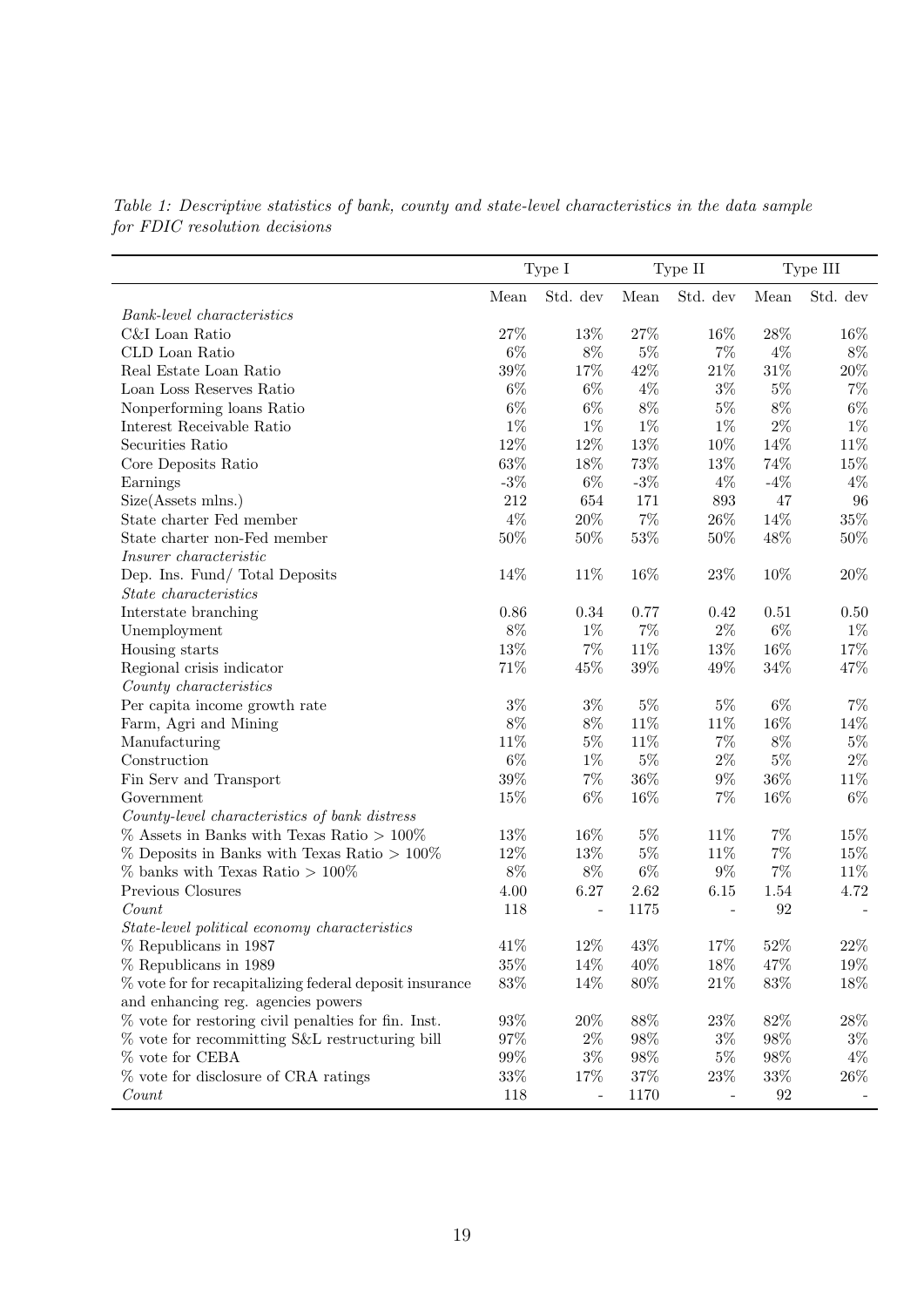|                                                       |        | Type I         |        | Type II        |        | Type III |
|-------------------------------------------------------|--------|----------------|--------|----------------|--------|----------|
|                                                       | Mean   | Std. dev       | Mean   | Std. dev       | Mean   | Std. dev |
| $S\&L$ -level characteristics                         |        |                |        |                |        |          |
| C&I Loan Ratio                                        | $3\%$  | $5\%$          | $4\%$  | $6\%$          | $5\%$  | $9\%$    |
| CLD Loan Ratio                                        | 14%    | $20\%$         | $27\%$ | $25\%$         | $20\%$ | $25\%$   |
| Real Estate Loan Ratio                                | $93\%$ | 11%            | $96\%$ | 17%            | 103%   | $20\%$   |
| Loan Loss Reserves Ratio                              | $5\%$  | 8%             | $9\%$  | 11%            | $4\%$  | $5\%$    |
| Interest Receivable Ratio                             | $1\%$  | $1\%$          | $2\%$  | $3\%$          | $2\%$  | $1\%$    |
| Securities Ratio                                      | $20\%$ | 15%            | 13%    | $9\%$          | 12%    | $10\%$   |
| Size(Assets mlns.)                                    | 471    | 1961           | 316    | 484            | 201    | 243      |
| Insurer characteristic                                |        |                |        |                |        |          |
| Dep. Ins. Fund/Total Deposits                         | $-1\%$ | 18%            | $0\%$  | 22%            | 7%     | $22\%$   |
| $State\ characteristics$                              |        |                |        |                |        |          |
| Interstate branching                                  | 0.69   | 0.46           | 0.54   | 0.50           | 0.33   | 0.47     |
| Unemployment                                          | 8%     | $2\%$          | $8\%$  | $2\%$          | 8%     | $2\%$    |
| Housing starts                                        | 16%    | 17%            | 19%    | $22\%$         | $23\%$ | $25\%$   |
| County characteristics                                |        |                |        |                |        |          |
| Per capita income growth rate                         | $4\%$  | $4\%$          | $4\%$  | $4\%$          | $6\%$  | $3\%$    |
| Farm, Agri and Mining                                 | 7%     | $8\%$          | $8\%$  | $8\%$          | $9\%$  | $7\%$    |
| Manufacturing                                         | 14%    | $8\%$          | 13%    | $7\%$          | 14%    | $7\%$    |
| Construction                                          | $5\%$  | $3\%$          | $5\%$  | $2\%$          | $5\%$  | $1\%$    |
| Fin Serv and Transport                                | $37\%$ | $8\%$          | $37\%$ | $9\%$          | $34\%$ | 10%      |
| Government                                            | 15%    | $6\%$          | $16\%$ | $7\%$          | $20\%$ | $15\%$   |
| Count                                                 | 270    | $\overline{a}$ | 104    | $\overline{a}$ | 15     |          |
| County-level characteristics of S&L distress          |        |                |        |                |        |          |
| $\%$ Assets in Banks with Texas Ratio $>100\%$        | $3\%$  | 8%             | $2\%$  | $5\%$          | $3\%$  | $6\%$    |
| $\%$ Deposits in Banks with Texas Ratio $>100\%$      | $3\%$  | $8\%$          | $2\%$  | $5\%$          | $3\%$  | $6\%$    |
| $\%$ banks with Texas Ratio > 100%                    | $4\%$  | $8\%$          | $3\%$  | $7\%$          | $3\%$  | $5\%$    |
| Previous Closures                                     | 0.24   | 0.29           | 0.27   | 0.56           | 0.76   | 0.77     |
| Count                                                 | 270    | $\overline{a}$ | 102    |                | 15     |          |
| State-level political economy characteristics         |        |                |        |                |        |          |
| % Republicans in 1987                                 | 41%    | 11%            | 41%    | 15%            | 43%    | 10%      |
| % Republicans in 1989                                 | $35\%$ | 14%            | $40\%$ | 18%            | 47%    | 19%      |
| % vote for recapitalizing federal deposit insurance   | $83\%$ | 14%            | $80\%$ | $21\%$         | 83%    | 18%      |
| and enhancing reg. agencies powers                    |        |                |        |                |        |          |
| $%$ vote for restoring civil penalties for fin. Inst. | $93\%$ | $20\%$         | 88%    | $23\%$         | 82%    | $28\%$   |
| % vote for recommitting S&L restructuring bill        | 97%    | $2\%$          | 98%    | $3\%$          | 98%    | $3\%$    |
| % vote for CEBA                                       | 97%    | $5\%$          | $97\%$ | $6\%$          | $94\%$ | $6\%$    |
| % vote for disclosure of CRA ratings                  | $33\%$ | 17%            | 37%    | $23\%$         | $33\%$ | $26\%$   |
| Count                                                 | 267    |                | 103    |                | 15     |          |

Table 2: Descriptive statistics of S&L, county and state-level characteristics in the data sample for FSLIC resolution decisions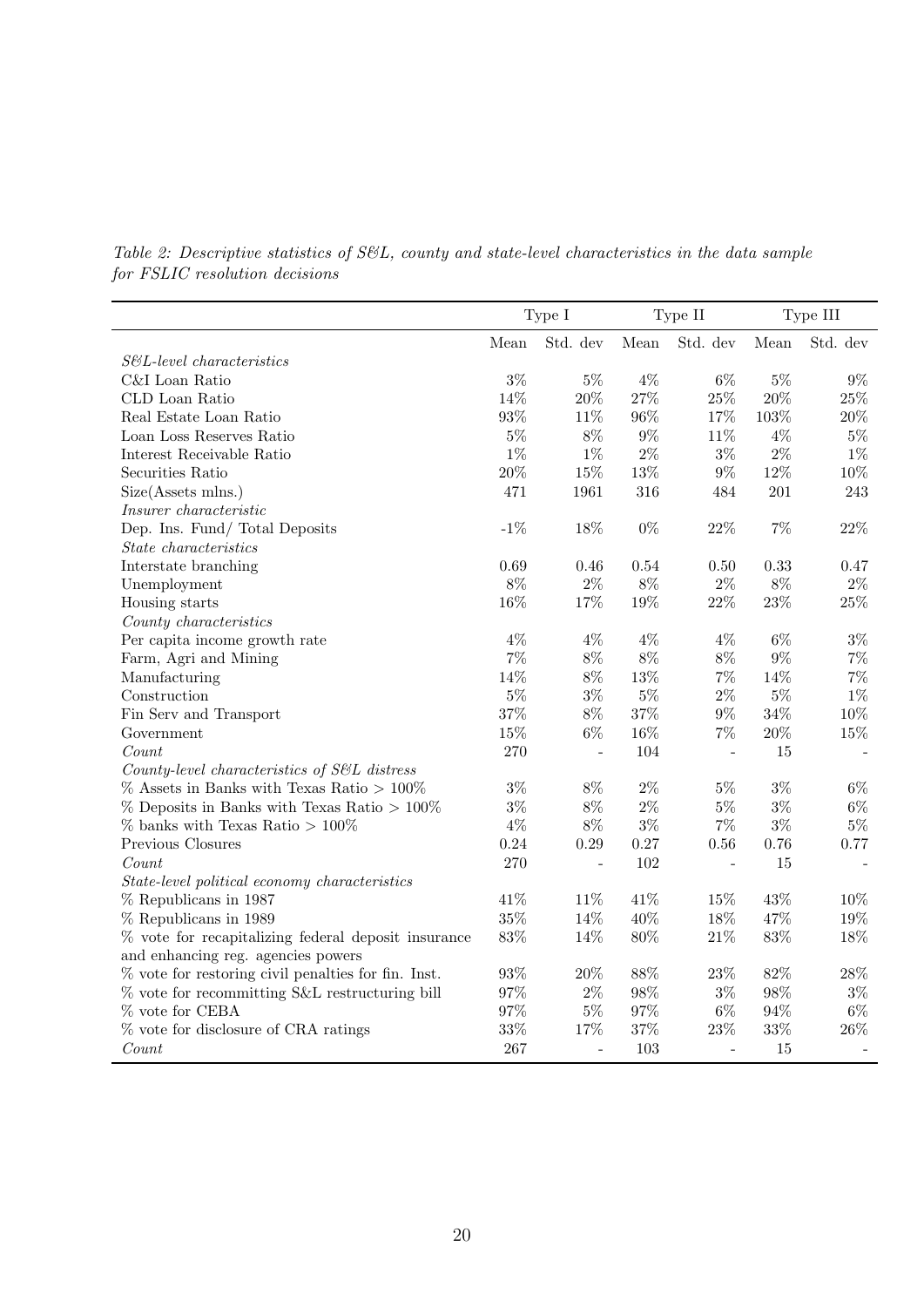the second level of the hierarchy, the resolution type model are constant across all the specifications considered and are discussed in Subsection [6.1.3.](#page-24-0)

Table [3](#page-22-0) summarizes the covariate effects from the class membership model for four specifications that include indicators of state and county-level economic performance along with controls for institutional features underlying the resolution decision. The values of log marginal likelihood reported in the last row of Table [3](#page-22-0) point to specification (3) as the selected model as it has the highest posterior odds among the four candidate specifications. This selected specification highlights a statistically important role for state-level unemployment in assigning banks into two different decision rules. The other covariates that inform the assignment of banks to latent classes are county-level indicators of economic performance along with a control variable for the amount of insurance fund available per dollar of insured deposit in the banking system.

Among alternative specifications considered in Table [3,](#page-22-0) specifications (1) and (2) of the model entirely consist of state and county-level indicators of economic performance and controls for county-level shares of employment by sector where the latter is a more parsimonious setting that is nested within the former. Specification (4) augments specification (2) with indicators for the charter status of failed banks since chartering agencies, namely, the OCC for federally chartered banks and state banking departments for statechartered banks, retain the final authority to enforce closure. The timing of the decision to close banks varied across agencies.<sup>[8](#page-21-0)</sup> The reference group in this class membership model consists of nationally chartered banks that are supervised by the OCC.

In the following discussion, latent class 1 is labeled as the class of failures under "High Regional Distress (HRD)" and latent class 2, as "Low Regional Distress (LRD)". In the model for class membership in Equation [4,](#page-14-1) the event of success in the binary probit model (where the latent binary indicator  $s_i$  equals 1) is represented by a bank belonging to latent class 2. Therefore, the negative signs associated with unemployment in specification (3) and the positive signs for covariate effects of GDP growth rate and housing starts in [3](#page-22-0) show that latent class 2 contains banks that failed during periods of low unemployment or periods of relatively low regional economic stress whereas banks that failed amid high regional distress belong to latent class 1. These findings support the first element of hypothesis  $H_1$  by confirming that the FDIC distinguished across banks based on economic distress in applying its resolution decisions.

<span id="page-21-0"></span><sup>&</sup>lt;sup>8</sup>"In the states that had the most closings and the most late closings, the state authorities closed problem banks more quickly than the OCC did...Part of the difference was due to the fact that state banking authorities had greater flexibility under applicable law...the OCC had to wait until the bank was insolvent before being able to close it."[\(FDIC,](#page-47-0) [1998\)](#page-47-0)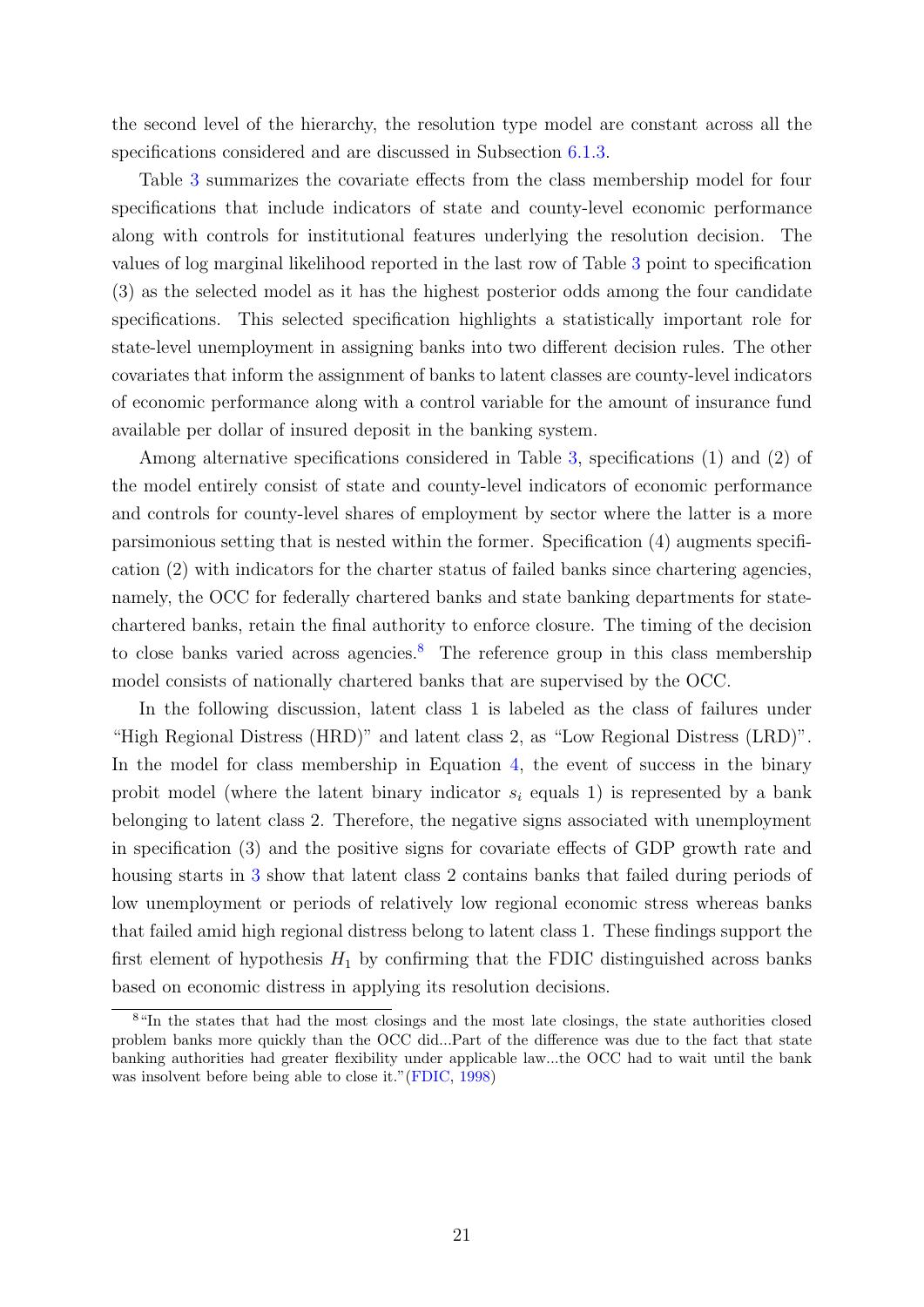|                                    | $\left( 1\right)$ | (2)           | $\left( 3\right)$ | (4)              |
|------------------------------------|-------------------|---------------|-------------------|------------------|
| <i>State-level characteristics</i> |                   |               |                   |                  |
| Unemployment                       | $-0.12(0.06)$     | $-0.11(0.05)$ | $-0.10(0.04)$     | $-0.15(0.08)$    |
| County-level characteristics       |                   |               |                   |                  |
| Housing starts                     | 0.11(0.05)        | 0.09(0.05)    | 0.05(0.05)        | 0.1(0.05)        |
| Per capita GDP growth              | 0.04(0.05)        | 0.05(0.05)    | 0.04(0.05)        | 0.04(0.05)       |
| Farm, agri, mining                 | 0.11(0.09)        | 0.07(0.05)    | 0.06(0.04)        | 0.07(0.05)       |
| Manufacturing                      | 0.03(0.05)        |               |                   |                  |
| Construction                       | 0.02(0.04)        |               |                   |                  |
| Fin Serv Transport                 | 0(0.07)           |               |                   |                  |
| Government                         | 0.04(0.05)        |               |                   |                  |
| <i>Insurer characteristics</i>     |                   |               |                   |                  |
| Dep. Ins. Fund/Total Deposits      |                   |               | $-0.05(0.03)$     |                  |
| Bank-level characteristics         |                   |               |                   |                  |
| State charter Fed member           |                   |               |                   | 0.03(0.07)       |
| State charter non-Fed member       |                   |               |                   | $-0.06$ $(0.05)$ |
| log Marginal Likelihood            | $-703.35$         | $-701.10$     | -699.79           | $-700.19$        |

<span id="page-22-0"></span>Table 3: Covariate effects from class-membership models for specifications of latent classes based on regional distress

Note: The reported values are posterior means of the covariate effects. Posterior standard deviations are in parantheses.

#### 6.1.2 Heterogeneity in Decision Rules

The results from the second level of the decision structure in Figure [1](#page-11-0) show that the average probability of the FDIC assigning a Type I resolution was statistically higher among HRD banks than among LRD banks. These findings confirm that the FDIC's decisions fully aligned with hypothesis  $H_1$  in that the agency was more likely to provide assistance to banks when their failure was accompanied by regional distress.

The average probability of each resolution type for the HRD and LRD failures is computed as follows.

Avg. Prob
$$
(Y = j|s) = \frac{1}{nG} \sum_{i=1}^{n} \sum_{g=1}^{G} P_{ij|s}^{(g)}, \quad j = 1, 2, 3,
$$
 (6)

where  $s = 1$  and  $s = 2$  correspond to the results for the class of HRD and LRD failures respectively and g is the index for the G post burn-in MCMC draws. The values  $P_{ij}^{(g)}$  $\hat{a}^{(g)}_{ij|s}$  are computed for each MCMC iteration using [5.](#page-14-2)

Figure [2](#page-23-0) provides the full posterior density of the average probability of receiving each resolution method across the two latent classes. The average probability of receiving a Type I resolution among HRD banks was 24.6% compared to 3.3% for LRD banks. The fully disjoint posterior densities of the average probability of receiving a Type I resolution for the HRD and LRD classes shows that the difference between their averages is statistically important. This observation continues to hold for Type II resolutions with statistically important differences in average resolution probabilities across HRD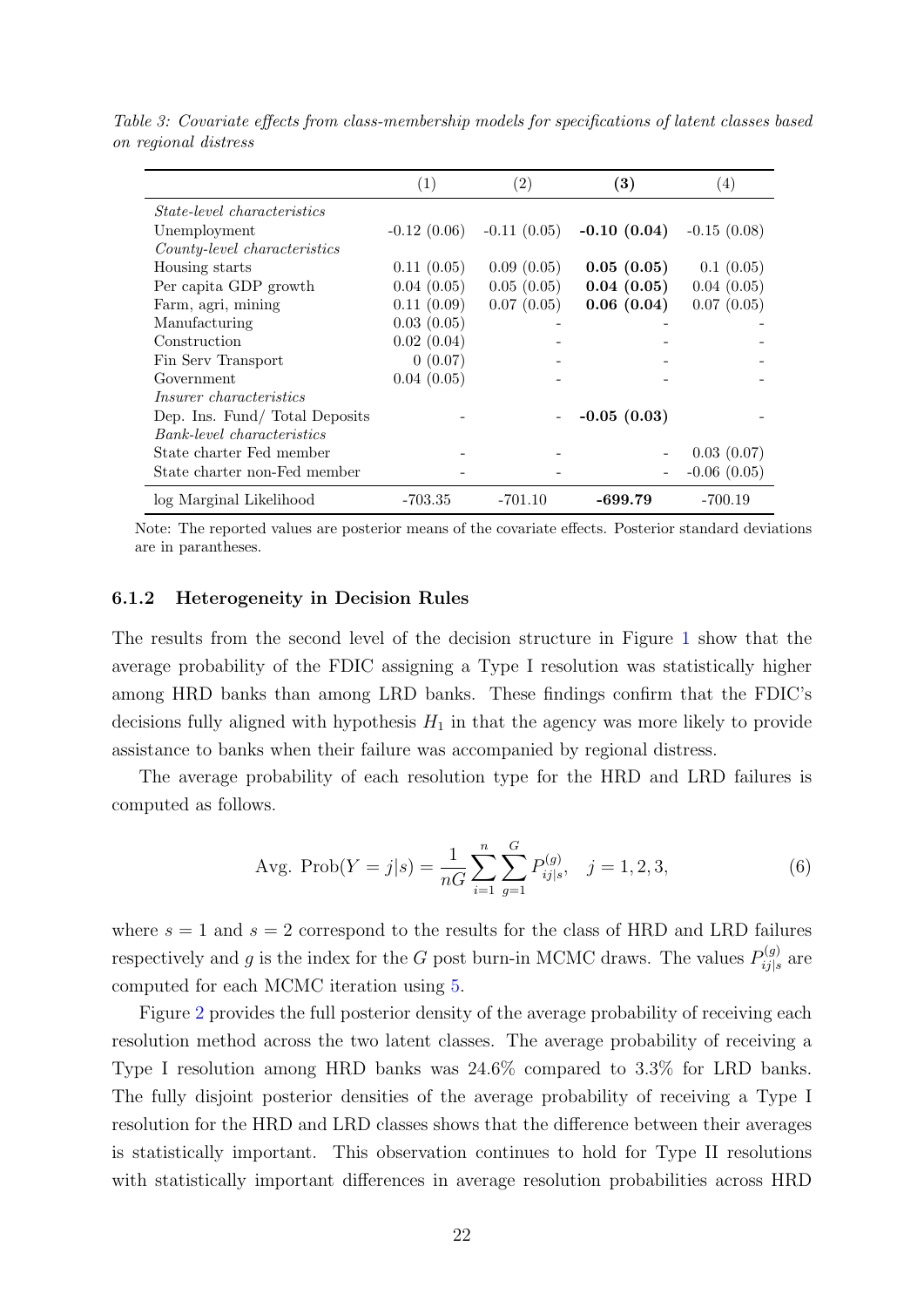<span id="page-23-0"></span>

Figure 2: Probability of the FDIC assigning each resolution method within classes based on regional distress.



High Regional and Banking Distress Low Regional and/or Banking Distress

Figure 3: Probability of the FDIC assigning each resolution method within classes based on regional and banking distress.



 $\cdots$  High Regional Distress and Political Support  $-$  Low Regional Distress and/or Political Support

Figure 4: Probability of the FDIC assigning each resolution method within classes based on regional distress and political economy factors. NOTE: In all three figures, the horizontal axis represents the probability of assigning a resolution method and the vertical axis represents the posterior density associated with that probability based on a kernel density estimate.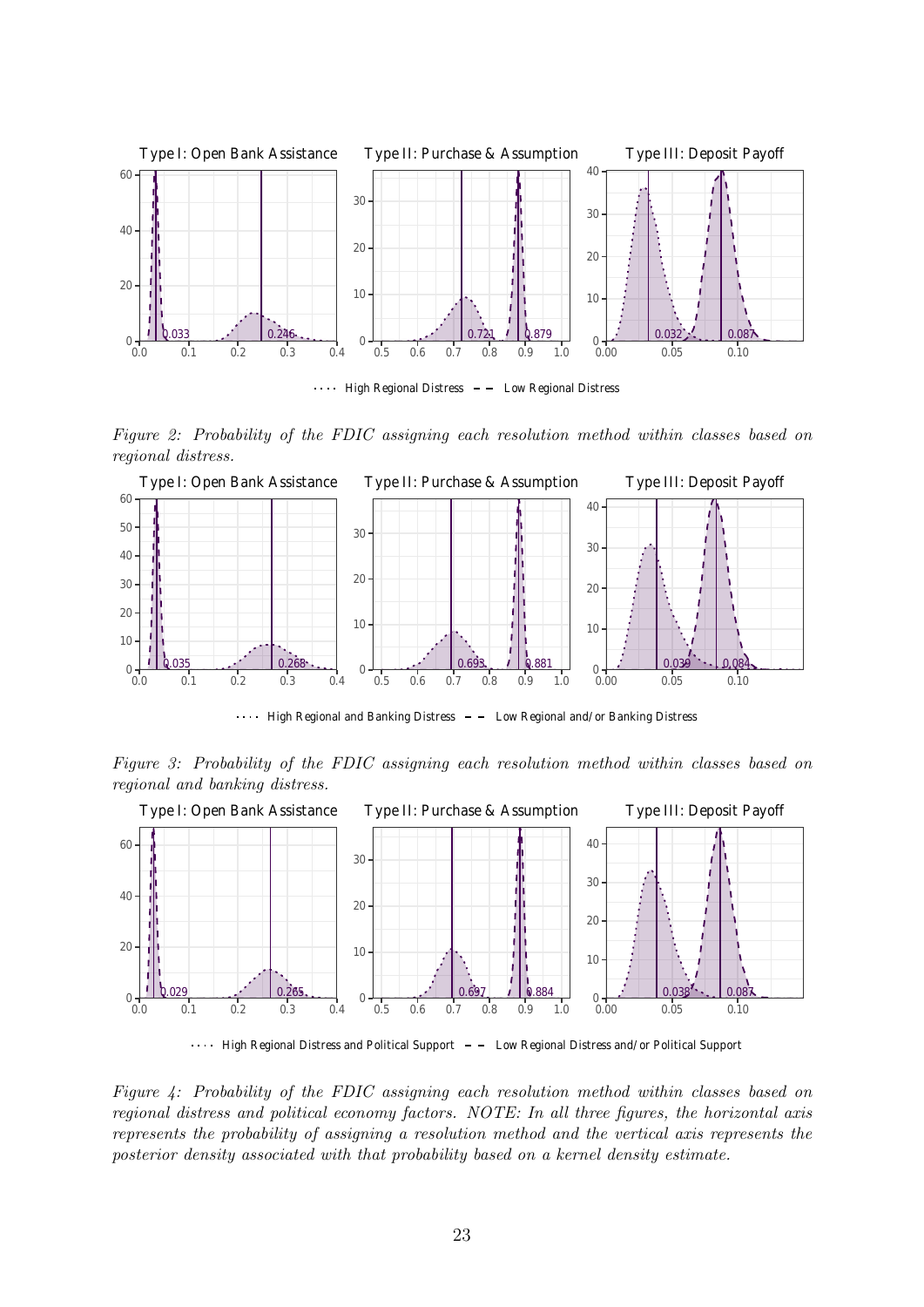and LRD classes at 72.1% and 87.9% respectively. The theoretical benchmark does not explicitly address the decision to facilitate partial or whole acquisitions of failed banks and the findings from the estimation provide new insights into the differences in the probabilities of implementing this resolution method under varying varying levels of economic distress. Finally, in a further confirmation of the predictions of the theoretical model, the average probability of being liquidated under a Type III resolution was 8.7% for LRD banks compared to 3.2% for HRD banks. This difference is also statistically important, as evidenced by the minimal overlap in posterior densities of the two classes.

#### <span id="page-24-0"></span>6.1.3 Resolution Type

The next stage of the empirical analysis centers on the results from the ordinal probit models represented in [5](#page-14-2) and depicted in the second level of the decision structure in Figure [1.](#page-11-0) These models estimate separate relationships between the resolution method  $y_i$  and bank-level financial indicators  $X_i$  in the LRD and HRD classes. If the FDIC responded differently to LRD and HRD failures for the same change in bank financial characteristics, this would manifest in different magnitudes of covariates across the two classes and provide conclusive evidence of the presence of two different decision rules implemented by the agency.

In Figure [5,](#page-27-0) it is clear that the magnitudes of the covariate effects from the selected model, specification (3), described in the preceding subsection, are larger for banks that belong to the latent class "High Regional Distress (HRD)" relative to banks in the class labeled "Low Regional Distress (LRD)". This pronounced difference in the effects of each covariate on the FDIC's decisions across the two classes confirms the presence of two distinct decision rules in the agency's resolution procedure. The larger covariate effects for banks in the class of HRD failures indicate that within the group of banks that failed amid regional economic distress, the FDIC ordered banks based on their financial characteristics and provided Type I resolutions to relatively healthier banks and Type II and III resolutions to relatively weaker banks. The smaller covariate effects in the LRD class suggest that the FDIC evaluated banks that failed in low economic distress on a case-by-case basis rather than appraising their relative financial strength. This approach potentially included evaluating unobservable individual circumstances, which are captured by the error term in Equation [4.4.](#page-13-0) These results reveal a smaller role for observed financial statement information in determining resolution methods within the LRD class relative to the HRD class of banks and further support the hypothesis that banks in the former group are likely to failed due to largely idiosyncratic factors.

The financial variables, Real Estate Loan Ratio and Nonperforming Loans Ratio, both exhibit qualitatively similar covariate effects. A unit standard deviation increase in Real Estate Ratio and Nonperforming Loans Ratio is associated with a reduced probability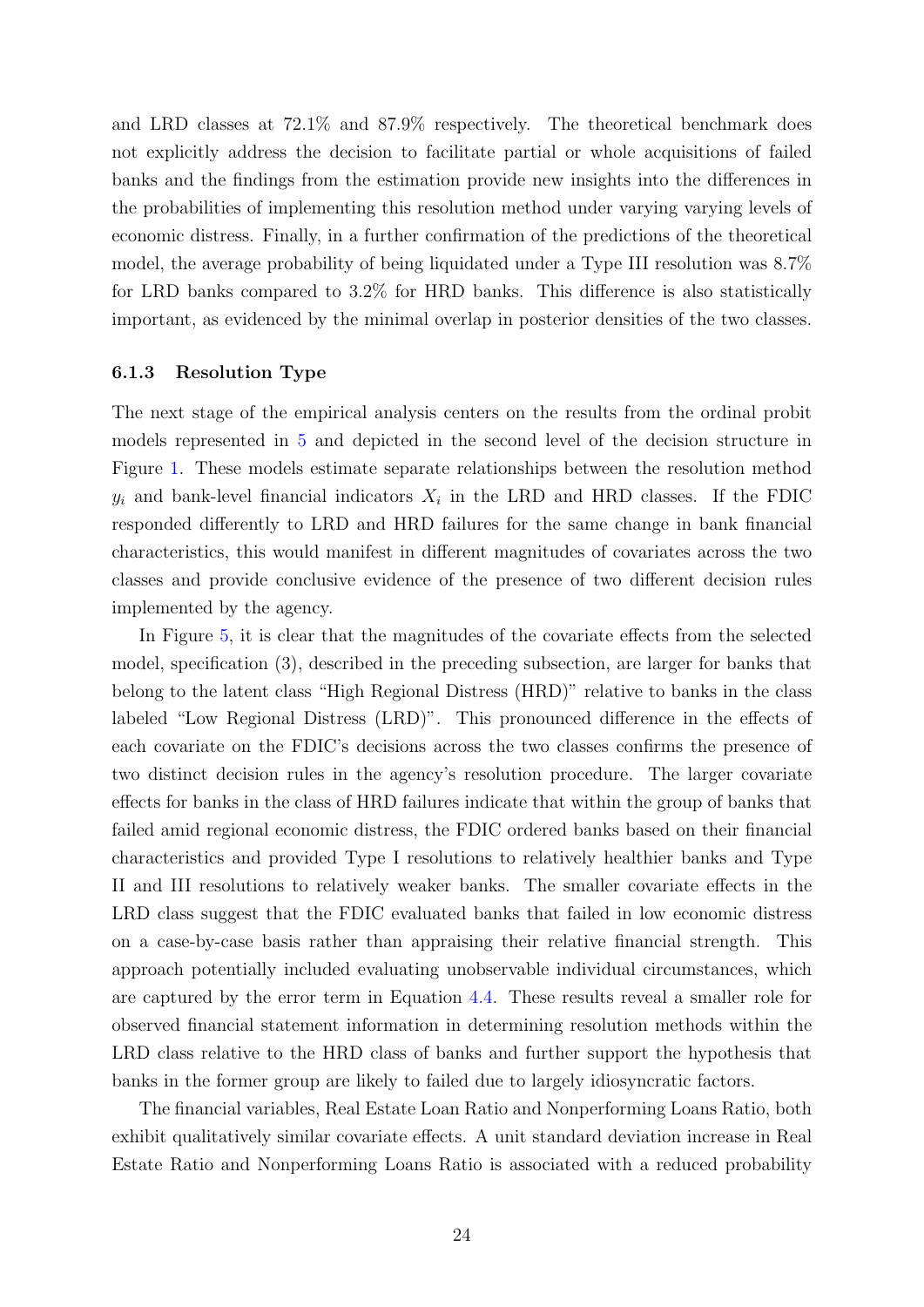of obtaining assistance under a Type I resolution among HRD failures and an increased probability of such banks undergoing Type II and III resolutions. Since nonperforming loans provide a succinct measure of the quality of the failed bank's assets, these results reveal that the FDIC provided assistance under Type I to banks that had relatively healthier balance sheets even among those banks that failed amid economic distress, which is consistent with the theoretical rule developed in [Cordella and Yeyati](#page-47-2) [\(2003\)](#page-47-2). [Cole and Gunther](#page-46-11) [\(1995\)](#page-46-11) and [Balla et al.](#page-46-12) [\(2019\)](#page-46-12) identified concentration in real estate ratios as an important driver of failures in their study of the causes of bank failures during this period. [Balla et al.](#page-46-12) [\(2019\)](#page-46-12) explain that states that underwent recessions during this period, particularly, states on the East Coast and in oil-producing regions, also experienced significant declines in real estate prices. As a result, the FDIC is more likely to have associated a concentration of real estate loans in states in the HRD category with more adverse portfolio quality, and in turn, to have adopted a more severe response in the resolution method. The effects of these covariates on banks within the class of LRD failures, on the other hand, are not statistically important.

The Interest Receivable Ratio is seen to be important in the FDIC's evaluation of bank health, with elevated levels of this ratio eliciting more stringent resolution methods from the FDIC. [Balla et al.](#page-46-5) [\(2015\)](#page-46-5) originally identified the Interest Receivable Ratio to be highly predictive of both bank failure and loss subsequent to failure in their study. [Bennett and Unal](#page-46-4) [\(2014\)](#page-46-4) also found an equivalent variable, Earned Income, to be reflective of asset quality as this variable is emblematic of income reported from distressed assets on the bank's books that have not yet been written off. Accordingly, an increase in Interest Receivable Ratio among HRD failures resulted in a reduction in the probability of Type I resolution and a corresponding increase in the probability of a Type II resolution, entailing partial or whole acquisitions of the failed institutions. Banks that belonged to the LRD class of failures experienced a more severe response in the form of an increased probability of a Type III resolution and hence, complete liquidation, along with a decreased probability of the other two resolution methods.

Larger banks were less likely to be liquidated under a Type III resolution across both latent classes. Among HRD failures, a standard deviation increase in log of assets was also associated with a decreased probability of a Type II resolution and a compensatory increase in the probability of assistance under Type I resolution. LRD failures experienced an increase in the probability of both, Type I and II resolutions concomitantly with a decrease in the probability of a Type III resolution. The increased probability of Type I resolutions associated with a larger bank reveals that the "too-big-to-fail" doctrine was present in the decisions of resolution authorities during the crisis of the 1980's.

The estimation results provide new insights into the role of Loan Loss Reserve Ratio, an accounting variable that records the amount of reserves set aside to meet expected losses. An increase in Loan Loss Reserves ratio was associated with a higher probability of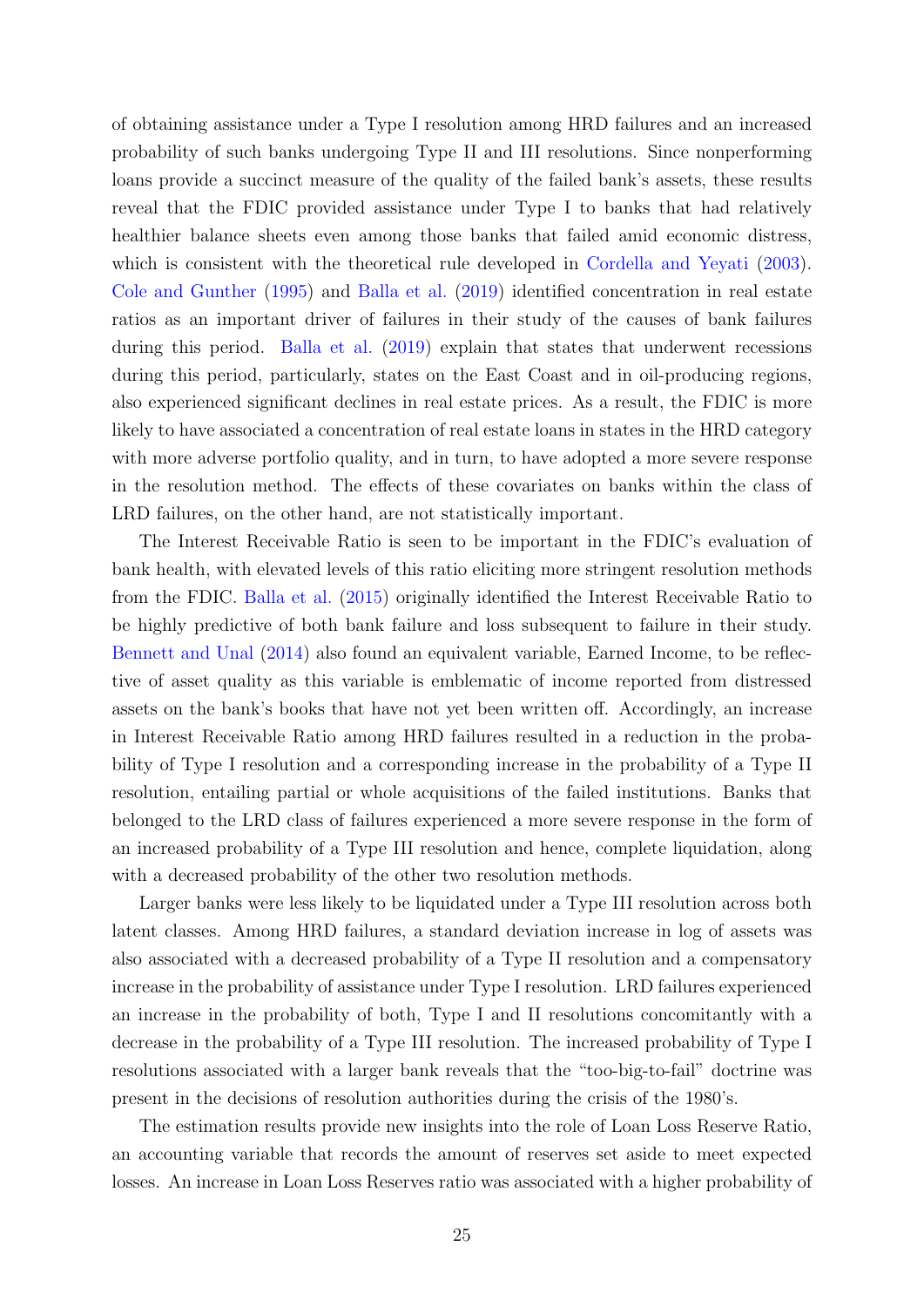receiving Type I resolution in the class of HRD failures. Contrarily, among LRD failures, an equivalent increase in this measure was associated with an increase in their probability of receiving a Type III resolution and being liquidated. A possible explanation for this disparity is that in the HRD class of banks, where failures are more likely to have occurred due to systemic factors, changes in reserve ratios can be attributed to the deterioration in asset quality resulting from market-wide fluctuations. However, among LRD failures, the FDIC is likely to have viewed the increase in this ratio as a signal of deterioration in asset quality arising from issues idiosyncratic to the failed bank.

Interstate is an indicator variable that identifies whether interstate banking was legal in the state in which a bank is located in the year of failure and is derived from summary tables in [Strahan et al.](#page-49-7) [\(2003\)](#page-49-7). Intuitively, interstate banking laws are likely to affect resolution outcomes as they determine the breadth of demand for assets of failed banks. In the cash-in-the-market model developed by [Acharya and Yorulmazer](#page-46-2) [\(2008\)](#page-46-2), the occurrence of a large number of bank failures reduces the total liquidity among surviving banks and induces the requirement for regulatory intervention in the form of assistance or provision of liquidity, akin to Type I resolutions. This model predicts that interstate banking, by expanding the set of available acquiring banks in the event of a failure, should be associated with an increase in the probability of a Type II resolution and an equivalent decline in the probability of a Type I resolution. The increased probability of Type II resolutions is observed among both, HRD and LRD classes, even though the LRD class of failures also underwent a modest increase in the probability of Type I resolutions.

The six largest covariate effects from the ordered response model have been reported in this section. The covariate effects of the remaining variables are provided in Figure [13](#page-59-0) of the Appendix.

#### 6.1.4 Rationale for Latent Classes

I examine whether the FDIC's decisions require an empirical specification based on latent classes instead of a standard ordinal probit model. Model comparison exercises offer statistical evidence in favor of the presence of two distinct decision rules for latent classes of banks that failed in high and low economic distress as opposed to a single rule for all banks that can be represented by a simple ordinal probit model. The values of log marginal likelihood in Table [4](#page-28-0) decisively support the latent class model with a Bayes Factor that exceeds 1000 [\(Kass and Raftery,](#page-48-9) [1995\)](#page-48-9) relative to the standard ordinal probit specifications. The latent class model similarly dominates a specification in which the ordinal probit model for bank resolution includes the covariates from the class membership model of specification (3).

Moreover, the latent class model, which allows for modeling the researcher's uncertainty with respect to the FDIC's classification of banks into the two groups, is decisively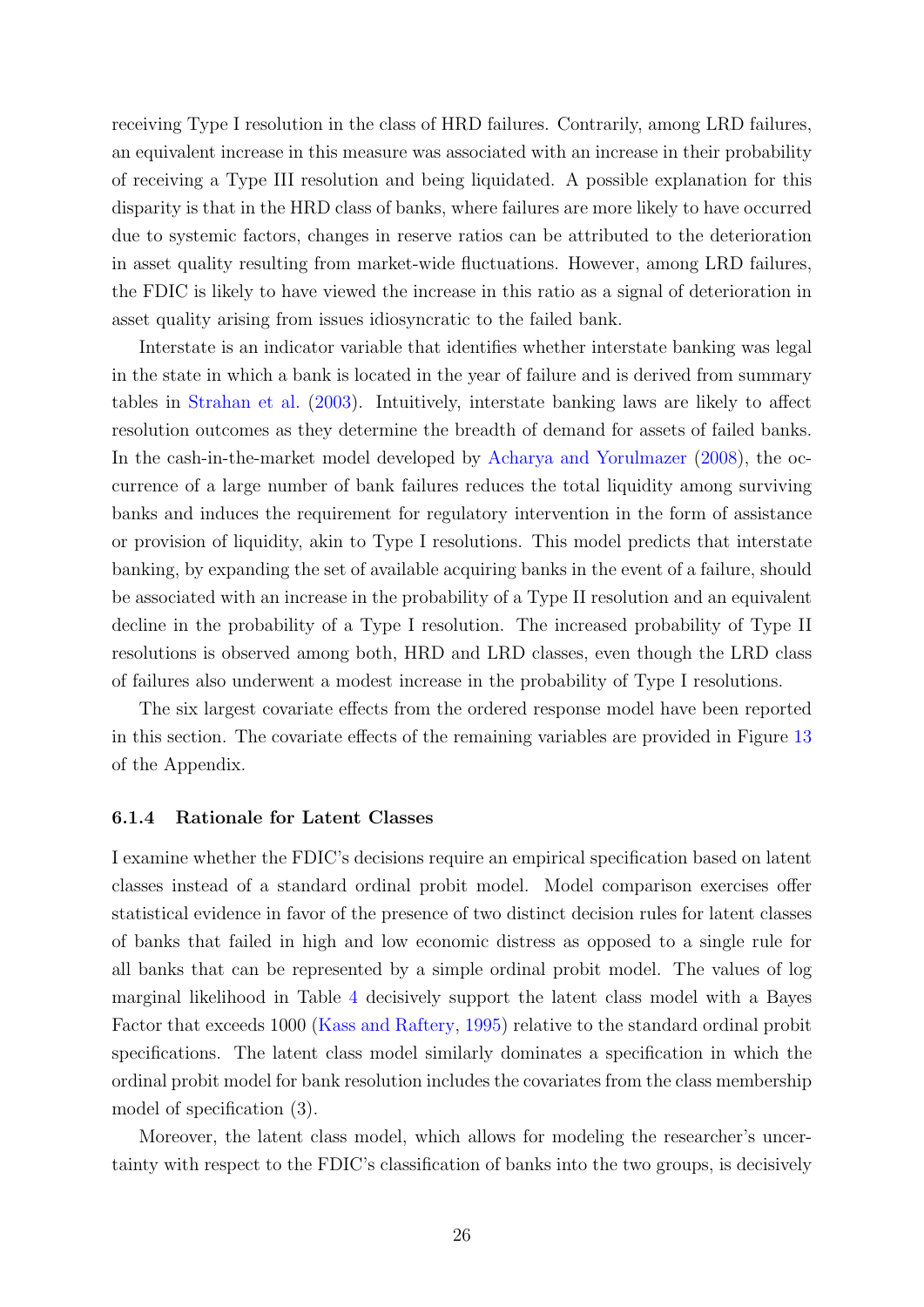<span id="page-27-0"></span>

Figure 5: Covariate effects from the models for resolution type for banks in the class of High Regional Distress (HRD) and Low Regional Distress (LRD).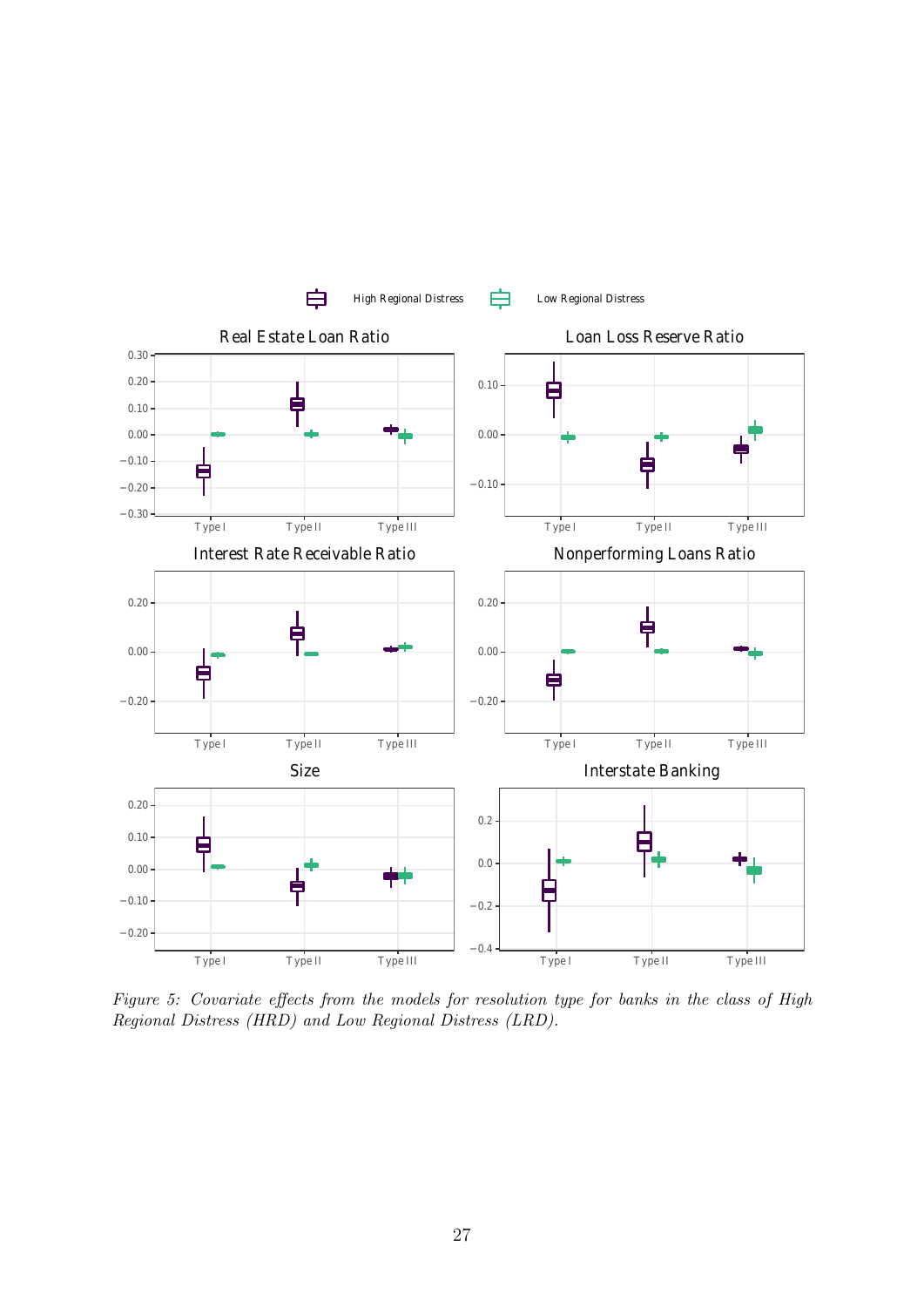supported by the data relative to a specification that classifies failures into classes in a deterministic manner. The latter specification consists of the standard ordinal probit model with interaction terms between bank-level financial indicators and an indicator for a regional recession obtained from [FDIC](#page-47-0) [\(1998\)](#page-47-0). This specification with interaction terms implicitly assumes knowledge of the FDIC's criterion for parsing banks through distinct decision rules.

<span id="page-28-0"></span>Table 4: Log marginal likelihood from standard ordinal probit and latent class specifications of the FDIC's resolution decision.

| Model                                                         | log Marginal Likelihood |
|---------------------------------------------------------------|-------------------------|
| Ordinal probit model                                          | -729.66                 |
| Ordinal probit model $+$ class membership covariates from (3) | $-722.55$               |
| Ordinal probit model with interactions                        | $-729.52$               |
| Selected latent class model (spec. 3)                         | $-699.79$               |

# <span id="page-28-1"></span>6.2 Banking Industry Distress

In this subsection, I examine whether the FDIC's responses supported Hypothesis  $H_2$  derived from [Acharya and Yorulmazer](#page-46-1) [\(2007\)](#page-46-1) and [Acharya and Yorulmazer](#page-46-2) [\(2008\)](#page-46-2), i.e., whether the agency provided assistance with higher probability to banks that failed amid distress within the banking industry. The results show that the agency's decision rules qualitatively aligned with this hypothesis as it provided Type I resolutions with a marginally higher probability when the local banking industry experienced failures. However, measures of regional distress remained the most important determinants of membership into classes that received statistically different levels of Type I resolution.

Table [5](#page-30-0) summarizes the covariate effects and log marginal likelihood from model specifications (5) through (7) that are based purely on banking industry distress and specifications (8) through (10) that incorporate a combination of banking industry and economic distress. The data favor the latter three specifications over the former three as evidenced by their higher marginal likelihood. Specifically, the Bayesian model selection procedure based on posterior odds selects specification (8), which defines distress in the banking industry using previous closures and the percent of assets in distressed banks within a county. On account of the negative covariate effect of unemployment, previous closures and percent of assets in distressed banks and the positive signs for housing starts and per capita income growth, latent class 2 contains banks that failed amid relatively low regional or banking distress and banks that failed amid high regional and banking distress belong to latent class 1. As a result, in the following discussion, latent class 1 will be labeled as the class of failures under "High Regional and Banking Distress (HRBD)" and latent class 2, as the class of failures under "Low Regional and / or Banking Distress  $(LRBD)$ ".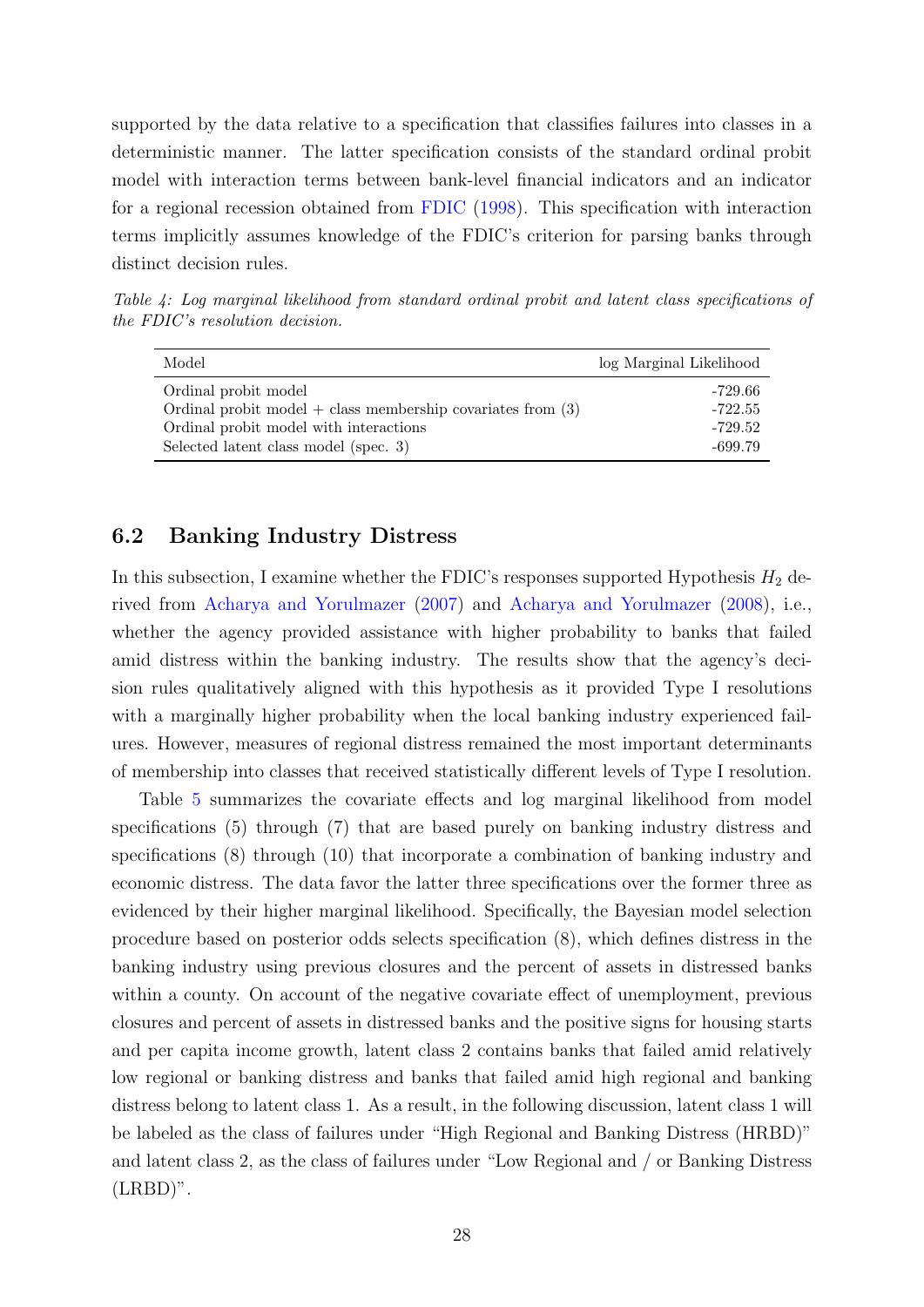In the model specifications in Table [5,](#page-30-0) distressed banks are defined as those institutions whose Texas ratio exceeded 100% based on previous literature that utilize this measure [\(Cooke et al.,](#page-47-11) [2015;](#page-47-11) [Siems et al.,](#page-49-8) [2012\)](#page-49-8). The Texas Ratio for a bank is defined as,

$$
Texas Ratio = \frac{Non-performing Assets}{Tangible Equity + Loan Loss Reserves}.
$$

This measure of distress identifies institutions whose capital would be insufficient to absorb losses that could emanate from nonperforming assets.

Figure [3](#page-23-0) provides the entire posterior distribution of the probability of the FDIC assigning each resolution category under the selected model, specification (8). These results qualitatively align with the predictions from [Shleifer and Vishny](#page-49-9) [\(1992\)](#page-49-9) and [Acharya and](#page-46-2) [Yorulmazer](#page-46-2) [\(2008\)](#page-46-2) represented by Hypothesis  $H_2$ , which posited a greater reliance on public financial assistance in the form of Type I resolutions when the local banking industry experienced distress. The figure shows that the average probability of a Type I resolution was 26.8% under banking and regional distress and 3.5% under low regional and banking distress. These probabilities are marginally higher than the probability of Type I resolution of 24.6% and 3.3% under high and low regional distress respectively, depicted in Figure [2.](#page-23-0) Correspondingly, the average probability of Type II resolutions under banking and regional distress was 69.3%, which was lower than the equivalent probability under regional distress at 72.1%. Liquidations under Type III resolutions remained largely unchanged with probabilities of 3.9% and 3.2% respectively under classes based on high regional and banking distress and solely regional distress. The inclusion of measures of banking distress to indicators of regional distress from Section [6.1.1](#page-18-0) primarily resulted in substitutions between Type I and II resolutions. Overall, the densities based on the two models show that measures of regional distress continue to be the most important determinants of heterogeneity in the FDIC's decision rules and that measures of bank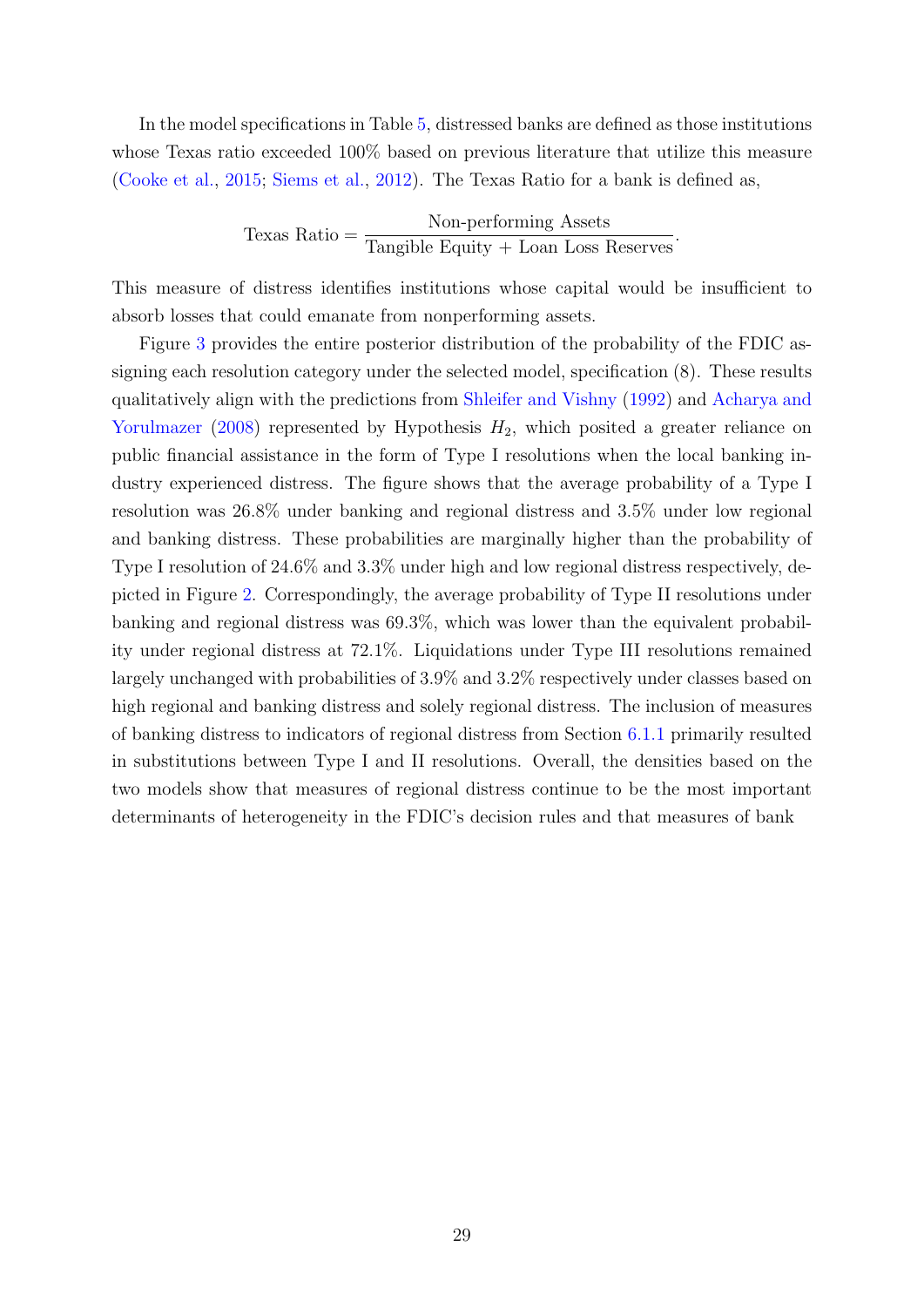|                                    | (5)           | (6)           | $\left( 7\right)$        | (8)            | (9)                      | (10)          |
|------------------------------------|---------------|---------------|--------------------------|----------------|--------------------------|---------------|
| <i>State-level characteristics</i> |               |               |                          |                |                          |               |
| Unemployment                       |               |               | $\overline{\phantom{a}}$ | $-0.07(0.04)$  | $-0.08(0.04)$            | $-0.1(0.05)$  |
| County-level characteristics       |               |               |                          |                |                          |               |
| Housing starts                     |               |               |                          | 0.03(0.05)     | 0.04(0.05)               | 0.06(0.06)    |
| Per capita GDP growth              |               |               |                          | 0.04(0.05)     | 0.04(0.05)               | 0.07(0.06)    |
| Farm, agri, mining                 |               |               | $\overline{\phantom{a}}$ | 0.03(0.04)     | 0.04(0.04)               | 0.06(0.05)    |
| Banking industry characteristics   |               |               |                          |                |                          |               |
| Previous closures                  | $-0.08(0.08)$ | $-0.07(0.06)$ | $-0.08(0.07)$            | $-0.02(0.01)$  | $-0.02(0.01)$            | $-0.01(0.02)$ |
| % Assets in distressed banks       | $-0.03(0.04)$ |               |                          | $-0.03(0.02)$  |                          |               |
| % Dep. in distressed banks         |               | $-0.03(0.02)$ |                          | $\overline{a}$ | $-0.03(0.02)$            |               |
| % distressed banks                 |               | $\sim$        | $-0.01(0.01)$            |                | $\overline{\phantom{a}}$ | $-0.02(0.03)$ |
| <i>Insurer characteristics</i>     |               |               |                          |                |                          |               |
| Dep. Ins. Fund/Total Dep.          |               |               | $\overline{\phantom{a}}$ | $-0.05(0.03)$  | $-0.05(0.03)$            | $-0.05(0.04)$ |
| log Marginal Likelihood            | $-719.29$     | $-705.30$     | $-719.14$                | $-697.22$      | $-697.78$                | $-701.21$     |

Table 5: Covariate effects from class-membership models for specifications of latent classes based on regional and banking industry distress.

<span id="page-30-0"></span>Note: The reported values are posterior means of the covariate effects. Posterior standard deviations are in parantheses.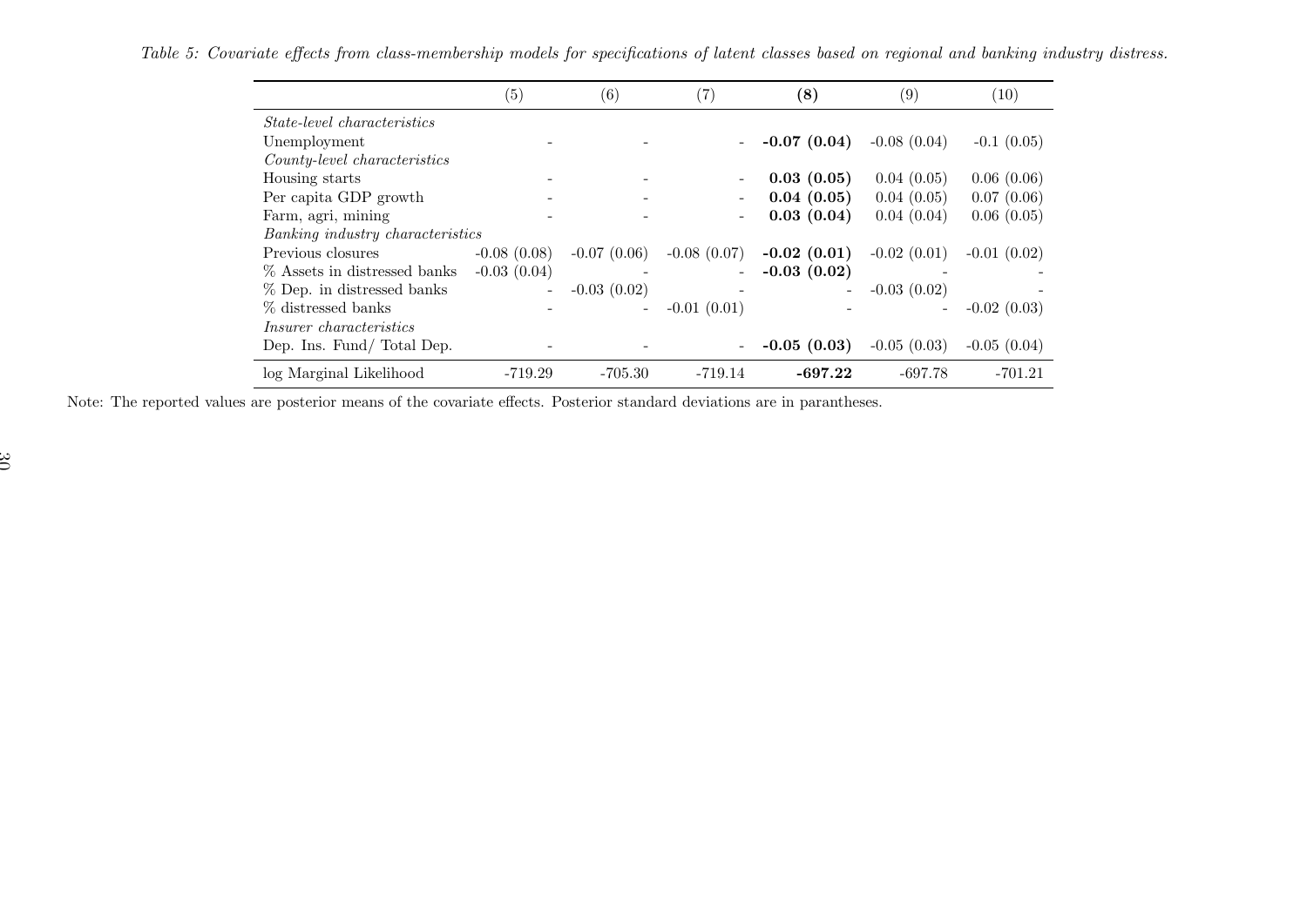distress marginally augment the separation across the two classes.

The current results provide new insights into the resolution decisions of the FDIC in the presence of regional and banking industry distress. In a previous study by [Bennett](#page-46-4) [and Unal](#page-46-4) [\(2014\)](#page-46-4), the authors also found empirical support for an "industry distress" hypothesis based on the theoretical models in [Shleifer and Vishny](#page-49-10) [\(2011,](#page-49-10) [1992\)](#page-49-9). Their results showed that periods of banking crises resulted in impediments to liquidations, which in turn led to the FDIC choosing private sector reorganizations (Type II resolutions) over liquidations (Type III resolutions) even if the former entailed a higher cost. The authors did not consider the decision to provide Type I resolutions as these transactions did not result in a receivership, which provided measures of the primary outcome of interest in their study, FDIC losses. I find that, additionally, in the presence of banking crises along with regional distress, the FDIC marginally shifted the mix of resolutions away from Type II resolutions toward Type I resolutions. These findings show that banking industry distress in addition to regional distress likely contributed to a "too-many-to-fail" response from the FDIC in line with predictions from the theoretical literature [\(Acharya](#page-46-1) [and Yorulmazer,](#page-46-1) [2007\)](#page-46-1).

### <span id="page-31-0"></span>6.3 Political Economy Factors

This subsection addresses constraints to the FDIC's decision-making in the form of political pressures to provide Type I resolutions represented by Hypothesis  $H_3$ . The following model specifications thereby examine this hypothesis, which is based on theoretical studies of regulatory capture [\(Stigler,](#page-49-0) [1971\)](#page-49-0) and political pressures on resolution decisions [\(DeYoung et al.,](#page-47-3) [2013\)](#page-47-3) as well as empirical studies pertaining to political factors underlying the 2008 crisis and bailouts [\(Duchin and Sosyura,](#page-47-4) [2012;](#page-47-4) [Igan et al.,](#page-48-3) [2012\)](#page-48-3). I find that political factors played a limited role in the FDIC's decisions as the average probability of Type I assistance to banks increased marginally from 24.6% amid economic distress to 26.5% in the presence of political support and economic distress.

The role of political economy considerations in the FDIC's resolution decisions during the 1980's has not been examined in detail in previous studies. The immediate reason for the sparse attention to this question in previous periods is that data on lobbying did not become available until after the Lobbying Disclosure Act of 1995. I address the paucity of data on direct measures of lobbying in two ways. First, I measure political support for financial institutions by way of the percentage of Congressional representatives from each state who voted for a bill that is favorable to the banking or S&L industry. This approach recognizes votes in favor of legislation that benefits the banking industry as indicative of lobbying efforts by the industry, which is consistent with the theoretical model of [Becker](#page-46-13) [\(1983\)](#page-46-13) in which pressure groups compete for political favors. This approach also follows from [Kroszner and Strahan](#page-48-1) [\(1999\)](#page-48-1) and [Economides et al.](#page-47-12) [\(1996\)](#page-47-12), who provide evidence of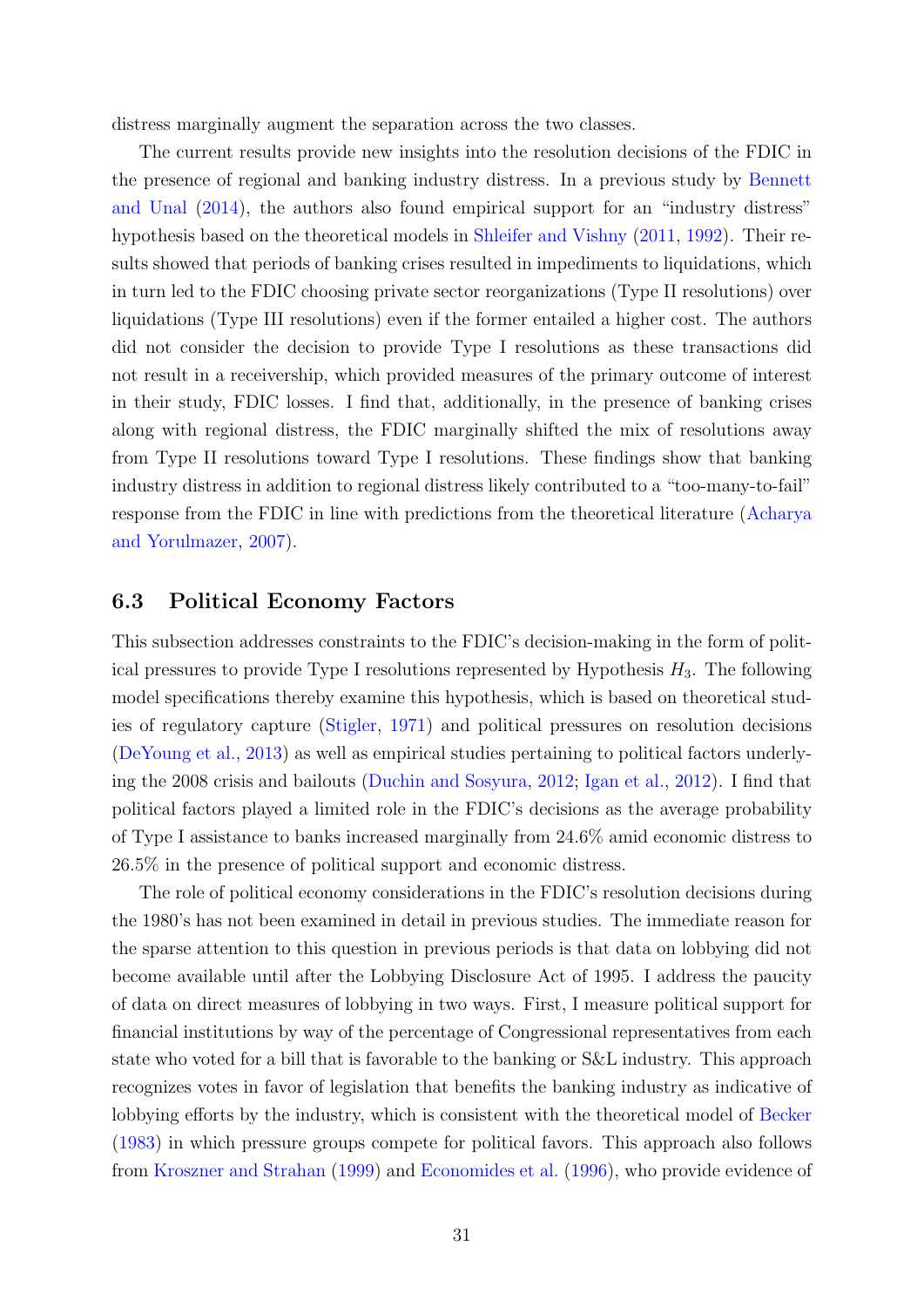private interest groups influencing the voting behavior of elected representatives on legislation pertaining to the banking industry. Second, I include the measures of congressional voting in the class membership model that classifies banks into groups that are subject to different decision rules rather than in the model for resolution types. Consequently, instead of associating political support with the resolution method applied on specific banks, this specification suggests that such support is likely to have influenced the FDIC to adopt an overall stance that is more likely to result in assistance.

Since votes in favor of the banking industry are also likely to represent the special concerns that the elected representatives may have for the banking industry in their constituency if it is particularly distressed, measures of voting behavior potentially provide information on the condition of the industry in each state. Therefore, the classes arising from the specifications in this section represent distinct levels of "political support" instead of construing them to purely represent "regulatory capture".

The model specifications in Table [6](#page-33-0) consist of voting measures on bills that pertain to the regulation of the banking and S&L industry and in some cases, directly concern specific issues relating to the resolution of failed banks. The variables that measure percentage of votes in favor of a bill are based on the definition in [Economides et al.](#page-47-12) [\(1996\)](#page-47-12) and exclude representatives who did not vote. Moreover, in keeping with their specification, I also include the percentage of Republicans in each state as a covariate to ascertain that voting was not determined entirely by party affiliation. The comparison of values of log marginal likelihood reveals that the data favor specifications that include measures of regional distress over those that only generate latent classes based on political economy factors. In particular, specification (17), which has the largest marginal likelihood and thereby, the highest posterior odds relative to the remaining specifications records statistically important negative covariate effects for both state-level unemployment and the percentage of votes for the S&L restructuring bill. The bill to restructure the S&L industry recommended that the FDIC insure deposits held at S&L institutions in addition to commercial banks following the failure of the FSLIC. Literature on voting suggests that this bill would have elicited votes from representatives who were potentially lobbied by the beneficiaries of these bills. Institutions at risk of failure in the S&L industries would have likely benefited from and lobbied for this bill as the expanded role of the FDIC would have increased their ability to obtain assistance and function as going concerns. As a result latent class 1 will be labeled as the class of failures under "High Regional Distress and Political Support (HRDP)" and latent class 2, as the class of failures under "Low Regional Distress and / or Political Support (LRDP)".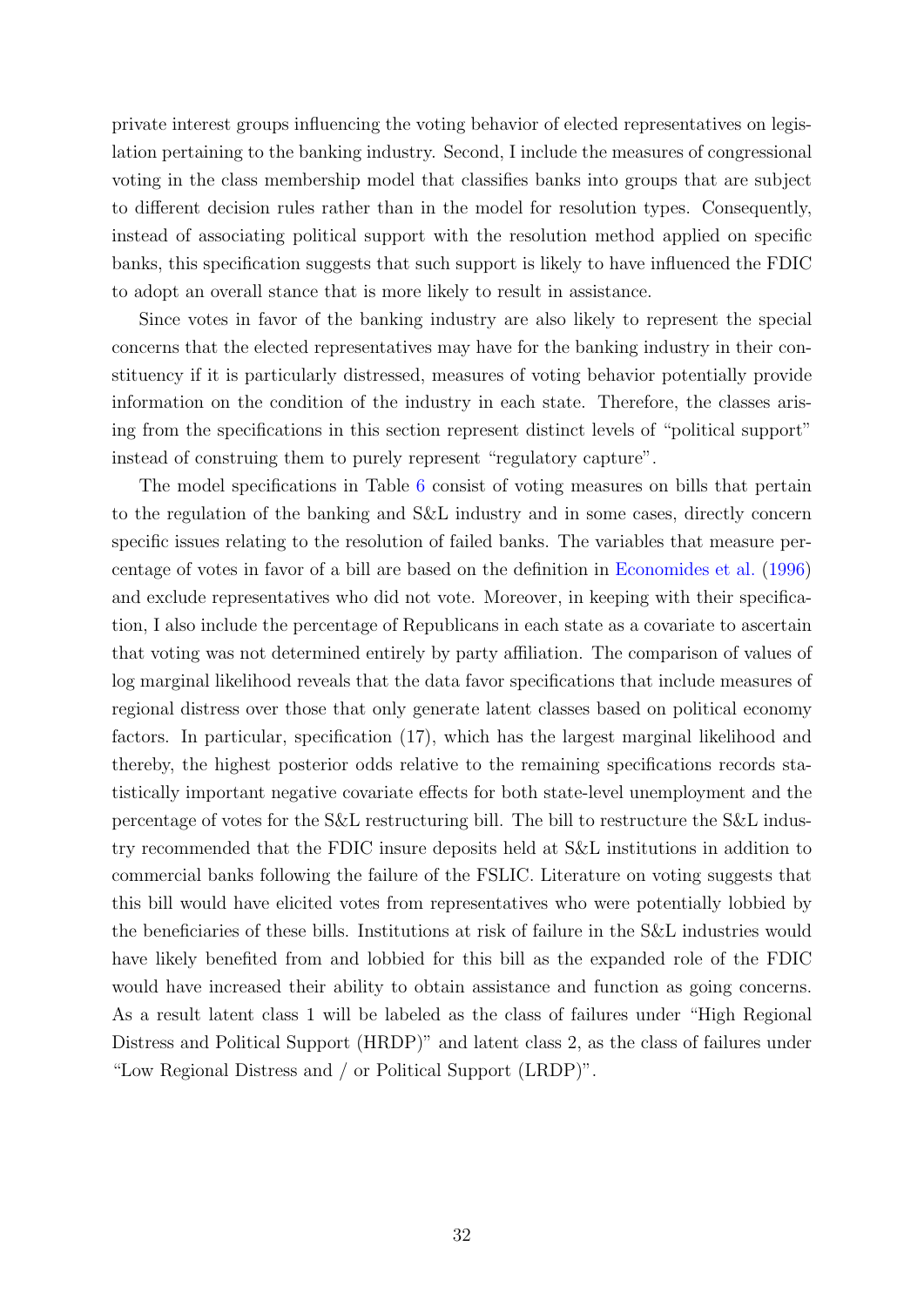|                                            | (11)          | (12)           | (13)                     | (14)       | (15)          | (16)          | (17)           | (18)          | (19)                     | (20)          |
|--------------------------------------------|---------------|----------------|--------------------------|------------|---------------|---------------|----------------|---------------|--------------------------|---------------|
| <i>State-level characteristics</i>         |               |                |                          |            |               |               |                |               |                          |               |
| Unemployment                               |               |                |                          |            |               | $-0.04(0.02)$ | $-0.13(0.04)$  | $-0.09(0.05)$ | $-0.1$ $(0.05)$          | $-0.06(0.03)$ |
| $Country-level characteristics$            |               |                |                          |            |               |               |                |               |                          |               |
| Housing starts                             |               |                |                          |            |               | $-0.06(0.03)$ | $-0.05(0.04)$  | 0.07(0.08)    | 0.03(0.09)               | $-0.04(0.08)$ |
| Per capita GDP growth                      |               |                |                          |            |               | $-0.01(0.03)$ | 0.00(0.04)     | 0.04(0.05)    | 0.02(0.05)               | 0.03(0.05)    |
| Farm, agri, mining                         |               |                |                          |            |               | 0.07(0.04)    | 0.09(0.05)     | 0.05(0.05)    | 0.06(0.04)               | 0.08(0.06)    |
| <i>Insurer characteristics</i>             |               |                |                          |            |               |               |                |               |                          |               |
| Dep. Ins. Fund/Total Deposits              |               |                |                          |            | $\sim$        | $-0.03(0.03)$ | $-0.05(0.03)$  | $-0.04(0.04)$ | $-0.05(0.04)$            | $-0.02(0.03)$ |
| Political economy characteristics          |               |                |                          |            |               |               |                |               |                          |               |
| % vote for CEBA                            | $-0.01(0.01)$ |                |                          |            |               | $-0.09(0.02)$ |                |               |                          |               |
| $\%$ vote for recommitting S&L restructur- |               | $-0.02(0.01)$  |                          |            |               |               | $-0.14(0.03)$  |               |                          |               |
| ing bill                                   |               |                |                          |            |               |               |                |               |                          |               |
| % vote for restoring civil penalties for   |               | $\overline{a}$ | 0.01(0.01)               |            |               |               | $\sim 10^{-1}$ | $-0.03(0.04)$ |                          |               |
| criminal offenses involving financial in-  |               |                |                          |            |               |               |                |               |                          |               |
| stitutions                                 |               |                |                          |            |               |               |                |               |                          |               |
| % vote for recapitalizing federal deposit  |               |                | $\overline{\phantom{a}}$ | 0.01(0.01) |               |               |                | $\sim$        | $-0.05(0.06)$            |               |
| insurance and enhancing powers of fed-     |               |                |                          |            |               |               |                |               |                          |               |
| eral regulatory agencies                   |               |                |                          |            |               |               |                |               |                          |               |
| % vote for requiring reg. agencies to dis- |               |                |                          |            | 0.01(0.02)    |               |                |               | $\overline{\phantom{a}}$ | 0.21(0.11)    |
| CRA ratings given to banks and<br>close    |               |                |                          |            |               |               |                |               |                          |               |
| thrifts                                    |               |                |                          |            |               |               |                |               |                          |               |
| $%$ Republicans                            | 0.01(0.01)    | 0.02(0.01)     | 0.01(0.01)               | 0.01(0.00) | $-0.01(0.01)$ | 0.05(0.09)    | 0.12(0.05)     | 0.03(0.06)    | 0(0.08)                  | 0.2(0.11)     |
| log Marginal Likelihood                    | $-714.54$     | $-701.29$      | $-706.70$                | $-716.31$  | $-699.83$     | $-698.29$     | $-693.68$      | $-705.50$     | $-700.32$                | $-704.52$     |

<span id="page-33-0"></span>Table 6: Covariate effects from class-membership models for specifications of latent classes based on regional distress and political support.

Note: The reported values are posterior means of the covariate effects. Posterior standard deviations are inparantheses.

33<br>33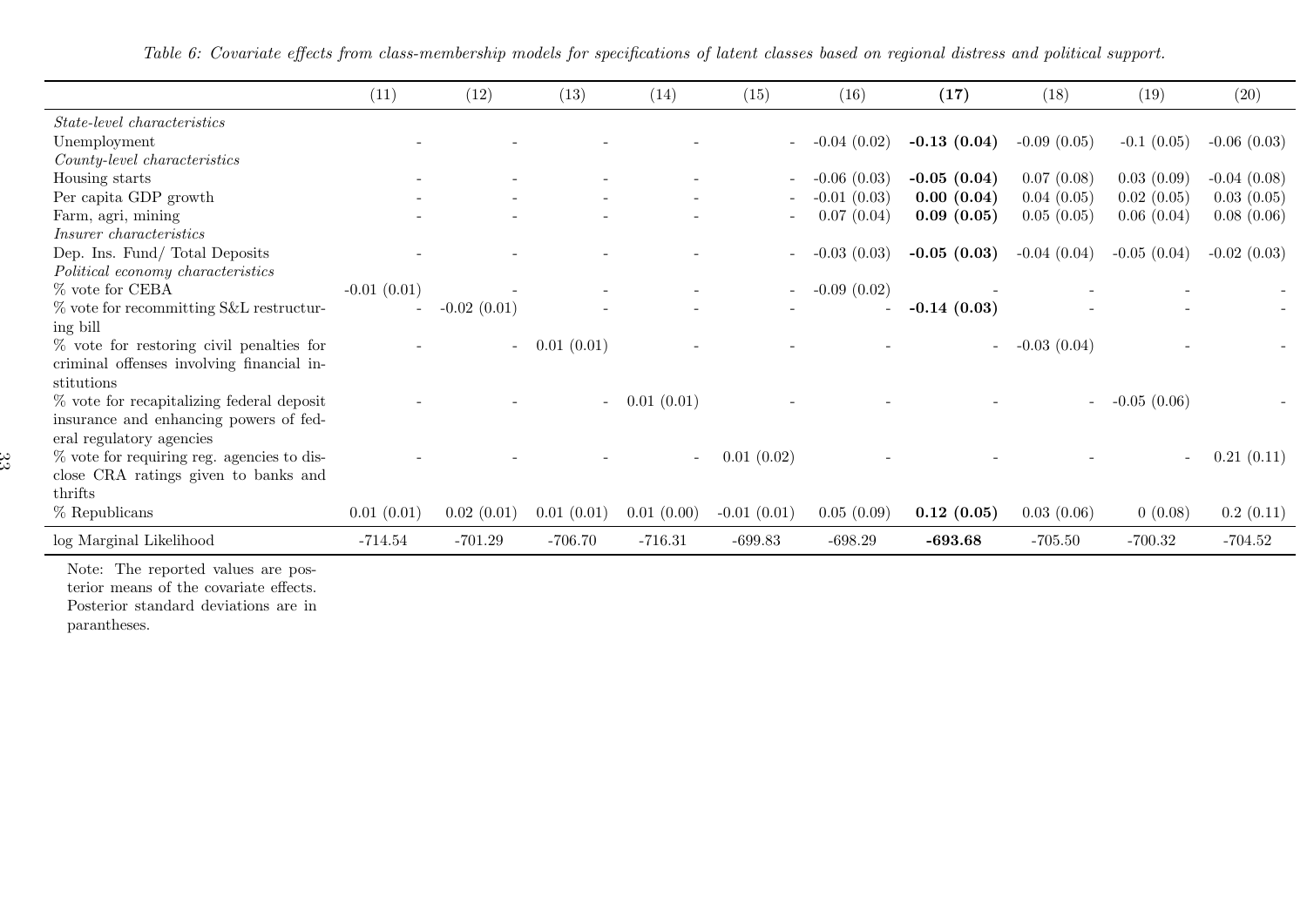Figure [4](#page-23-0) plots the posterior distribution of the probability of the FDIC assigning each resolution method to banks in the two latent classes defined by regional distress and political economy factors in specification (17). The distributions reveal that in the presence of political support to the banking industry and high regional distress, the average probability of a Type I, Type II and Type III resolution is 26.5%, 69.7% and 3.8% respectively. On comparing these average probabilities with the equivalent values of 24.6%, 72.1% and 3.2% among bank failures that occurred amid high regional distress represented in Figure [2,](#page-23-0) we find that political support for the banking industry resulted in marginally higher probability of the FDIC assigning a Type I resolution during economic distress.

The details underlying the bills in the remaining specifications are provided in Appendix [10.11.](#page-60-0)

# <span id="page-34-2"></span>7 Savings and Loans Resolution by FSLIC

The S&L industry underwent a more severe crisis than the banking industry in the period leading up to 1989. At the peak of the crisis in 1989, 8.9% of operating S&L institutions that held 9.5% of industry deposits failed. This compares with 2.1% of banks that failed at the peak of the banking crisis in 1[9](#page-34-0)88, comprising 1.7% of total bank deposits.<sup>9</sup> S&L institutions were comparable to commercial banks in terms of the products they offered during this period. Deregulation in the early 1980's had permitted S&L's to diversify beyond their traditional business of providing fixed rate mortgages and foray into commercial and real-estate loans that had been routinely serviced by commercial banks. The legislation also specified weaker standards for S&L's to offer these loans relative to those that applied to banks.<sup>[10](#page-34-1)</sup> When real estate and oil prices dropped precipitously in 1984-85, a wave of failures took place among S&L institutions that had accumulated large shares of these nontraditional loans. The period under study in this paper covers the failures that occurred over 1984-1989. The industry had also undergone an earlier wave of failures in the early 1980's. The rising interest rates preceding that period led to sharp increases in costs of deposit funds but substantially lower revenue increases on their assets that predominantly comprised of 30-year fixed-rate mortgage loans. Indeed, the deregulation and regulatory forbearance that followed in the industry was a direct policy response to these earlier failures. Section [10.12](#page-60-1) provides an overview of the history

<span id="page-34-1"></span><span id="page-34-0"></span><sup>9</sup>Computations based on Historical Bank Data on <https://banks.data.fdic.gov/>

<sup>&</sup>lt;sup>10</sup>The Depository Institutions Deregulation and Monetary Control Act of 1980 (DIDMCA) and the Garn-St Germain Depository Institutions Act of 1982 allowed S&L's to diversify their portfolio by permitting federally chartered institutions to lend acquisition, development, and construction (ADC) loans and also authorized these institutions to offer Adjustable Rate Mortgages (ARM's). The legislation also included provisions for regulatory relief in the form of lowered net worth standards and capital requirements including even the elimination of loan-to-value restrictions on ADC loans.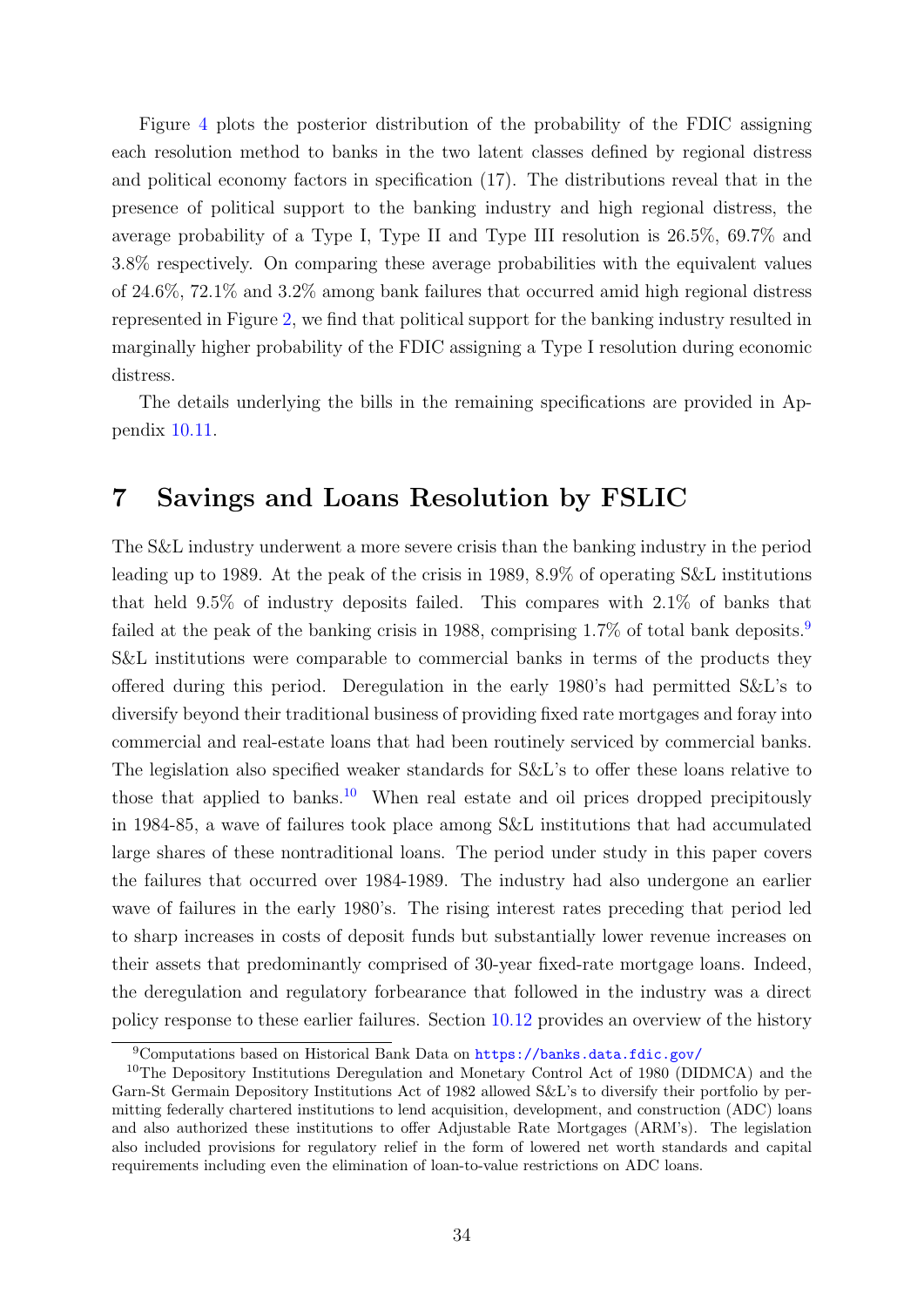of the crisis in the S&L industry and distinguishes between the two waves of S&L failures.

The Federal Savings and Loans Insurance Corporation (FSLIC) insured S&L's and served as a receiver for failed institutions, both of which were functions the FDIC performed within the banking industry. The FSLIC, however, was ultimately dissolved following unsustainable resolution losses that resulted in its insolvency in 1989. This section compares the decision rules of the FSLIC against theoretical rules summarized in Section [3.](#page-7-0)To compare the FDIC with the FSLIC, I analyze their decisions through the same empirical lens. Accordingly, in this Section, I estimate the specifications in Section [6](#page-18-1) for FDIC decisions.

### 7.1 Regional Distress

The FSLIC's designation of S&L institutions into classes based on regional distress is found to be ambiguous and does not support Hypothesis  $H_1$ . Table [7](#page-37-0) summarizes the covariate effects from estimating the specifications reported in Section [6.1,](#page-18-2) on S&L resolutions by the FSLIC.

Specification  $(3^{\dagger})$  is determined to be the model selected by the data by virtue of its marginal likelihood being the largest among candidate models. The covariate effects for unemployment, per capita income and housing starts in this specification are, however, not statistically important. Accordingly, the latent classes generated by this model cannot be distinguished as representing "high" or "low" regional distress and are labeled as "Regional Distress Class 1" and "Regional Distress Class 2".

Figure [6](#page-38-0) shows the posterior densities for the probability of the FSLIC assigning each resolution method to S&L's in the two latent classes. These densities offer two main insights into the decisions of the FSLIC. First, on comparing with Figure [2,](#page-23-0) it is clear that the FSLIC relied more heavily on Type I resolutions relative to the FDIC. The average probabilities of the FSLIC assigning a Type I resolution were 67.5 % and 69.6% in class 1 and 2 compared with probabilities of 24.6 % and 3.3% of the FDIC assisting banks that failed in high and low regional distress respectively. Second, the FSLIC recognizably deviated from the optimal resolution strategy developed in [Cordella and Yeyati](#page-47-2) [\(2003\)](#page-47-2) since the posterior densities for the two classes overlap across all three resolution methods. Accordingly, the average probabilities of receiving a Type I resolution are not statistically different across the two classes. This finding signifies that the FSLIC did not distinguish between institutions that failed amid high and low economic distress in assigning Type I assistance.

The box plots for covariate effects from specification  $(3^{\dagger})$  in Figure [9](#page-39-0) show that the FSLIC adopted a common decision rule in resolving institutions in the two classes. The covariate effects of S&L financial characteristics are homogeneous across the two latent classes. This contrasts with the covariate effects on the FDIC's responses in Figure [5,](#page-27-0)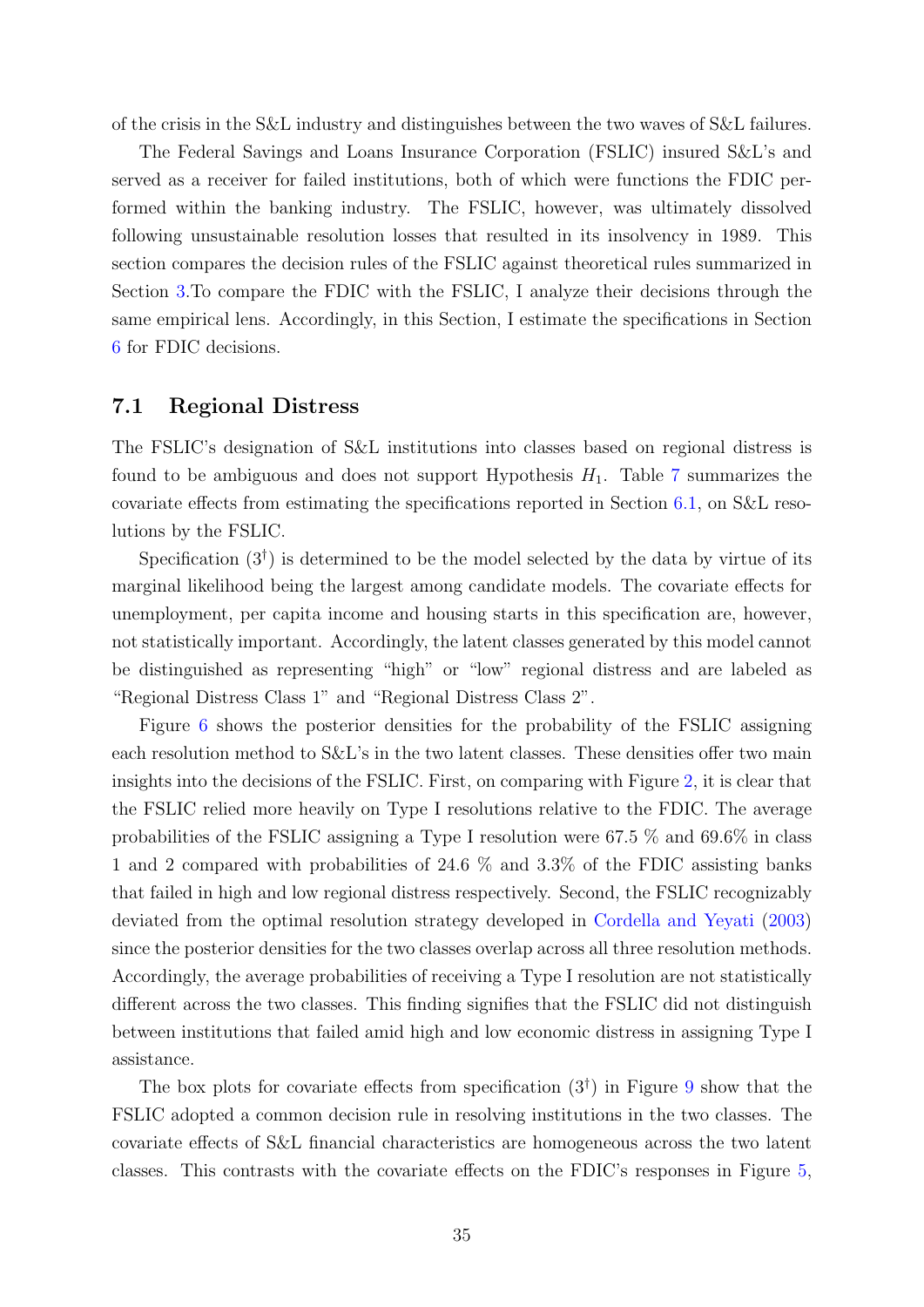which are statistically different across the classes of banks that failed amid high and low regional distress. In both latent classes in the FSLIC's decision structure, a standard deviation increase in Real Estate Loan Ratio is seen to result in an average decline of around 7% in the probability of receiving a Type I resolution and a corresponding increase in the probability of receiving the other two resolution methods. Since S&L's were primarily engaged in providing retail mortgages, which were a sub-category of real estate loans, the latter asset class featured prominently in the books of all S&L's and on average represented 95% of the assets of these institutions. It is notable that the covariate effect of this loan category is statistically important despite high concentrations in real estate being typical of the industry. This finding suggests that the FSLIC likely viewed institutions with excessive concentrations of real estate loans as ineligible to operate as going concerns since the market value of these assets would have been adversely affected by the collapse in real estate prices during this period.

Overall, the FSLIC's decision rules do not demonstrate explicit reliance on covariates that represent the financial strength of S&L's. This suggests that the agency undertook resolution decisions on a case-by-case basis rather than by adopting a consistent data-driven rule. Loan Loss Reserve Ratio and Interstate branching are the other two covariates with statistically important effects on the FSLIC's choice of resolution method relative to the remaining covariates in the model. The FSLIC facilitated the acquisition or liquidated institutions with larger loan loss reserves with a greater probability than it provided Type I assistance to such institutions. This response is similar to the FDIC's response to larger loss reserves in the class of banks that failed amid low regional distress. This suggests that the FSLIC, like the FDIC in this class of banks, viewed larger loss reserves as a signal of greater deterioration in the asset quality of the failed institution. The FSLIC also assigned Type I assistance to a greater extent in states where interstate branching was permitted for S&L's in class 1. Interstate branching during the period under study pertains only to the deregulation within the banking industry as the S&L industry was not subject to interstate branching restrictions [\(Roster,](#page-49-11) [1985\)](#page-49-11). The deregulation of interstate branching for banks entailed increased competition in local markets for S&L's operating in these regions. The FSLIC's assistance to S&L's in regions where branching was deregulated potentially reflected liquidity support to overcome the greater competition from the banking industry.

The FSLIC's decisions deviated from the decision structure implied by Hypothesis  $H_1$ in two ways. First, the agency did not develop distinct decision rules to resolve failures that occurred amid high and low regional distress and is observed to have adopted a common decision rule for both groups of S&L's. Second, the decision rule that the FSLIC implemented did not unambiguously select financially healthier institutions for the provision of Type I resolutions. The theory underlying this hypothesis suggests that by not fully disentangling economic and idiosyncratic factors while providing assistance,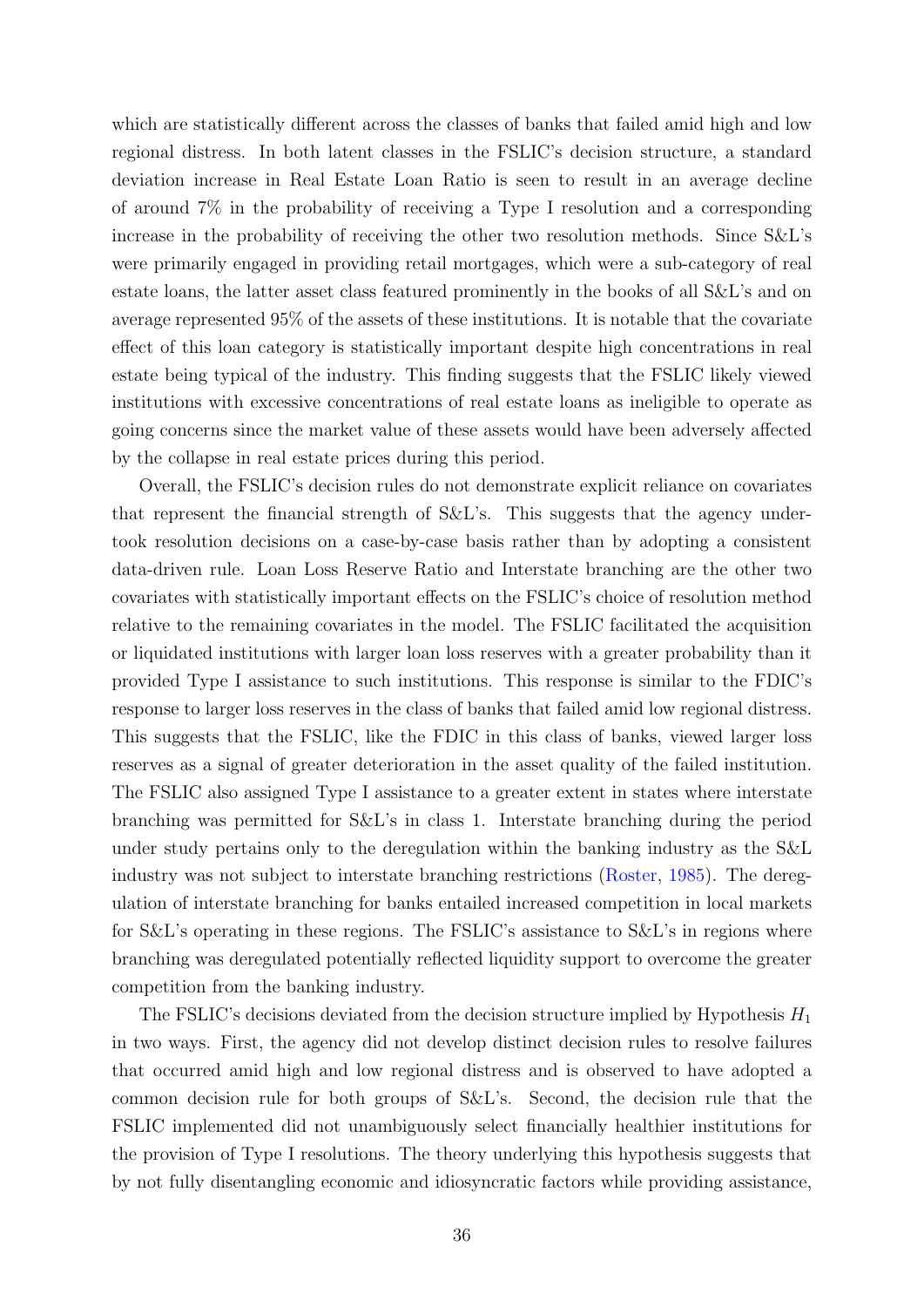the FSLIC potentially fostered moral hazard among S&L institutions.

|                                    | $(1^{\dagger})$ | $(2^{\dagger})$ | $(3^{\dagger})$ | $(4^{\dagger})$ |
|------------------------------------|-----------------|-----------------|-----------------|-----------------|
| <i>State-level characteristics</i> |                 |                 |                 |                 |
| Unemployment                       | $-0.08(0.06)$   | $-0.71(0.14)$   | $-0.17(0.48)$   | $-0.72(0.11)$   |
| County-level characteristics       |                 |                 |                 |                 |
| Housing starts                     | $-0.21(0.1)$    | $-0.01(0.04)$   | $-0.03(0.09)$   | $-0.02(0.04)$   |
| Per capita GDP growth              | $-0.13(0.09)$   | 0.02(0.06)      | 0.00(0.09)      | 0.01(0.05)      |
| Farm, agri, mining                 | $-0.09(0.08)$   | 0.04(0.04)      | $-0.01(0.09)$   | 0.04(0.03)      |
| Manufacturing                      | 0(0.07)         |                 |                 |                 |
| Construction                       | 0.09(0.05)      |                 |                 |                 |
| Fin Serv Transport                 | $-0.11(0.12)$   |                 |                 |                 |
| Government                         | $-0.16(0.1)$    |                 |                 |                 |
| <i>Insurer characteristics</i>     |                 |                 |                 |                 |
| Dep. Ins. Fund/Total Dep.          |                 |                 | 0.01(0.08)      |                 |
| $S\&L$ -level characteristics      |                 |                 |                 |                 |
| State charter                      |                 |                 |                 | $-0.07(0.15)$   |
| log Marginal Likelihood            | $-302.32$       | $-305.40$       | $-302.02$       | $-305.44$       |

<span id="page-37-0"></span>Table 7: Covariate effects from class-membership models of S&L's for specifications of latent classes based on regional distress.

Note: The reported values are posterior means of the covariate effects. Posterior standard deviations are in parantheses.

### 7.2 S&L Industry Distress

The FSLIC's resolution decisions do not support Hypothesis  $H_2$ . This hypothesis entails assigning the preponderance of Type I resolutions to S&L institutions that failed in the presence of distress in the S&L industry. The FSLIC did not distinguish between institutions that failed amid elevated levels of distress in the industry from those that failed in more benign industry conditions in assigning resolution decisions. As a result, the probability of the FSLIC assigning a Type I resolution was not statistically different across the two groups of S&L's.

Table [8](#page-42-0) reports the covariate effects and log marginal likelihood from specifications  $(5^{\dagger})$  through  $(7^{\dagger})$  that are exclusively based on measures of distress in the S&L industry as well as from  $(8^{\dagger})$  through  $(10^{\dagger})$ , which augment the specifications based on industry distress with measures of regional distress. The definition of a distressed S&L in the specifications reported in the table is an institution whose Texas ratio exceeded 100% and is consistent with the definition of distressed banks in Section [6.2.](#page-28-1)

Bayesian model comparison identifies specification  $(8^{\dagger})$  as the selected model since it exhibits the highest marginal likelihood, and consequently the largest posterior odds relative to other specifications. However, neither the covariates pertaining to industry distress, namely, previous closures and the percentage of assets in distressed institutions, nor the measures of regional economic performance such as unemployment, housing starts and per capita income growth are statistically important in this specification. The two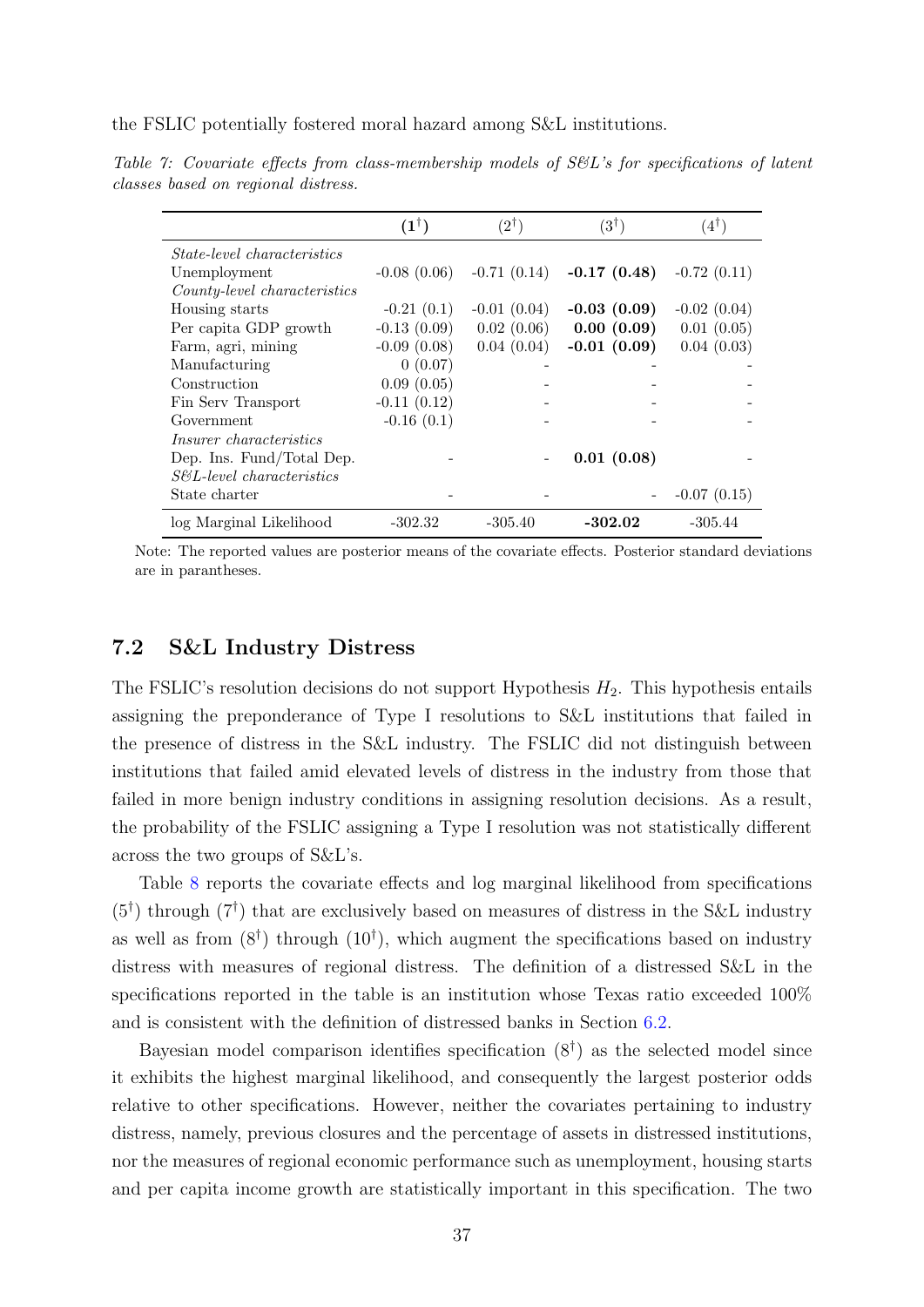<span id="page-38-0"></span>

Figure 6: Probability of the FSLIC assigning each resolution method within classes based on regional distress.



 $\cdots$  Regional and Banking Distress Class 1 - - Regional and Banking Distress Class 2

Figure 7: Probability of the FSLIC assigning each resolution method within classes based on regional and S&L industry distress.



High Political Support and Low Regional Distress - - Low Political Support and High Regional Distress

Figure 8: Probability of the FSLIC assigning each resolution method within classes based on regional distress and political economy factors. NOTE: In all three figures, the horizontal axis represents the probability of assigning a resolution method and the vertical axis represents the posterior density associated with that probability based on a kernel density estimate.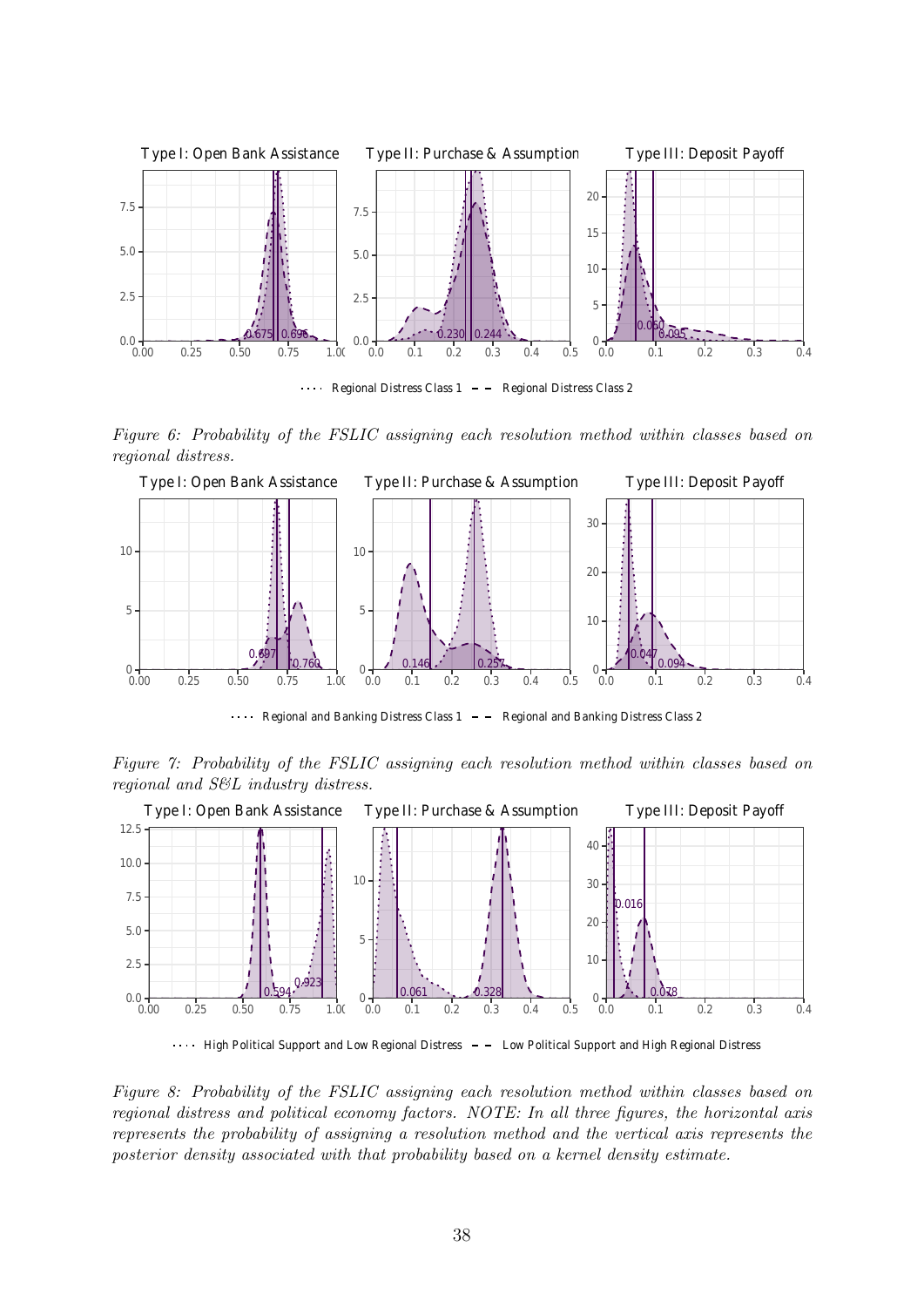<span id="page-39-0"></span>

Figure 9: Covariate effects from the models for resolution type for  $S\mathscr{C}L$ 's in the classes based on regional distress.

latent classes do not necessarily represent differences based on local economic or S&L industry characteristics. Accordingly, the two classes are labeled as "Regional and Banking Distress Class 1" and "Regional and Banking Distress Class 2".

In Figure [7,](#page-38-0) we find that the average probability of the FSLIC assigning a Type I resolution are 69% and 76% in latent classes 1 and 2 respectively. However, the average probabilities of a Type I resolution are not statistically different across the two classes. The posterior densities of the probability of the FSLIC selecting a Type I resolution across the two classes are observed to overlap. The average probability of a Type II resolution is 25.7% in class 1 and 14.6% in class 2. Despite lesser overlap across the two densities for Type II resolutions relative to Type I resolutions, the average probabilities of the FSLIC assigning a Type II resolution are not statistically different across the two classes of S&L's. Finally, the posterior densities of the probability of a Type III resolution entirely overlap in classes 1 and 2 with averages of 4.7% and 9.4% respectively and are thereby not statistically different from each other.

One of the implications of the theory from [\(Acharya and Yorulmazer,](#page-46-1) [2007\)](#page-46-1) on which Hypothesis  $H_2$  is based is that the probability of Type II resolutions are likely to be statistically different across classes of institutions that failed in high and low industry distress. According to this theoretical model, widespread distress in the S&L industry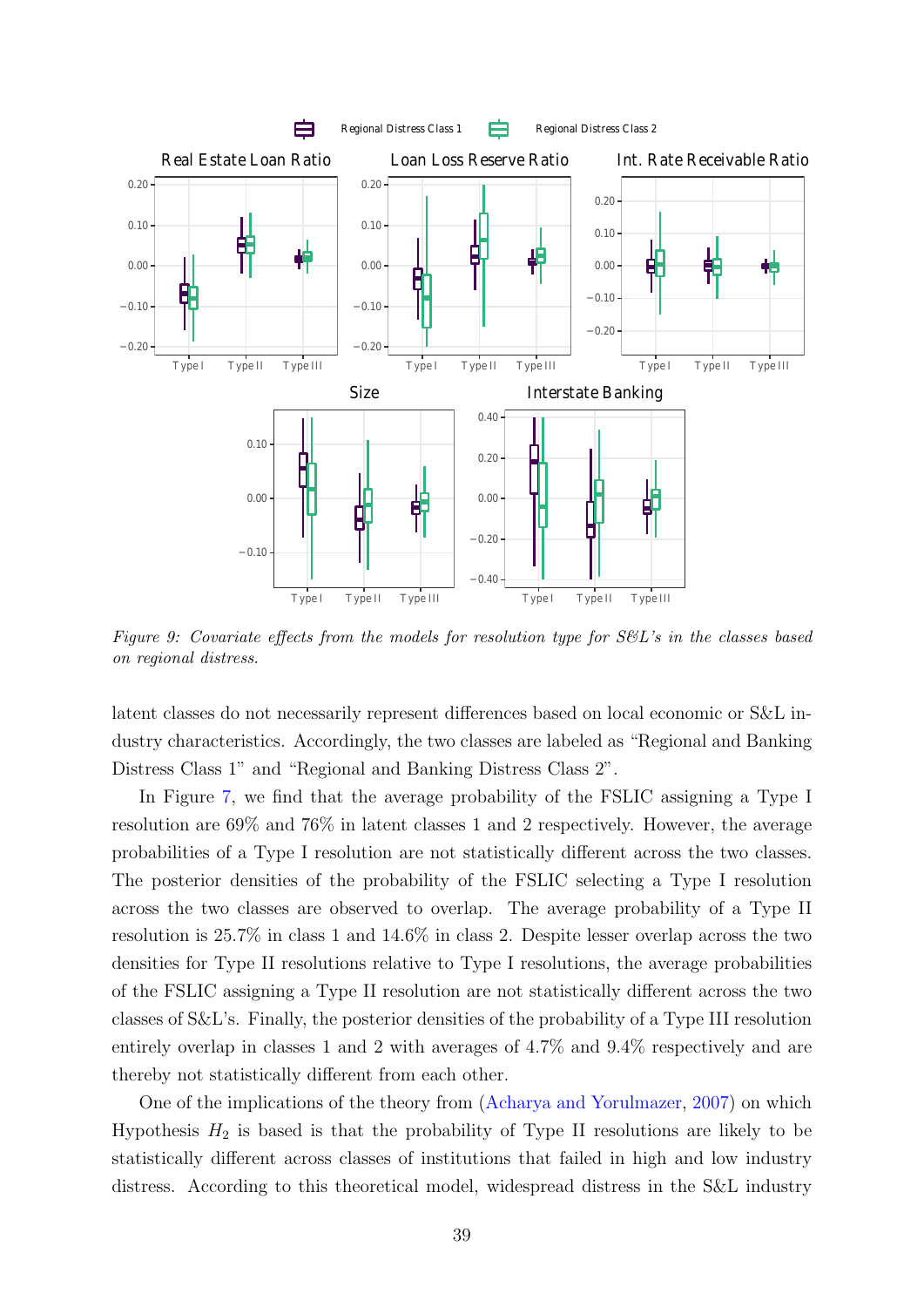stymies the demand for failed S&L's, which results in fewer Type II resolutions and thereby creates the necessity for assistance in the form of Type I resolutions. Since the two latent classes are not explicitly based on industry distress, the FSLIC's resolution decisions are not consistent with this effect of S&L industry distress and thereby do not support any of the implications of Hypothesis  $H_2$ .

### 7.3 Political Economy Factors

The FSLIC's resolution decisions support Hypothesis  $H_3$ , which states that the agency was more likely to assign Type I assistance to institutions that received political support. The previous sub-sections showed that the FSLIC's probability of assigning each resolution method did not statistically differ across groups of institutions that failed in varying levels of regional or industry distress. Among institutions that failed in the presence of political support, however, the probability of receiving a Type I resolution was statistically higher relative to institutions that failed in the absence of such support.

The specifications relating to  $H_3$  include measures of congressional voting on bills relating to the banking and S&L industry in line with the specifications developed in Section [6.3.](#page-31-0) The estimation of latent class models for S&L resolutions is constrained by the presence of only 16 Type III resolutions as depicted in the data summaries in Section [5](#page-17-1) and therefore a subset of specifications are estimable. The measures of voting in the evaluated this section are interpreted to represent both, lobbying by the two industries as well as the elected representatives' concern for the health of financial institutions in their constituencies. A range of studies pertaining to the Savings and Loans crisis [\(Lowy,](#page-49-12) [1991;](#page-49-12) [Mason,](#page-49-13) [2004\)](#page-49-13) detailed the widespread lobbying efforts of both, the trade association of S&L's viz., the U.S. League as well as individual institutions, toward influencing elected representatives on legislation that affected the regulation of the industry. However, the extent to which the FSLIC's decisions were persuaded by such lobbying ventures has not been evaluated.[11](#page-40-0) I find that political economy factors played a prominent role in the decisions of the FSLIC to provide not only Type I assistance but also facilitate acquisitions and liquidate institutions under resolution Types II and III respectively.

In Table [9,](#page-42-0) the selected model is specification  $(18<sup>\dagger</sup>)$  by virtue of its larger marginal likelihood relative to all other specifications. This model determines latent classes based on the percent of votes in favor of a bill to reform the federal deposit insurance sys-

<span id="page-40-0"></span><sup>11</sup>A particularly well-known instance of lobbying by an S&L institution that was undertaken with the specific intent to influence regulatory actions is the case of the Keating Five, named after Charles Keating, the owner of the California-based Lincoln S&L Association. In 1987, Keating had enlisted five senators to whose campaigns he had contributed to advocate for the relaxation of the FHLBB's rules on direct investment in real estate and the suspension of the examination of his organization. However, the regulators from the San Francisco office of the FHLBB who had met with the five senators upheld their position and recommended strong action against the S&L. This incident illustrates a broader theme pertaining to the S&L industry - while there was evidence of the presence of political influence in S&L regulation, the effects of such influence were indeterminate.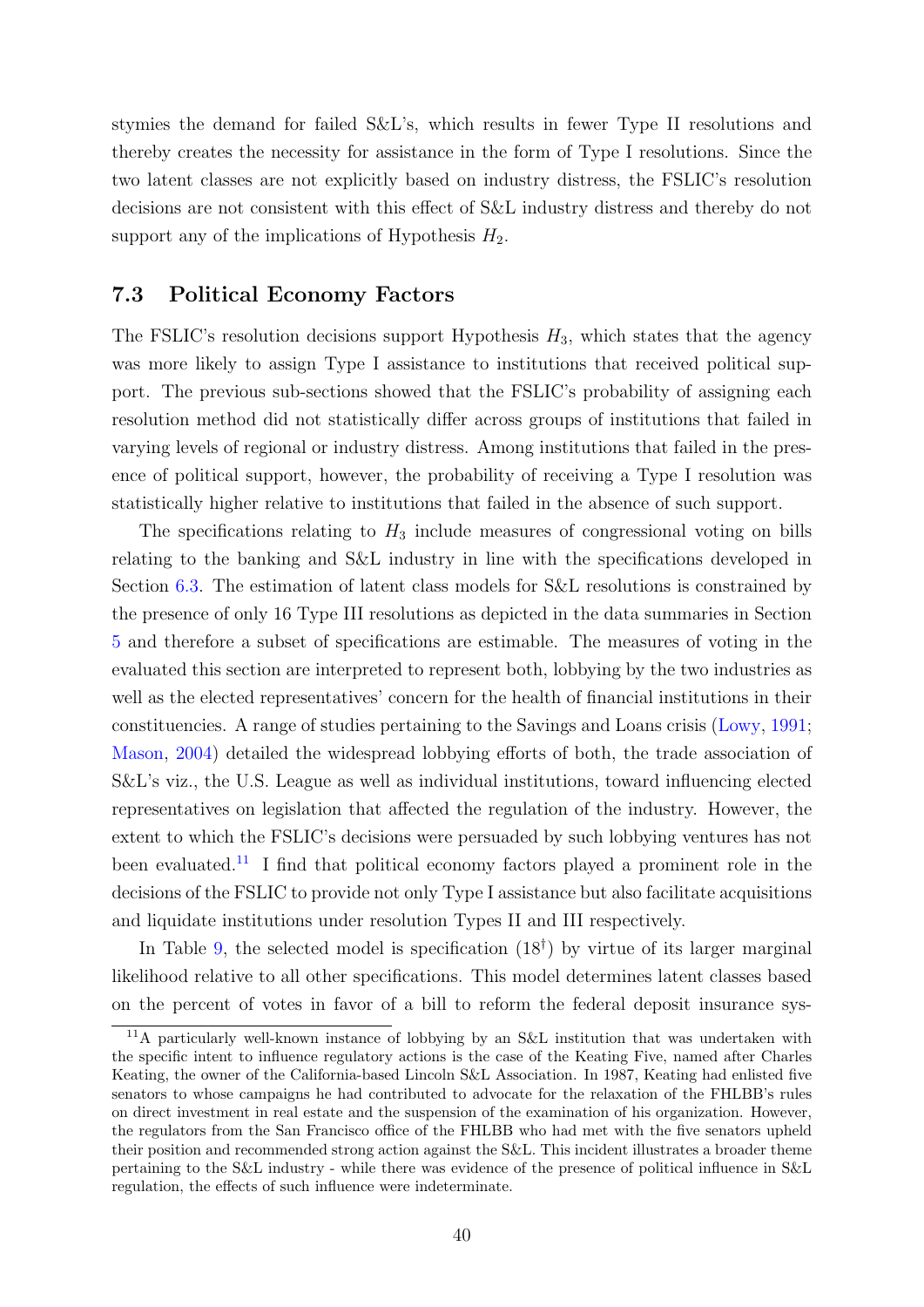tem and to restore civil penalties for criminal offenses involving financial institutions.<sup>[12](#page-41-0)</sup> Accordingly, votes against the bill represent political support for the S&L industry as the legislation provided for alternative mechanisms to penalize fraudulent practices by financial institutions. The covariate effects for per capita income growth, the percent vote in favor of the bill restoring civil penalties and the control for the share of Republican representatives are statistically important in the selected model. Since latent class 2 consists of institutions that failed in counties with a high per capita income growth and a low share of votes in favor of the bill, this class is labeled as "High Political Support and Low Regional Distress" and latent class 1 is the class of "Low Political Support and High Regional Distress".

Figure [8](#page-38-0) plots the posterior density of the probability of receiving each resolution method under specifications  $(18^{\dagger})$ . Where previously, the densities in Figures [6](#page-38-0) and [7](#page-38-0) overlapped considerably, the inclusion of measures of political support notably generates distinct latent classes with minimal overlap. This shows that the difference between the classes of S&L's that failed in the presence of high regional distress and low political support, and those that failed in a climate of low regional distress but high degree of political support is statistically important. The FSLIC assigned Type I resolutions to institutions that failed in regions with high political support but low regional distress with average probability of 92.3% and to institutions that failed in high regional distress and low political support with a probability of 59.4%. This finding suggests that political support outweighed the effects of economic forces in determining the eligibility of failed S&L's for assistance. The probabilities of Types II and III resolution for S&L's that failed in the presence of political support and low levels of regional distress was 6.1% and 1.6% respectively. In the presence of regional distress and low level of political support, the FSLIC assigned Type II and III resolutions with a probability of 32.8% and 7.8% respectively. Overall, the FSLIC not only favored the assignment of assistance to institutions in regions with political support, the agency was also less likely to liquidate such institutions under Type III resolutions.

The FSLIC's resolution decisions were more likely to have been driven by political factors as predicted by Hypothesis  $H_3$  rather than by the extent of economic or industry distress accompanying the failure of S&L's. Political support is measured by the share of votes in favor of legislation that affected the banking and S&L industries. Previous literature [\(Becker,](#page-46-13) [1983;](#page-46-13) [Economides et al.,](#page-47-12) [1996;](#page-47-12) [Kroszner and Strahan,](#page-48-1) [1999\)](#page-48-1) suggests that voting measures reveal underlying lobbying by interest groups and the potential for regulatory capture. However, in the absence of lobbying data from this period, vote

<span id="page-41-0"></span><sup>&</sup>lt;sup>12</sup>This provision of FIRREA was used to force settlements against large financial institutions during the Global Financial Crisis of 2008-90. See [https://scholarship.law.upenn.edu/cgi/viewcontent.](https://scholarship.law.upenn.edu/cgi/viewcontent.cgi?article=1502&context=jbl) [cgi?article=1502&context=jbl](https://scholarship.law.upenn.edu/cgi/viewcontent.cgi?article=1502&context=jbl)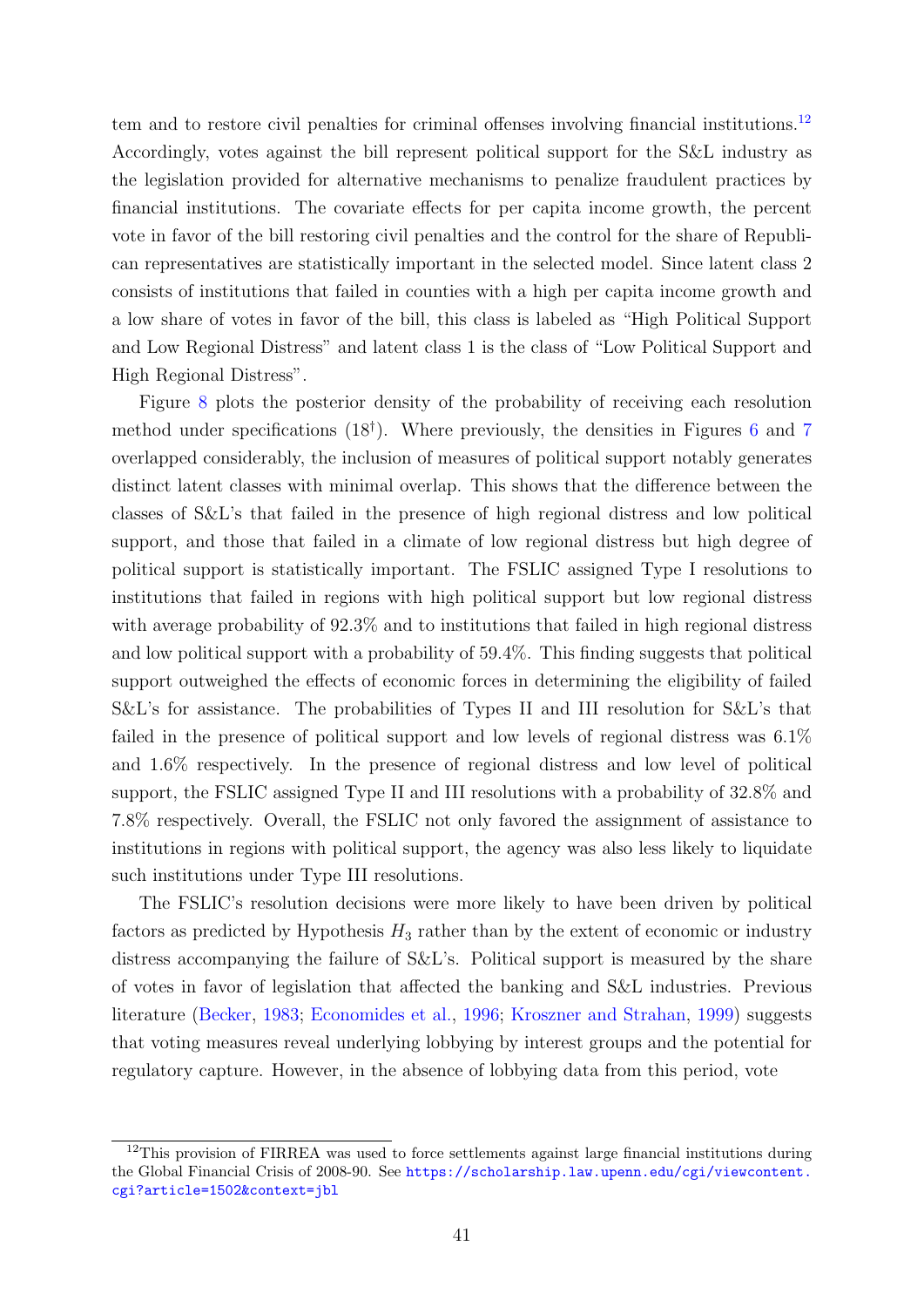|                                    | $(5^{\dagger})$ | $(6^{\dagger})$ | $^{\prime}7^{\dagger}$ . | $(8^{\dagger})$ | $(9^{\dagger})$          | $(10^{\dagger})$ |
|------------------------------------|-----------------|-----------------|--------------------------|-----------------|--------------------------|------------------|
| <i>State-level characteristics</i> |                 |                 |                          |                 |                          |                  |
| Unemployment                       |                 |                 |                          | $-0.19(0.23)$   | 0.06(0.05)               | 0.03(0.09)       |
| County-level characteristics       |                 |                 |                          |                 |                          |                  |
| Housing starts                     |                 |                 |                          | $-0.08(0.08)$   | 0.10(0.07)               | 0.07(0.1)        |
| Per capita GDP growth              |                 |                 |                          | $-0.10(0.09)$   | 0.13(0.07)               | 0.17(0.1)        |
| Farm, agri, mining                 |                 |                 |                          | $-0.05(0.07)$   | 0.06(0.05)               | 0.04(0.05)       |
| $S\&L$ industry characteristics    |                 |                 |                          |                 |                          |                  |
| Previous closures                  | 0.12(0.18)      | 0.11(0.18)      | 0.07(0.12)               | $-0.03(0.07)$   | 0.03(0.08)               | 0.03(0.05)       |
| % Assets in distressed S&L's       | $-0.01(0.1)$    |                 | $\overline{\phantom{a}}$ | 0.02(0.07)      |                          |                  |
| % Dep. in distressed S&L's         |                 | $-0.02(0.09)$   |                          |                 | $-0.05(0.02)$            |                  |
| $\%$ distressed S&L's              |                 |                 | $-0.02(0.08)$            |                 | $\overline{\phantom{a}}$ | $-0.09(0.08)$    |
| <i>Insurer characteristics</i>     |                 |                 |                          |                 |                          |                  |
| Dep. Ins. Fund/Total Dep.          |                 |                 |                          | 0.03(0.05)      | $-0.03(0.02)$            | $-0.01(0.06)$    |
| log Marginal Likelihood            | $-301.40$       | $-300.83$       | $-300.95$                | $-297.15$       | $-300.69$                | $-300.33$        |

Table 8: Covariate effects from class-membership models for specifications of latent classes based on regional and S&L industry distress

Note: The reported values are posterior means of the covariate effects. Posterior standard deviations are in parantheses.

<span id="page-42-0"></span> $\mathcal{L}$ 

| Table 9: Covariate effects from class-membership models of S&L's for specifications of latent classes based on regional distress and political support |  |  |  |  |  |  |  |
|--------------------------------------------------------------------------------------------------------------------------------------------------------|--|--|--|--|--|--|--|
|                                                                                                                                                        |  |  |  |  |  |  |  |

| υU                                                | $(12^{\dagger})$         | $(13^{\dagger})$         | $(14^{\dagger})$         | $(16^{\dagger})$         | $(17^{\dagger})$         | $(18^{\dagger})$ | $(19^{\dagger})$ | $\mathbf{r}$<br>$(20^{\dagger})$ |
|---------------------------------------------------|--------------------------|--------------------------|--------------------------|--------------------------|--------------------------|------------------|------------------|----------------------------------|
|                                                   |                          |                          |                          |                          |                          |                  |                  |                                  |
| <i>State-level characteristics</i>                |                          |                          |                          |                          |                          |                  |                  |                                  |
| Unemployment                                      |                          |                          |                          | $-0.16(0.13)$            | $-0.12(0.07)$            | $-0.03(0.06)$    | $-0.02(0.06)$    | $-0.2$ $(0.14)$                  |
| County-level characteristics                      |                          |                          |                          |                          |                          |                  |                  |                                  |
| Housing starts                                    |                          |                          |                          | $-0.03(0.09)$            | 0.04(0.07)               | 0.03(0.07)       | 0.03(0.07)       | 0.01(0.08)                       |
| Per capita GDP growth                             |                          |                          |                          | 0.13(0.12)               | 0.06(0.06)               | 0.21(0.10)       | 0.08(0.1)        | 0.07(0.09)                       |
| Farm, agri, mining                                |                          |                          |                          | 0.03(0.07)               | $-0.02(0.04)$            | $-0.04(0.05)$    | $-0.02(0.06)$    | 0.01(0.05)                       |
| Insurer characteristics                           |                          |                          |                          |                          |                          |                  |                  |                                  |
| Dep. Ins. Fund/Total Deposits                     |                          |                          |                          | 0.00(0.07)               | $-0.09(0.06)$            | $-0.04(0.06)$    | 0.03(0.05)       | 0.09(0.07)                       |
| % vote for CEBA                                   |                          |                          | $\overline{\phantom{0}}$ | $-0.22(0.12)$            | $\overline{\phantom{a}}$ |                  |                  |                                  |
| % vote for Recommitting S&L restructuring bill    | 0.36(0.22)               |                          |                          | $\overline{\phantom{a}}$ | 0.36(0.11)               |                  |                  |                                  |
| % vote for restoring civil penalties for criminal | $\overline{\phantom{a}}$ | $-0.25(0.1)$             |                          |                          |                          | $-0.14(0.05)$    |                  |                                  |
| offenses involving financial institutions         |                          |                          |                          |                          |                          |                  |                  |                                  |
| % vote for recapitalizing federal deposit insur-  |                          | $\overline{\phantom{a}}$ | $-0.36(0.09)$            |                          |                          | -                | $-0.25(0.1)$     |                                  |
| ance and enhancing powers of federal regulatory   |                          |                          |                          |                          |                          |                  |                  |                                  |
| agencies                                          |                          |                          |                          |                          |                          |                  |                  |                                  |
| % vote for requiring reg. agencies to disclose    |                          |                          |                          |                          |                          |                  | $\overline{a}$   | 0.25(0.08)                       |
| CRA ratings given to banks and thrifts            |                          |                          |                          |                          |                          |                  |                  |                                  |
| % Republicans                                     | 0.08(0.15)               | 0.24(0.13)               | 0.3(0.09)                | 0.18(0.11)               | 0.16(0.04)               | 0.26(0.08)       | 0.2(0.09)        | 0.05(0.08)                       |
| log Marginal Likelihood                           | $-299.08$                | $-294.01$                | $-300.04$                | $-301.15$                | $-297.52$                | $-288.06$        | $-299.10$        | $-300.40$                        |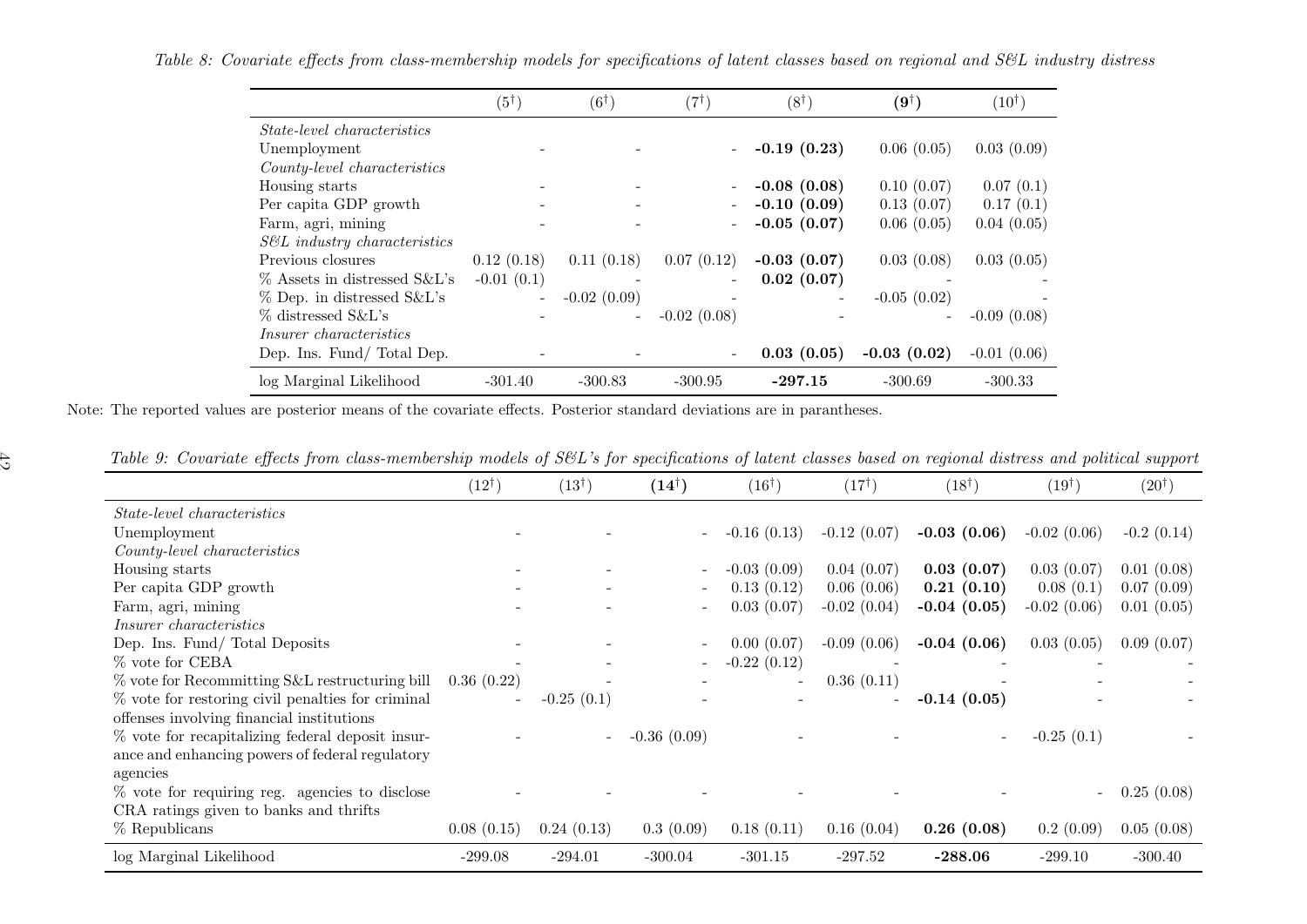shares for legislation favoring banks and S&L's are broadly interpreted to represent the support of political representatives for these industries either due to lobbying or concerns for the health of institutions. Under either interpretation, the FSLIC deviated from hypotheses  $H_1$  and  $H_2$  that address moral hazard and financial stability concerns respectively and was likely influenced by motivations outside of these objectives.

# 8 Discussion and Contemporary Relevance

When the banking and S&L industries simultaneously experienced failures over 1984 -1992 in large numbers that were unprecedented since the Great Depression, the results from Sections [6](#page-18-1) and [7](#page-34-2) showed that resolution authorities of each of the two industries responded in notably disparate ways. The FDIC adopted a distinct decision rule for banks that failed in regions of high distress and another for banks that failed in expansionary conditions or amid low economic distress and favored the provision of assistance transactions to healthy banks in regions of high distress, in accordance with the optimal strategy in [Cordella and Yeyati](#page-47-2) [\(2003\)](#page-47-2). The FSLIC, on the other hand, did not distinguish across failures by the extent of their exposure to regional distress, and thereby deviated from this optimal strategy. These deviations acquire heightened significance since the agency subsequently failed at a cost of \$ 132 billion to the taxpayers.

Were there structural differences between the FDIC and FSLIC that contributed to these distinct resolution strategies? First, diluted standards for closing S&L institutions implied that the financial position of S&L's was more critical than that of banks at the time of failure. The FHLBB, which chartered S&L's, had less political independence than banking agencies and was required to allow institutions to operate with minimal capital [\(FDIC,](#page-47-0) [1998\)](#page-47-0). Second, deregulation and forbearance resulted in a deeper crisis in the S&L industry than in the banking industry (9% S&L failures relative to 2% bank failures). Following deregulation in the mid-1980's, S&L's that previously operated purely within the retail loan and deposit market were permitted entry into the commercial loan market. Despite their entry into a line of business that was historically serviced by banks, capital requirements were lower for S&L's than they were for banks. This forbearance resulted in the rapid expansion of the S&L industry accompanied by augmented risk-taking, which ultimately led to widespread failures.

A regular assessment of resolution authorities by lawmakers and the public can uncover gaps between observed and optimal resolution rules and also point out the source of such gaps. Assessments of the FSLIC could have revealed the issues arising from deregulation of the S&L industry and prompted a review of the structure of the agency, preventing both, the failure of the agency and the ensuing costs to the taxpayer.

The findings on the resolution decisions of the FDIC and FSLIC point to ingrained differences in the policies and procedures of the two agencies that are relevant to the events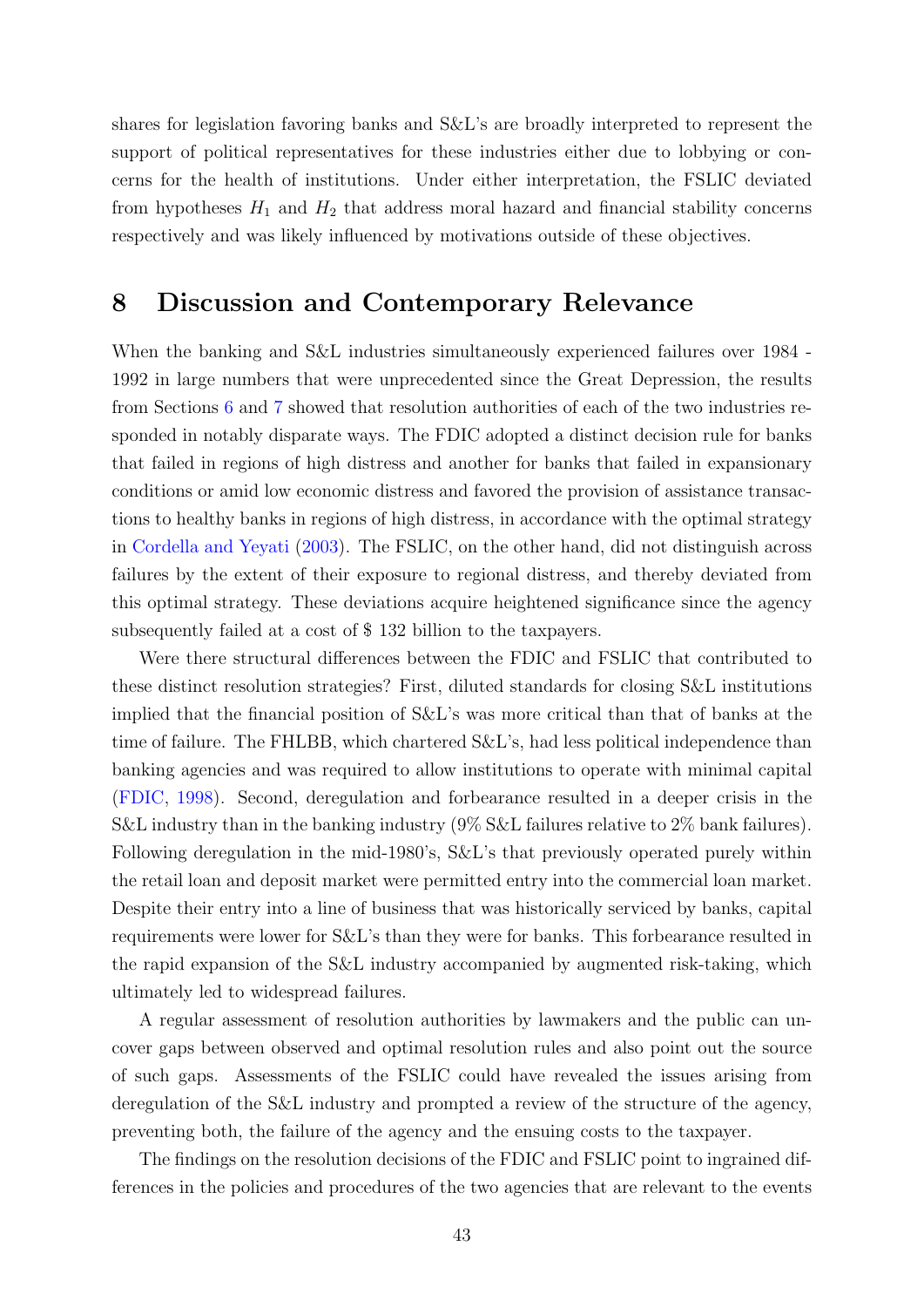that occurred during and after the financial crisis of 2008. Following the closure of the FHLBB and the FSLIC in the aftermath of the S&L crisis, the FDIC was entrusted with the insurance of S&L deposits and the supervision of S&L's was assigned to the newly incorporated Office of Thrift Supervision (OTS). However, the creation of a new regulatory agency did not fundamentally improve the efficiency of S&L supervision. The OTS was widely regarded as a weak regulator, particularly following the failure of Washington Mutual and Countrywide [\(Granja and Leuz,](#page-47-13) [2017\)](#page-47-13) and was ultimately abolished under Title III of the Dodd Frank Act. The FDIC, on the other hand, survived the financial crisis of 2008 and underwent an expansion of its authority under the Orderly Liquidation Authority of the Dodd Frank Act. The agency is presently responsible for the resolution of not only banks and S&L's but any systemically important financial institution. The expanded authority of the FDIC is consistent with its institutional strengths recognized by the assessment framework developed in this paper.

# 9 Conclusion

During banking crises, financial regulators intervene to bail out certain failed institutions and liquidate others. Regulators are expected to meet the dual objectives of preserving financial stability and discouraging moral hazard in the process of reaching such decisions. However, they can be susceptible to principal-agent problems (Demirgüç-Kunt, [1991\)](#page-47-14) and may deviate from socially optimal resolution decisions. Furthermore, as bailouts typically entail transfers from taxpayers to bank depositors and equity holders, these actions evoke public disapproval even when they are carried out in the public interest. The risk of regulatory transgressions creates a need for the public to regularly evaluate regulators' actions. Additionally, in order to mitigate biases in assessments from unduly strong subjective beliefs against public assistance, an objective framework of assessment is essential. This paper provides an empirical framework to assess agencies that resolve failed banks and to systematically determine if the agencies acted in the public interest.

An important line of inquiry in assessing the optimality of resolution decisions consists of evaluating whether regulatory agencies applied two different decision rules for bank failures amid economic distress and under normal economic conditions. Since the true classification of banks into distinct decision protocols is unobservable, I have developed a Bayesian latent class estimation framework to detect unobserved heterogeneity in the resolution outcomes of banks based on underlying economic conditions. This flexible estimation approach permits inferences on whether the decision rules across the latent classes are statistically different. Bayesian model comparison exercises predicated on posterior odds inform the selection of models that best explain the decision rules of regulatory agencies.

I utilize this modeling framework to assess the responses of the FDIC and the FSLIC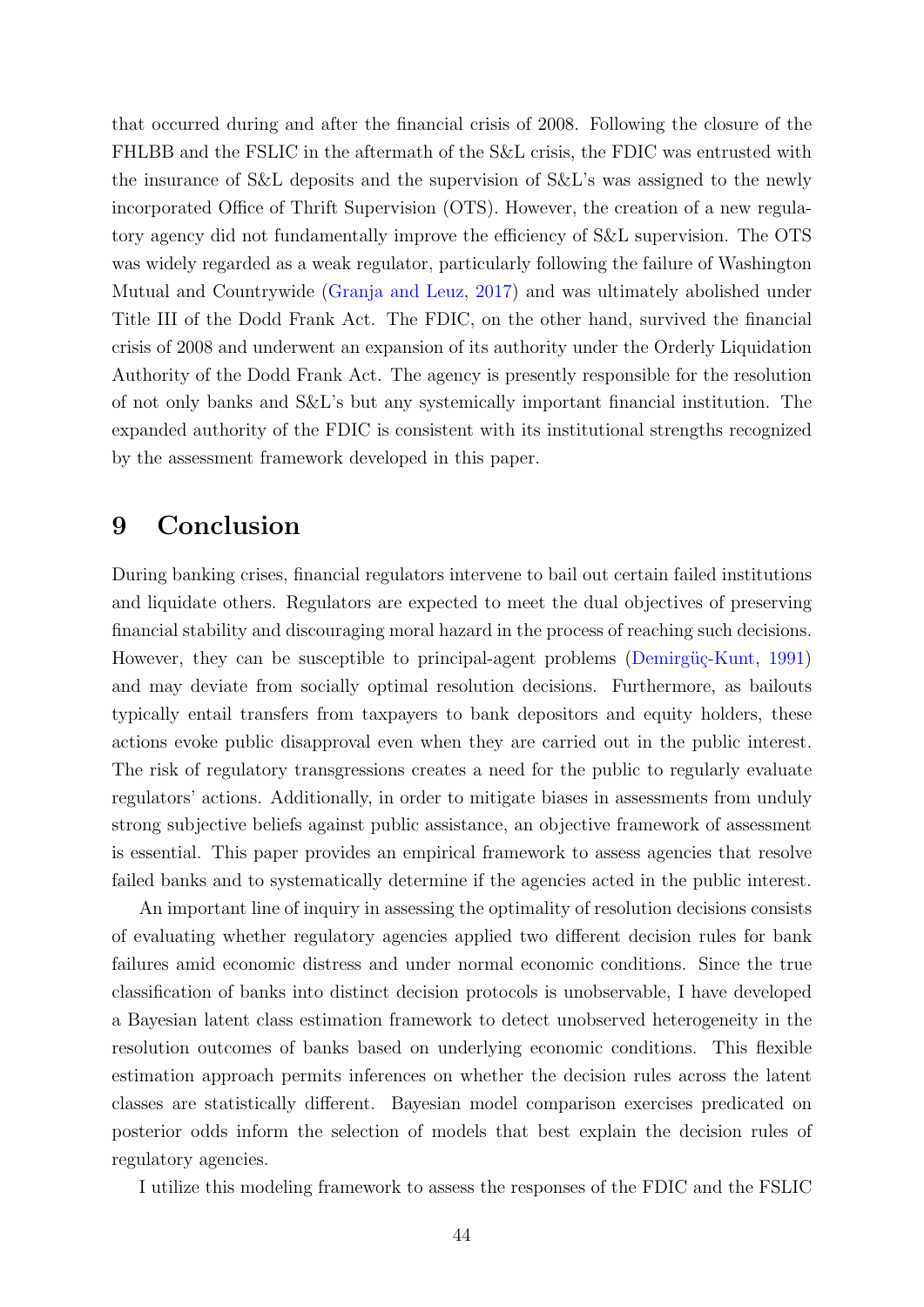to bank and S&L failures respectively during the crises of the 1980's in the two industries. This study shows that the decision rules of the FSLIC, which subsequently faced insolvency at a significant cost to taxpayers were inconsistent with optimal decision rules identified by theoretical studies. The FDIC, which survived the earlier crisis as well as the financial crisis of 2008 was found to have undertaken decisions that were consistent with optimal rules. These findings consequently validate the applicability of this approach to assess regulators. The insights from this study can potentially guide the development of resolution strategies among newer resolution agencies such as the the Single Resolution Board under the European Central Bank.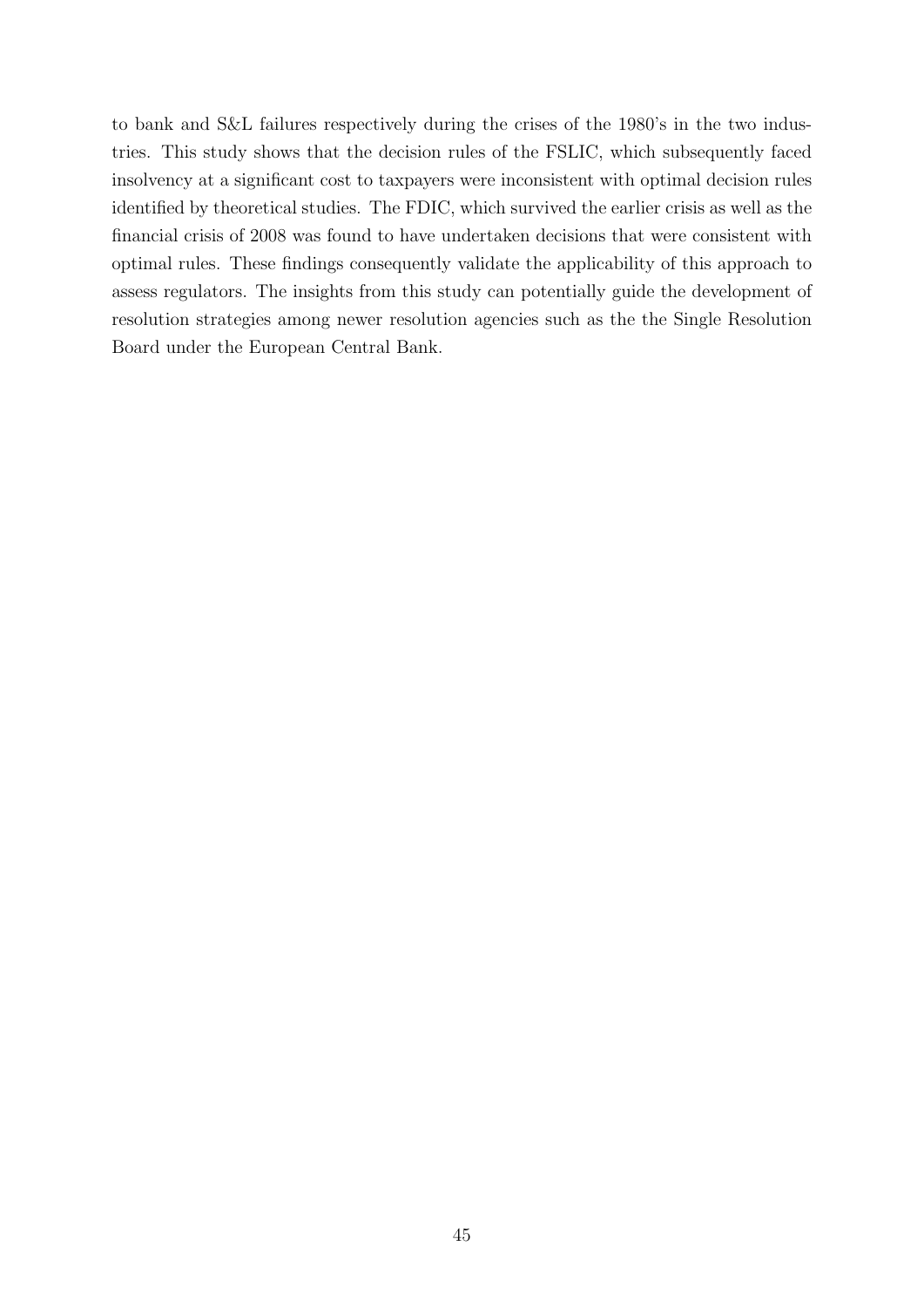# References

- <span id="page-46-1"></span>Acharya, V. V. and T. Yorulmazer (2007). Too many to fail - an analysis of timeinconsistency in bank closure policies. Journal of financial intermediation  $16(1)$ , 1–31.
- <span id="page-46-2"></span>Acharya, V. V. and T. Yorulmazer (2008). Cash-in-the-market pricing and optimal resolution of bank failures. The Review of Financial Studies 21 (6), 2705–2742.
- <span id="page-46-8"></span>Albert, J. H. and S. Chib (1993). Bayesian analysis of binary and polychotomous response data. Journal of the American statistical Association 88 (422), 669–679.
- <span id="page-46-6"></span>Ashcraft, A. B. (2005). Are banks really special? new evidence from the FDIC-induced failure of healthy banks. American Economic Review 95(5), 1712.
- <span id="page-46-12"></span>Balla, E., L. C. Mazur, E. S. Prescott, and J. R. Walter (2019). A comparison of community bank failures and fdic losses in the 1986-92 and 2007-13 banking crises. Journal of Banking & Finance.
- <span id="page-46-5"></span>Balla, E., E. S. Prescott, and J. R. Walter (2015). Did the financial reforms of the early 1990s fail? a comparison of bank failures and FDIC losses in the 1986-92 and 2007-13 periods.
- <span id="page-46-13"></span>Becker, G. S. (1983). A theory of competition among pressure groups for political influence. The Quarterly Journal of Economics 98(3), 371–400.
- <span id="page-46-4"></span>Bennett, R. L. and H. Unal (2014). The effects of resolution methods and industry stress on the loss on assets from bank failures. Journal of Financial Stability 15, 18–31.
- <span id="page-46-0"></span>Bernanke, B. S., T. F. Geithner, and H. M. Paulson (2019). Firefighting: The financial crisis and its lessons. Penguin Books.
- <span id="page-46-3"></span>Brown, C. O. and I. S. Ding (2011). Too many to fail? evidence of regulatory forbearance when the banking sector is weak. The Review of Financial Studies  $24(4)$ , 1378–1405.
- <span id="page-46-7"></span>Burda, M., M. Harding, and J. Hausman (2008). A bayesian mixed logit–probit model for multinomial choice. Journal of econometrics  $1/7(2)$ , 232–246.
- <span id="page-46-9"></span>Chib, S. (1995). Marginal likelihood from the gibbs output. Journal of the American Statistical Association  $90(432)$ , 1313-1321.
- <span id="page-46-10"></span>Chib, S. and I. Jeliazkov (2001). Marginal likelihood from the metropolis–hastings output. Journal of the American Statistical Association 96 (453), 270–281.
- <span id="page-46-11"></span>Cole, R. A. and J. W. Gunther (1995). Separating the likelihood and timing of bank failure. Journal of Banking & Finance 19(6), 1073-1089.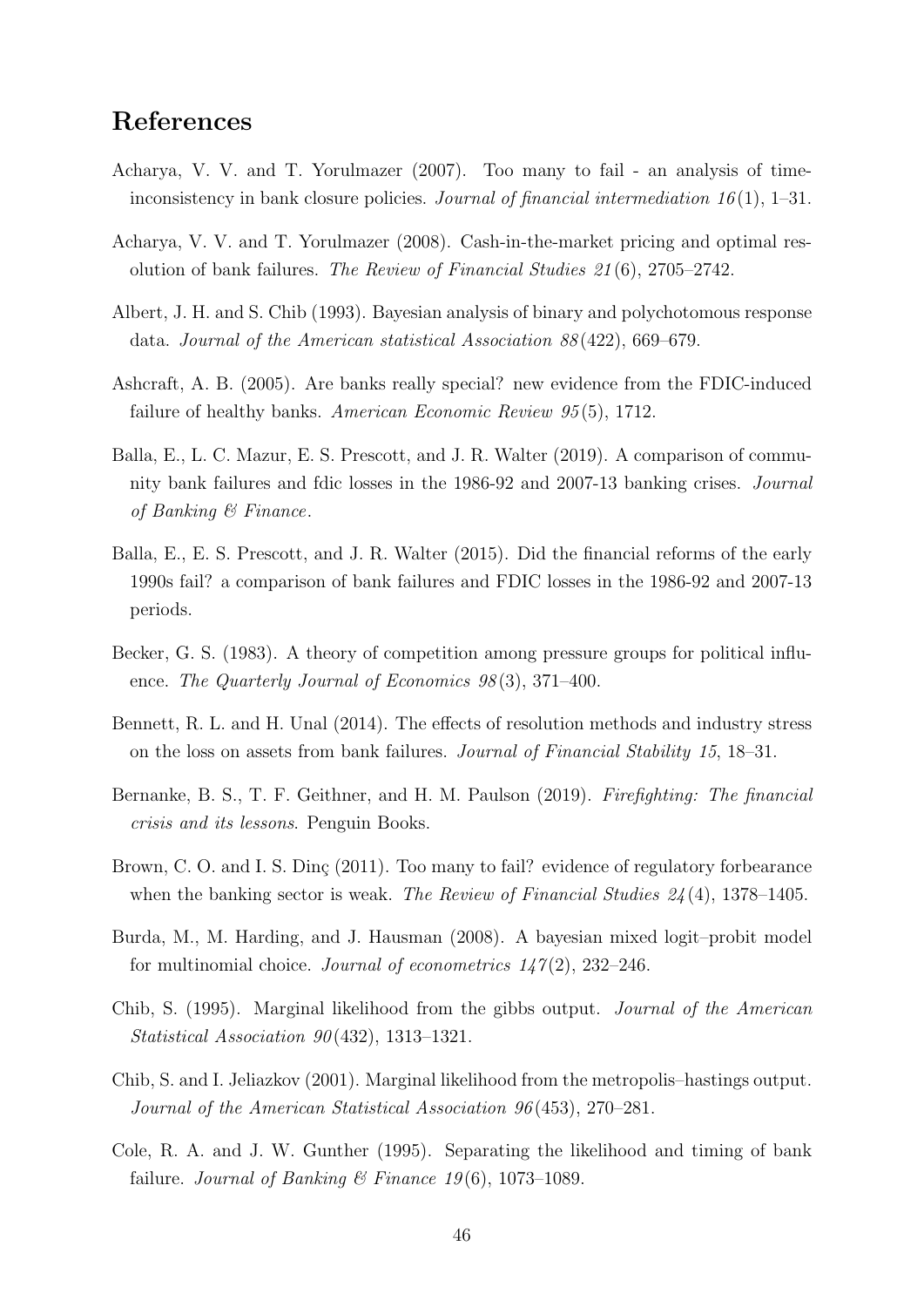- <span id="page-47-11"></span>Cooke, J., C. Koch, and A. Murphy (2015). Liquidity mismatch helps predict bank failure and distress.
- <span id="page-47-2"></span>Cordella, T. and E. L. Yeyati (2003). Bank bailouts: moral hazard vs. value effect. Journal of Financial intermediation 12 (4), 300–330.
- <span id="page-47-8"></span>Deb, P. and P. K. Trivedi (1997). Demand for medical care by the elderly: a finite mixture approach. Journal of applied Econometrics 12 (3), 313–336.
- <span id="page-47-14"></span>Demirgüç-Kunt, A. (1991). Principal-agent problems in commercial-bank failure decisions. Federal Reserve Bank of Cleveland Working Papers (WP 91-06).
- <span id="page-47-3"></span>DeYoung, R., M. Kowalik, and J. Reidhill (2013). A theory of failed bank resolution: Technological change and political economics. Journal of Financial Stability  $9(4)$ , 612–627.
- <span id="page-47-5"></span>Diamond, D. W. (1984). Financial intermediation and delegated monitoring. The review of economic studies 51 (3), 393–414.
- <span id="page-47-4"></span>Duchin, R. and D. Sosyura (2012). The politics of government investment. *Journal of* Financial Economics  $106(1)$ , 24-48.
- <span id="page-47-12"></span>Economides, N., R. G. Hubbard, and D. Palia (1996). The political economy of branching restrictions and deposit insurance: A model of monopolistic competition among small and large banks. The Journal of Law and Economics  $39(2)$ , 667–704.
- <span id="page-47-10"></span>FDIC (1997). History of the Eighties: Lessons for the Future. Federal Deposit Insurance Corporation.
- <span id="page-47-0"></span>FDIC (1998). Managing the Crisis: The FDIC and RTC Experience. FDIC.
- <span id="page-47-6"></span>FDIC (2007). Resolutions Handbook. FDIC.
- <span id="page-47-1"></span>Freixas, X. and J.-C. Rochet (2008). Microeconomics of banking. MIT press.
- <span id="page-47-13"></span>Granja, J. and C. Leuz (2017). The death of a regulator: Strict supervision, bank lending and business activity. Technical report, National Bureau of Economic Research.
- <span id="page-47-9"></span>Greene, W., M. N. Harris, B. Hollingsworth, and P. Maitra (2014). A latent class model for obesity. *Economics Letters*  $123(1)$ , 1–5.
- <span id="page-47-7"></span>Greene, W. H. and D. A. Hensher (2003). A latent class model for discrete choice analysis: contrasts with mixed logit. Transportation Research Part B: Methodological  $37(8)$ , 681–698.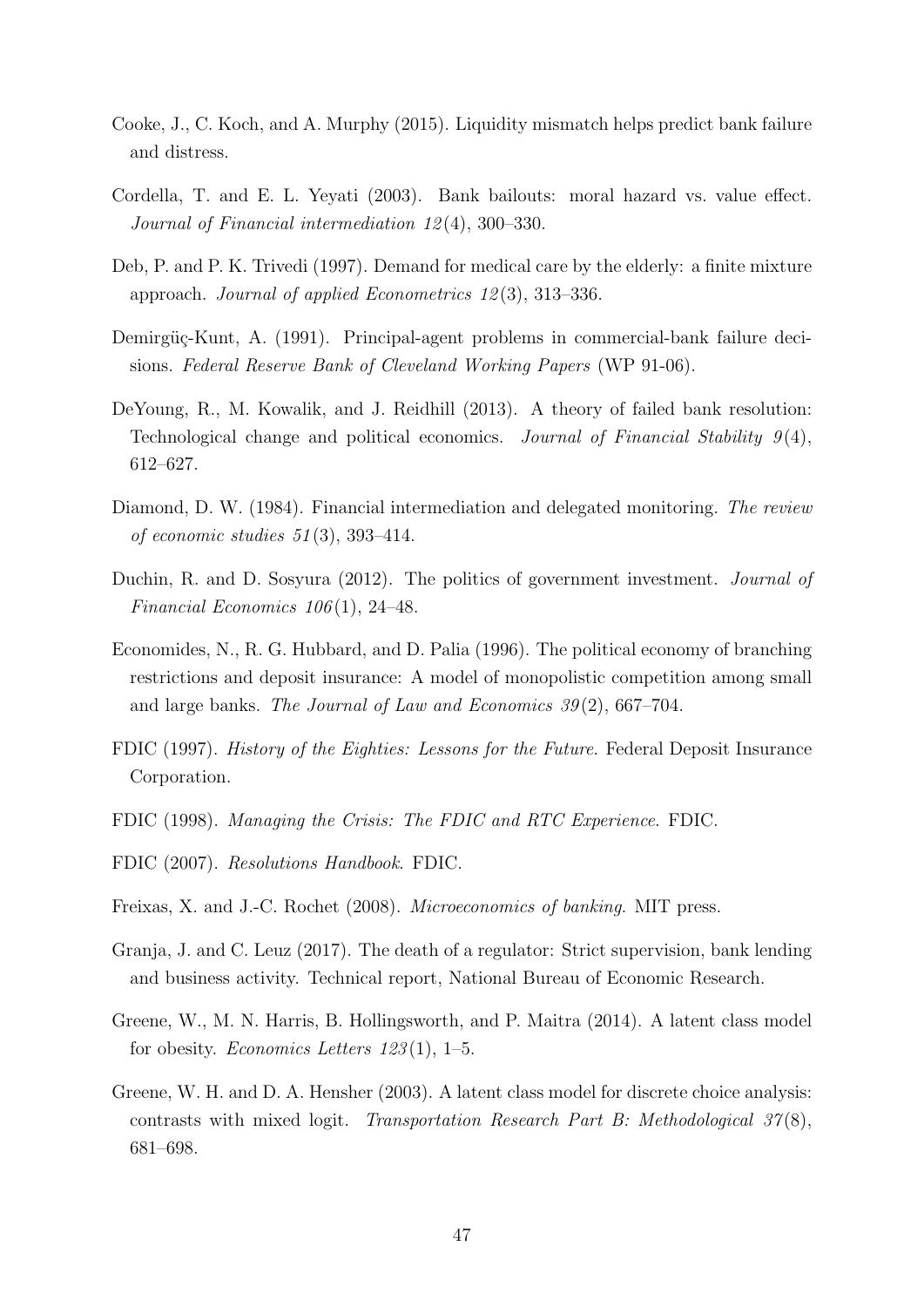- <span id="page-48-6"></span>Greene, W. H. and D. A. Hensher (2010). Modeling ordered choices: A primer. Cambridge University Press.
- <span id="page-48-7"></span>Heckman, J. and B. Singer (1984). A method for minimizing the impact of distributional assumptions in econometric models for duration data. Econometrica: Journal of the Econometric Society, 271–320.
- <span id="page-48-11"></span>Huber, S. K. (1988). The competitive equality banking act of 1987: An analysis and critical commentary. Banking LJ 105, 284.
- <span id="page-48-3"></span>Igan, D., P. Mishra, and T. Tressel (2012). A fistful of dollars: lobbying and the financial crisis. NBER Macroeconomics Annual 26 (1), 195–230.
- <span id="page-48-0"></span>Isaac, W. M. (2010). Senseless panic: how Washington failed America. John Wiley & Sons.
- <span id="page-48-8"></span>Jeliazkov, I. and M. A. Rahman (2012). Binary and ordinal data analysis in economics: Modeling and estimation. Mathematical modelling with multidisciplinary applications, 123A150. `
- <span id="page-48-10"></span>Jeliazkov, I. and A. Vossmeyer (2018). The impact of estimation uncertainty on covariate effects in nonlinear models. Statistical Papers  $59(3)$ , 1031–1042.
- <span id="page-48-9"></span>Kass, R. E. and A. E. Raftery (1995). Bayes factors. Journal of the american statistical association  $90(430)$ , 773–795.
- <span id="page-48-12"></span>Kaufman, G. et al. (1981). The depository institutions deregulation and monetary control act of 1980: What has congress wrought? Journal of the Midwest Finance Assocation, 20–35.
- <span id="page-48-2"></span>Keeley, M. C. (1990). Deposit insurance, risk, and market power in banking. The American economic review, 1183–1200.
- <span id="page-48-1"></span>Kroszner, R. S. and P. E. Strahan (1999). What drives deregulation? economics and politics of the relaxation of bank branching restrictions. The Quarterly Journal of Economics  $114(4)$ , 1437–1467.
- <span id="page-48-4"></span>Leland, H. E. and D. H. Pyle (1977). Informational asymmetries, financial structure, and financial intermediation. The journal of Finance 32 (2), 371–387.
- <span id="page-48-5"></span>Liu, J. S. (1994). The collapsed gibbs sampler in bayesian computations with applications to a gene regulation problem. Journal of the American Statistical Association 89 (427), 958–966.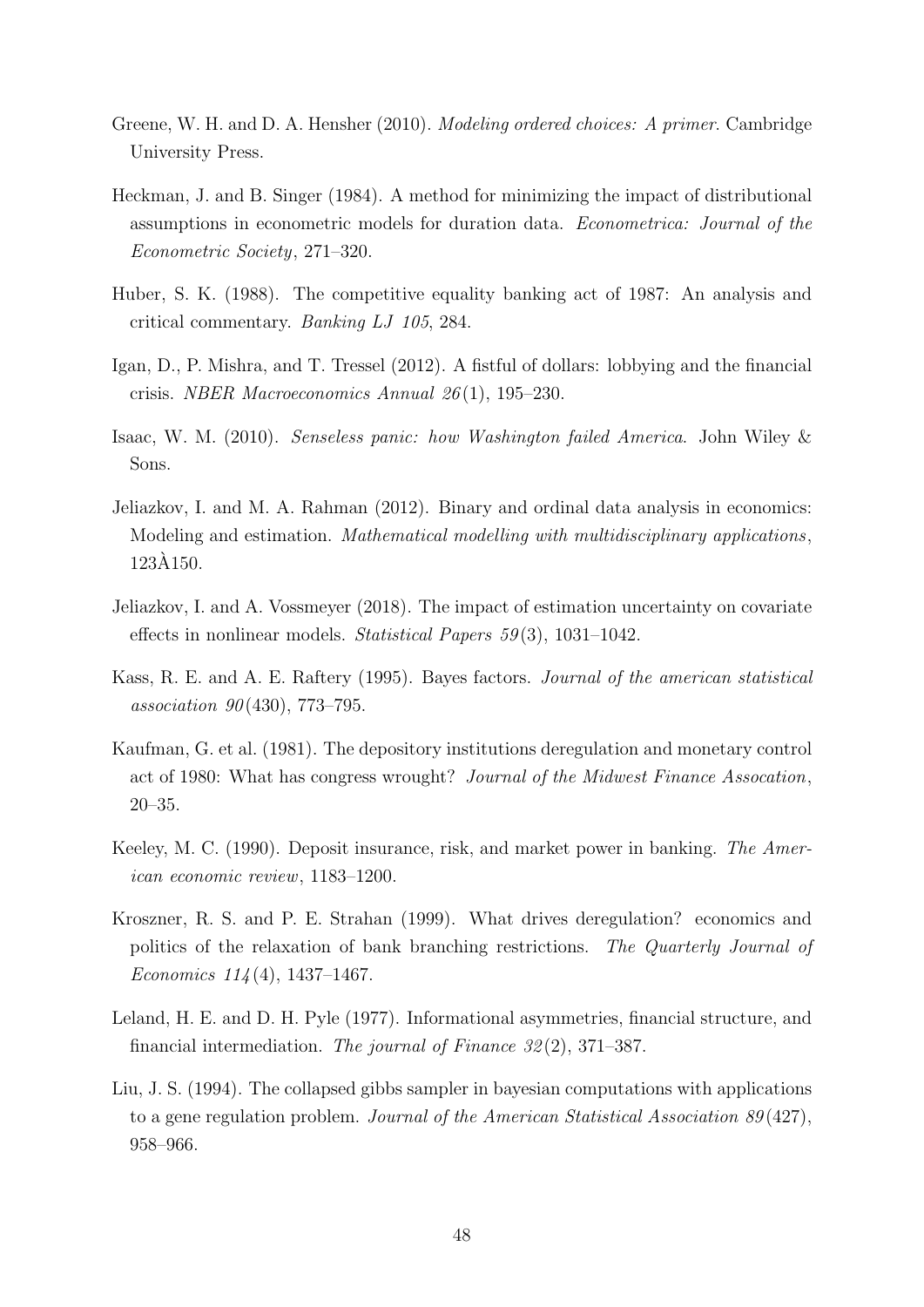- <span id="page-49-12"></span>Lowy, M. E. (1991). *High rollers: Inside the savings and loan debacle.* Greenwood Publishing Group.
- <span id="page-49-5"></span>Marschak, J. (1974). Binary-choice constraints and random utility indicators (1960). In Economic Information, Decision, and Prediction, pp. 218–239. Springer.
- <span id="page-49-13"></span>Mason, D. L. (2004). From buildings and loans to bail-outs: a history of the American savings and loan industry, 1831–1995. Cambridge University Press.
- <span id="page-49-2"></span>Nagin, D. S. and K. C. Land (1993). Age, criminal careers, and population heterogeneity: Specification and estimation of a nonparametric, mixed poisson model. Criminology 31 (3), 327–362.
- <span id="page-49-14"></span>Papastamoulis, P. (2016). label.switching: An R package for dealing with the label switching problem in mcmc outputs. Journal of Statistical Software, Code Snippets  $69(1)$ , 1–24.
- <span id="page-49-11"></span>Roster, M. (1985). The modern role of thrifts. Loy. LAL Rev. 18, 1099.
- <span id="page-49-10"></span>Shleifer, A. and R. Vishny (2011). Fire sales in finance and macroeconomics. *Journal of* Economic Perspectives 25 (1), 29–48.
- <span id="page-49-9"></span>Shleifer, A. and R. W. Vishny (1992). Liquidation values and debt capacity: A market equilibrium approach. The Journal of Finance  $47(4)$ , 1343–1366.
- <span id="page-49-8"></span>Siems, T. F. et al.  $(2012)$ . The so-called texas ratio. *Financial Insights* 1(3), 1–3.
- <span id="page-49-0"></span>Stigler, G. J. (1971). The theory of economic regulation. The Bell journal of economics and management science, 3–21.
- <span id="page-49-7"></span>Strahan, P. E. et al. (2003). The real effects of US banking deregulation. Review-Federal Reserve Bank Of Saint Louis 85 (4), 111–128.
- <span id="page-49-6"></span>Train, K. E. (2009). Discrete choice methods with simulation. Cambridge university press.
- <span id="page-49-1"></span>Walter, J. R. (2004). Closing troubled banks: How the process works. *Economic Quar*terly 90/1.
- <span id="page-49-3"></span>Wang, P., l. M. Cockburn, and M. L. Puterman (1998). Analysis of patent data—a mixedpoisson-regression-model approach. Journal of Business  $\mathcal B$  Economic Statistics 16(1), 27–41.
- <span id="page-49-4"></span>Wedel, M., W. S. DeSarbo, J. R. Bult, and V. Ramaswamy (1993). A latent class poisson regression model for heterogeneous count data. Journal of applied Econometrics  $8(4)$ , 397–411.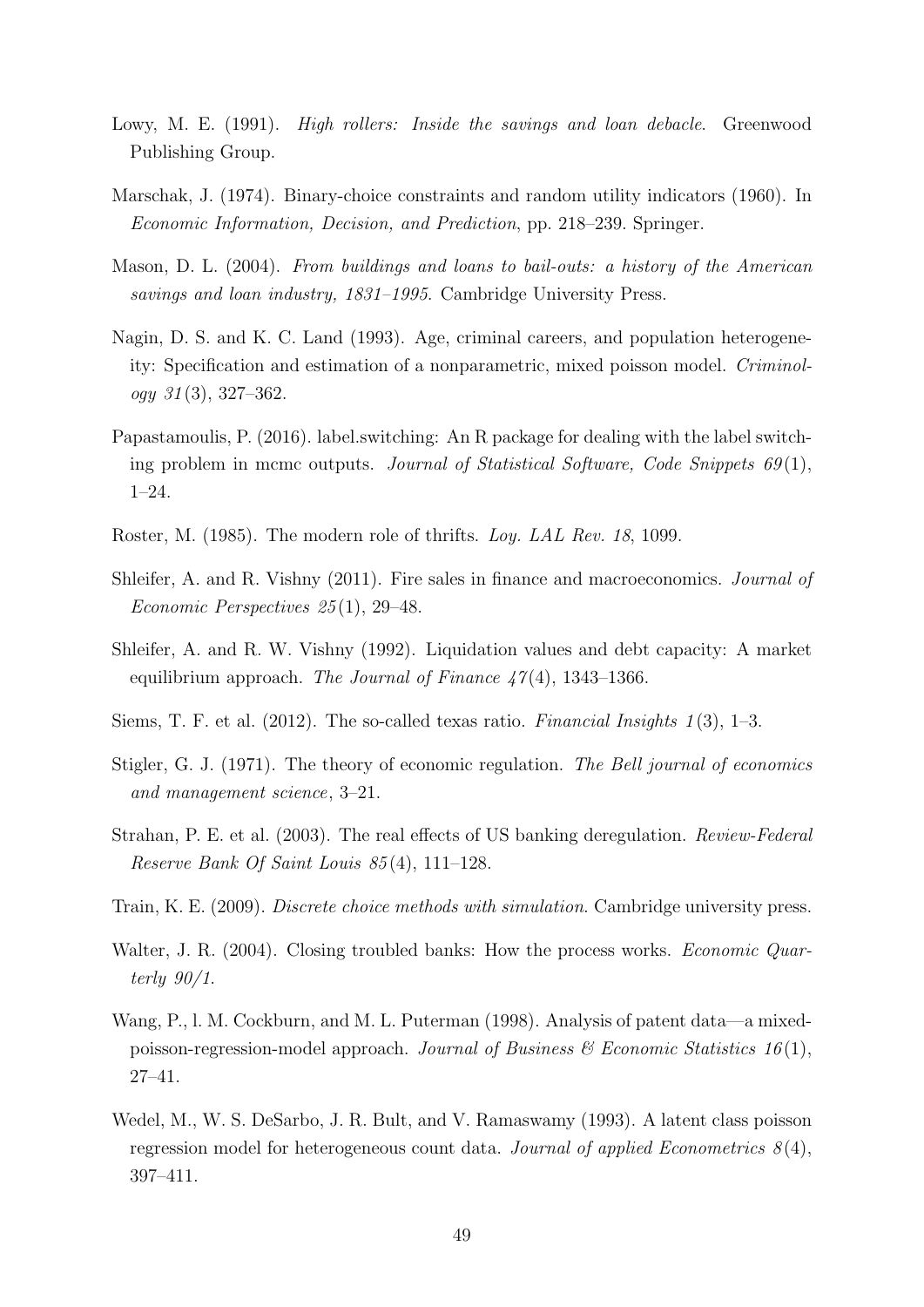<span id="page-50-1"></span>White, L. J. (1991). The S&L debacle: Public policy lessons for bank and thrift regulation. Oxford University Press, USA.

# 10 Appendix

### 10.1 Types of Open Bank Assistance

- Loans, contributions, deposits, asset purchases, or the assumption of liabilities.
- A cash contribution to restore capital to a positive level.
- An FDIC note or loan to cover the deficit was common in larger OBA transactions.
- Losses were covered for a specified amount on a pool of assets over a specified period of time in certain cases.
- Required new management, sought the dilution of ownership interest to a nominal amount, and called for a private sector infusion of capital.
- OBA also used by the FDIC to facilitate the acquisition of a failing bank or thrift by a healthy institution.

# <span id="page-50-0"></span>10.2 Collapsed Gibbs Sampler

### Sampling coefficients of the Ordinal Model: β

The coefficients of the ordinal model  $\beta_s$ , are sampled for the two latent classes, i.e., for s = 1, 2 from their respective conditional posterior distributions,  $\beta_s \sim \mathcal{N}(\hat{\beta}_s, \hat{B}_s)$ , where  $\hat{B}_s = (B_{0,s}^{-1} + X_s' X_s / \sigma_s^2)^{-1}$  and  $\hat{\beta}_s = \hat{B}_s (B_{0,s}^{-1} \beta_{0,s} + X_s' z_s / \sigma_s^2)$ . The matrices  $X_s$  and  $z_s$  are rows of X and z that correspond to class s and can be obtained using  $X_s = \{X_i : s_i = s\}$ and  $z_s = \{z_i : s_i = s\}$ . This computation is efficient as it involves working with matrices of reduced dimensions  $n_1$  and  $n_2$ , without having to preserve the full length n of the matrices  $X$  and  $z$ .

### Sampling the variance of the Ordinal Model:  $\sigma^2$

The variances are sampled using the conditionals  $\sigma_s^2 | z, S, \beta \sim IG(\hat{\nu}_s, \hat{d}_s)$  for s = 1,2, where  $\hat{\nu} = (\nu + n_s)/2$  and  $\hat{d} = (d + (z_s - X_s\beta_s)'(z_s - X_s\beta_s))/2$ .  $X_s$  and  $z_s$  are the matrices retained from the previous step.  $n<sub>s</sub>$  is the number of observations in class s and is updated in every MCMC iteration.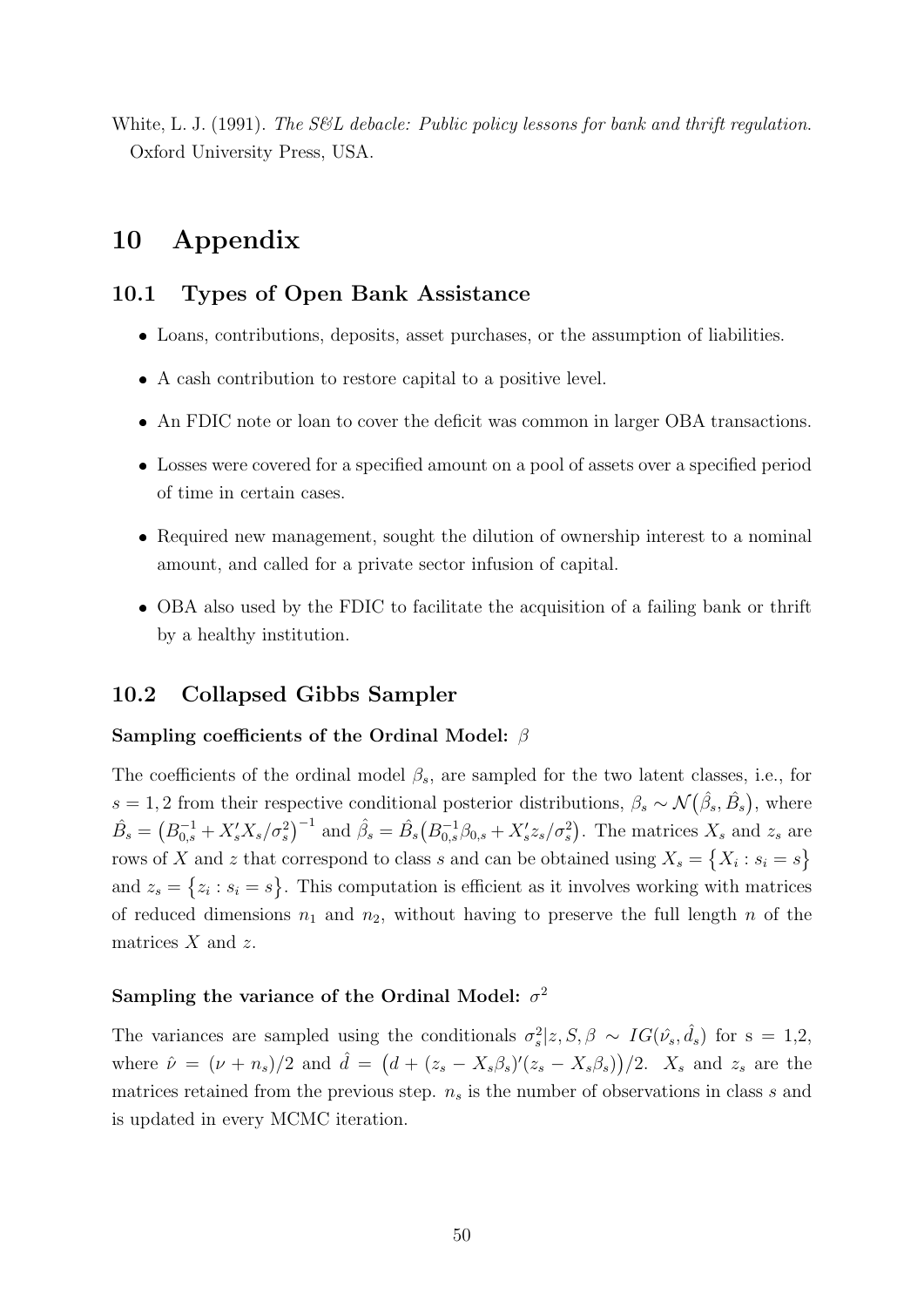#### Sampling coefficients of the Class Membership Model: α

The coefficients of the class membership model  $\alpha$  are sampled from  $\alpha|\beta,\sigma^2,y$  marginally of S by using a Metropolis Hastings step with tailored proposal  $\alpha^{\dagger} \sim q(\alpha|\beta, \sigma^2, y)$ . The proposed draw  $\alpha^{\dagger}$  from this proposal is accepted with probability,

$$
\Upsilon_{MH}(\alpha, \alpha^{\dagger}) = \min \left\{ 1, \frac{f(\alpha^{\dagger}|\beta, \sigma^2, y)q(\alpha|\beta, \sigma^2, y)}{f(\alpha|\beta, \sigma^2, y)q(\alpha^{\dagger}|\beta, \sigma^2, y)} \right\},\,
$$

where  $q(\alpha|\beta,\sigma^2,y) = f_T(\hat{\alpha},V,\nu), \hat{\alpha} = \arg \max f(y|\alpha,\beta,\sigma^2)f(\alpha)$ , V is the inverse of the negative Hessian of  $\ln\{f(y|\alpha,\beta,\sigma^2)f(\alpha)\}\$ evaluated at  $\hat{\alpha}$  and  $\nu$  is the degree of freedom parameter.

The expression  $f(\alpha|\beta, \sigma^2, y)$  is proportional to the product of  $f(y|\alpha, \beta, \sigma^2)$  and  $f(\alpha)$ where,

$$
f(y|\alpha, \beta, \sigma^2) = \prod_{i=1}^n (1 - \Phi(W_i' \alpha)) P_{y_i|1} + \Phi(W_i' \alpha) P_{y_i|2}.
$$

The expressions for  $P_{y_i|s}$ ,  $s = 1, 2$  are obtained by replacing the indicator j in Equation [5](#page-14-2) with the outcome  $y_i$  to obtain,

<span id="page-51-0"></span>
$$
P_{y_i|s} = \Phi\left(\frac{\gamma_{y_i,s} - x_i'\beta_s}{\sigma_s}\right) - \Phi\left(\frac{\gamma_{y_i-1,s} - x_i'\beta_s}{\sigma_s}\right), \ s = 1, 2. \tag{7}
$$

This MH step enhances the efficiency of the overall algorithm by circumventing the need for additional data augmentation through the latent variable  $l_i$  from Equation [1.](#page-13-1)

### Sampling the class membership indicator: S

The vector S of class membership indicators  $s_i$  identifies the latent class  $s = 1, 2$  to which each observation i belongs. These indicators are sampled from a Bernoulli distribution by introducing the binary variable  $s_i' = s_i - 1$ , where  $s_i' | \alpha, \beta, \sigma^2, y \sim Bern(K_i)$  for i = 1,2,....,n and,

$$
K_{i} = \frac{\Phi(W'_{i}\alpha)P_{y_{i}|2}}{\Phi(W'_{i}\alpha)P_{y_{i}|2} + (1 - \Phi(W'_{i}\alpha))P_{y_{i}|1}}.
$$

The values  $P_{y_i|2}$  and  $P_{y_i|2}$  are retained from the previous step and are computed using [7.](#page-51-0)

### Sampling the latent variable: z

The sampling of continuous latent variables  $z_{i,s_i}$  is based on the data augmentation step from [Albert and Chib](#page-46-8) [\(1993\)](#page-46-8), resulting in  $z_{i,s_i}|\beta,\gamma,\alpha,\sigma^2,y \sim TN_{(\gamma_{y_i-1},\gamma_{y_i})}(x_i'\beta_{s_i},\sigma_{s_i}^2)$  for i  $= 1, 2, \ldots$  The second subscript  $s_i$  is added to establish that the sampling scheme augments just the continuous outcomes associated with the class s to which each observation belongs and does not require the augmentation based on the counterfactual latent class.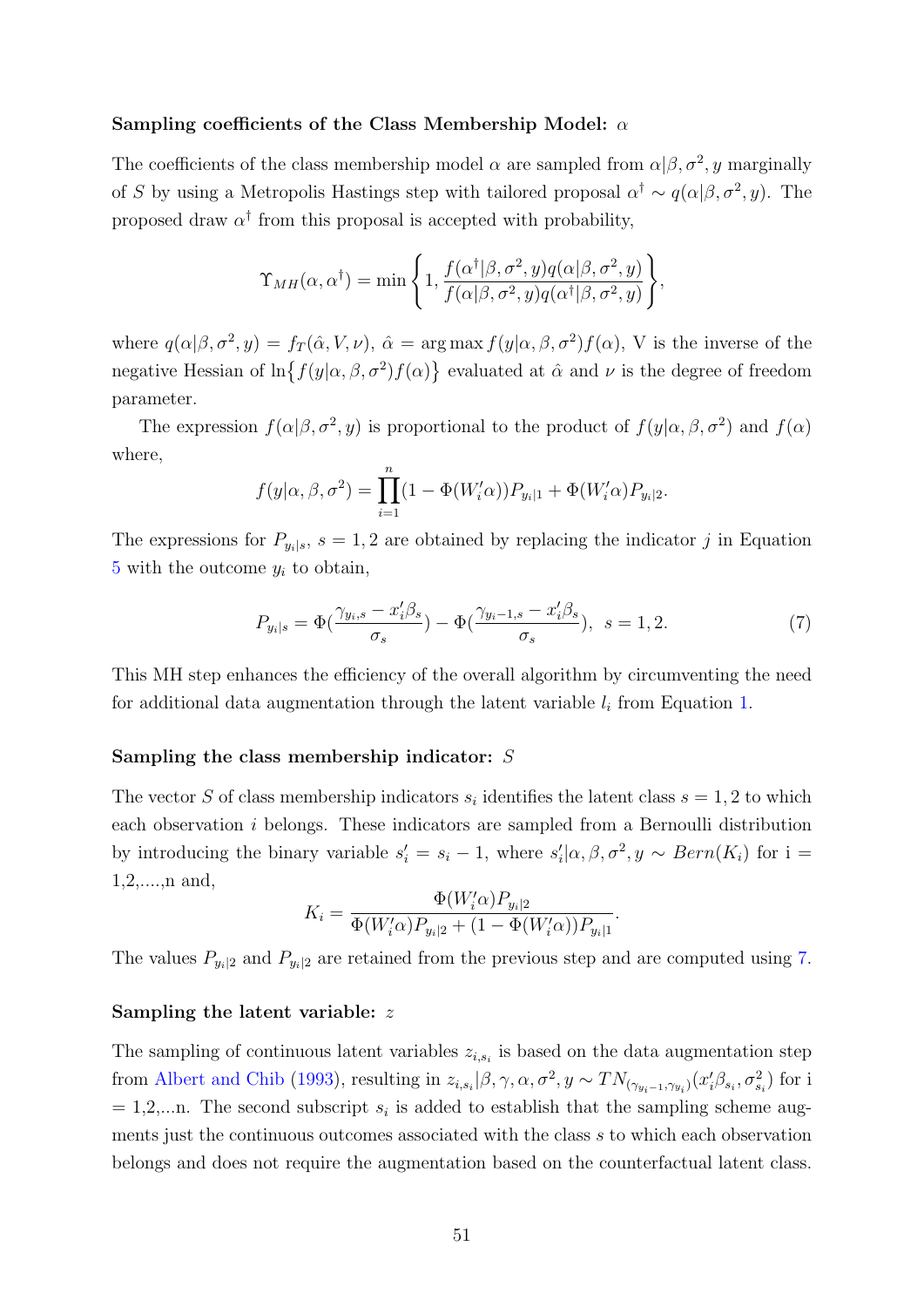This approach minimizes storage requirements and permits the sampling of the entire vector z in one step.

### <span id="page-52-0"></span>10.3 Full Gibbs Sampler

#### Algorithm: Full Gibbs Sampler

- 1. Sample  $\beta_s$  from the distribution  $\beta_s | z, S, \sigma_s^2$  for  $s = 1, 2$ .
- 2. Sample  $\sigma_s^2$  from  $\sigma_s^2|\beta_s, z, S$  for  $s = 1, 2$ .
- 3. (a) Sample  $\alpha$  from  $\alpha|s, \beta, \sigma^2, y$ .
	- (b) Sample  $l_i | \alpha, s$ , where for  $i = 1, 2, \ldots, n$ .
- 4. Sample  $s'_i$  from  $s'_i | \alpha, \beta, \sigma^2, y$  for  $i = 1, 2, ..., n$ .
- 5. Sample  $z_{i,s_i}$  from  $z_{i,s_i} | \beta, \sigma^2, y, S$  for  $i = 1, 2, ..., n$ .

Steps 1, 2, 4 and 5 are identical to the algorithm described in Section [4.7.](#page-15-0) Step 3 of this algorithm is described below.

#### Sampling coefficients of the Class Membership Model: α

(a) The coefficients of the class membership model  $\alpha$  are sampled from the full conditional  $\mathcal{N}(\hat{\alpha}, \hat{A})$  where  $\hat{A} = (A_0 + W'W)^{-1}$  and  $\hat{\alpha} = \hat{A}(A_0^{-1}\alpha_0 + W'l)$ .

(b) The latent variable  $l$  is sampled using the data augmentation approach in [Albert](#page-46-8) [and Chib](#page-46-8) [\(1993\)](#page-46-8) and drawing from the full conditional distribution,  $\mathcal{TN}_{\mathcal{B}_i}(W'_i\alpha, 1)$ , where

$$
\mathcal{B}_i = \begin{cases} (0, \infty), & \text{if } s_i = 2\\ (-\infty, 0] & \text{if } s_i = 1 \end{cases}
$$

### <span id="page-52-1"></span>10.4 Simulation Study

The simulation study is based on the Collapsed Gibbs sampler and uses two parameter specifications, the first of which contains latent classes with disparate means and the other, means that overlap. The simulation exercise has been performed on a sample of 1200 observations under both specifications. These results show that estimates are more precise when there is a greater separation across latent classes.The priors in this estimation are  $\alpha \sim \mathcal{N}(0, 3 \times I), \beta_s \sim \mathcal{N}(0, I)$  and  $\sigma_s^2 \sim (4.3, 2.8)$  for  $s = 1, 2$ . Table [10](#page-54-0) summarizes the one-standard deviation credibility intervals from the estimation of all parameters under the two specifications. The two-standard deviation credibility intervals, not shown here, contain the true values for all parameters under both specifications.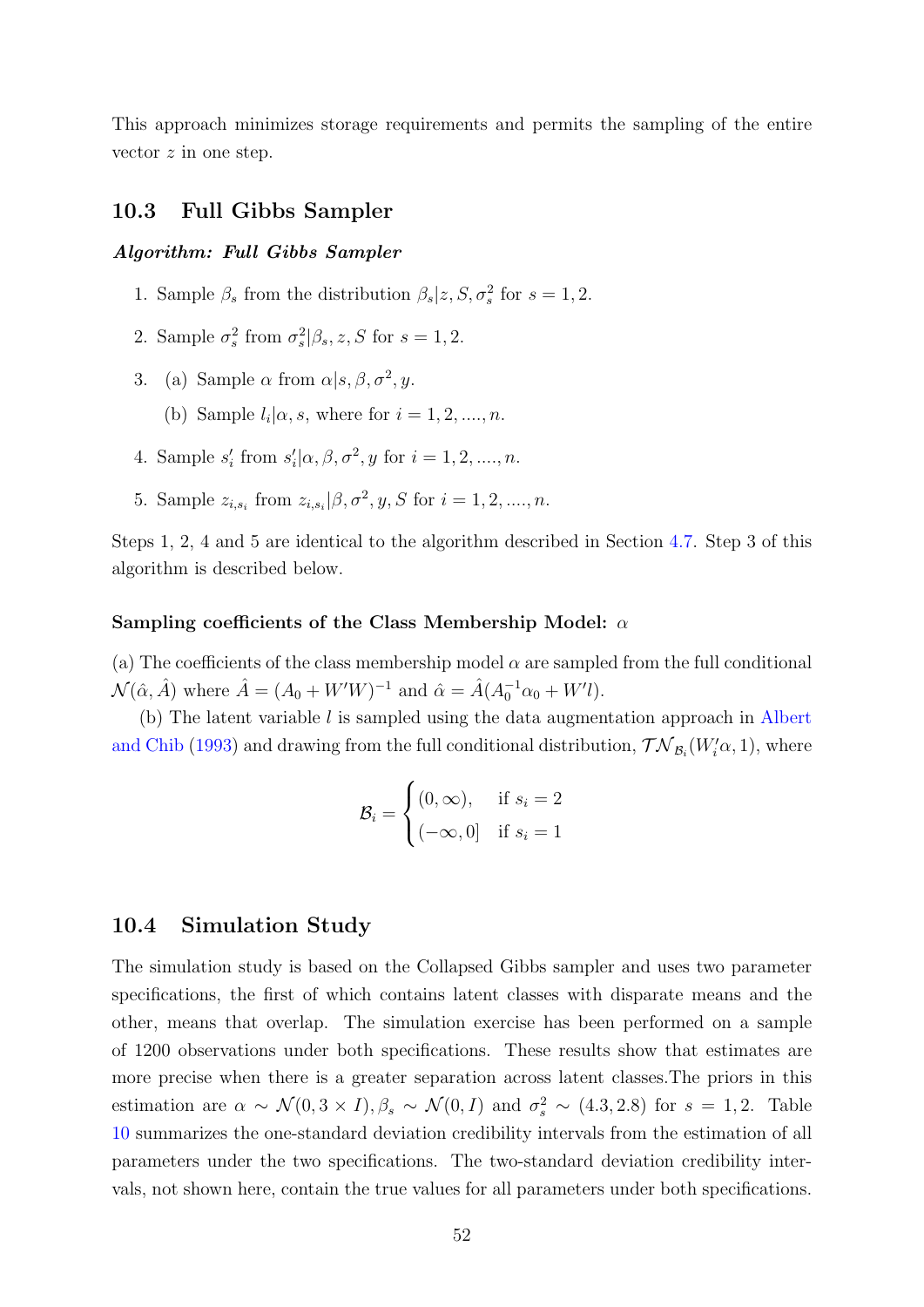<span id="page-53-0"></span>

Figure 10: Autocorrelation in the posterior sample of  $\alpha$  from a full Gibbs sampler in a simulation exercise based on a sample of 1200 observations.



Figure 11: Autocorrelation in the posterior sample of  $\alpha$  from the collapsed Gibbs sampler in a simulation exercise based on a sample of 1200 observations. ( $\alpha_1$  is the intercept and  $\alpha_2$  is the coefficient of the continuous covariate within the class membership model considered in the simulation exercise)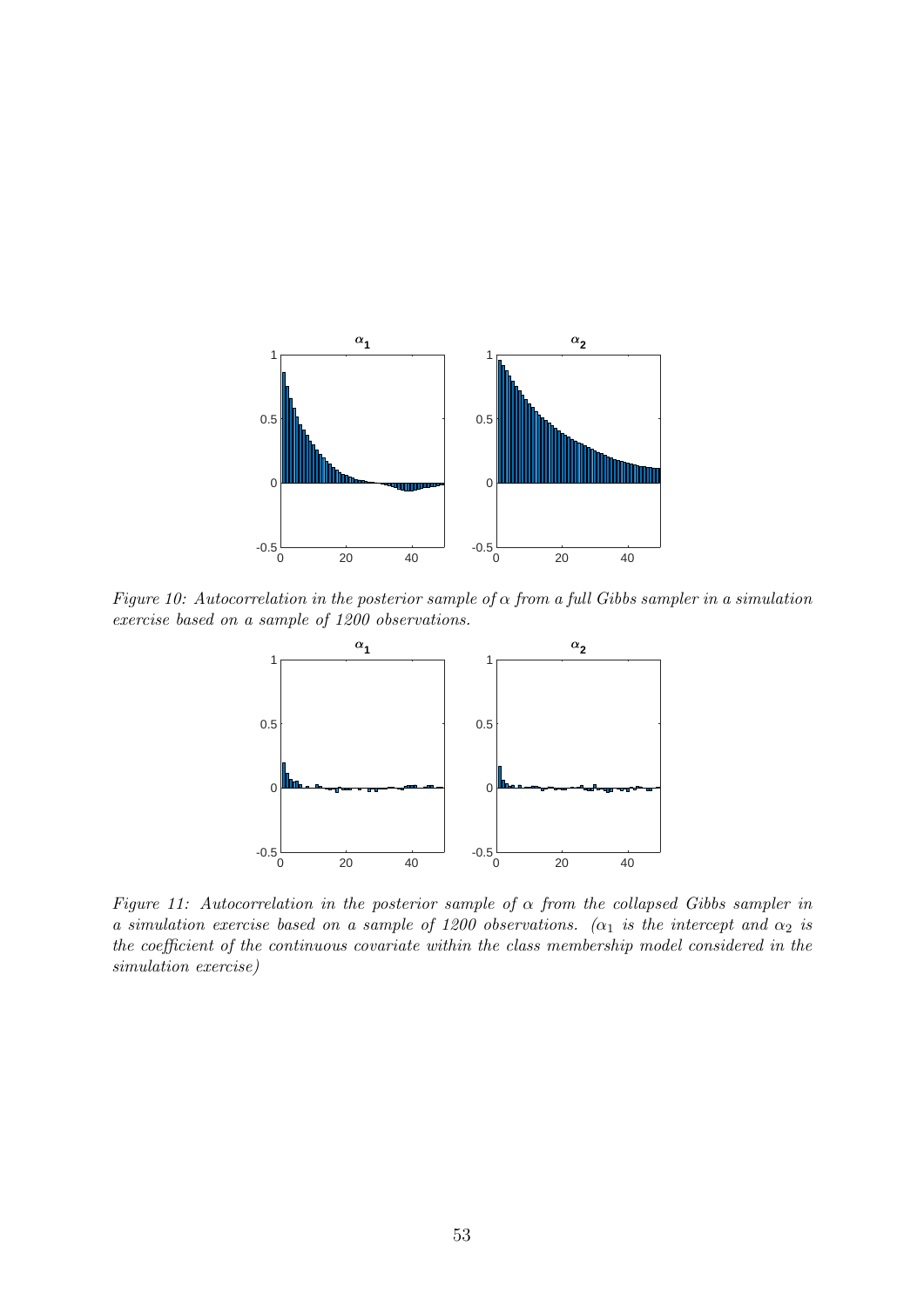|              | Spec. 1: Disparate Means |                  | Spec. 2: Common Means |                 |  |  |  |
|--------------|--------------------------|------------------|-----------------------|-----------------|--|--|--|
|              | True Values              | Cred. Int.       | True Values           | Cred. Int.      |  |  |  |
|              |                          |                  | Class Membership      |                 |  |  |  |
| $\alpha_1$   | $-0.3$                   | $[-0.42,-0.26]$  | $-0.3$                | $[-0.50,-0.22]$ |  |  |  |
| $\alpha_2$   | $1.5\,$                  | [1.29, 1.53]     | 1.5                   | [1.14, 1.48]    |  |  |  |
|              |                          | Latent class 1   |                       |                 |  |  |  |
| $\beta_{11}$ | 0.6                      | [0.57, 0.64]     | 0.6                   | [0.59, 0.67]    |  |  |  |
| $\beta_{21}$ | $-0.7$                   | $[-0.69,-0.61]$  | $-0.6$                | $[-0.67,-0.57]$ |  |  |  |
| $\beta_{31}$ | $-0.6$                   | $[-0.62, -0.53]$ | $-0.6$                | $[-0.69,-0.60]$ |  |  |  |
| $\beta_{41}$ | 0.5                      | [0.48, 0.58]     | $0.5^{\circ}$         | [0.48, 0.57]    |  |  |  |
| $\sigma_1^2$ | 0.25                     | [0.20, 0.27]     | 0.25                  | [0.22, 0.29]    |  |  |  |
|              |                          |                  | Latent class 2        |                 |  |  |  |
| $\beta_{12}$ | 0.1                      | [0.06, 0.17]     | 0.1                   | $[-0.03, 0.08]$ |  |  |  |
| $\beta_{22}$ | 0.6                      | [0.56, 0.66]     | $-0.1$                | $[-0.12,-0.04]$ |  |  |  |
| $\beta_{32}$ | 0.2                      | [0.18, 0.26]     | $-0.1$                | $[-0.11,-0.02]$ |  |  |  |
| $\beta_{42}$ | 0.8                      | [0.79, 0.94]     | 0.8                   | [0.79, 0.92]    |  |  |  |
| $\sigma_2^2$ | $0.25\,$                 | [0.21, 0.29]     | 0.25                  | [0.17, 0.24]    |  |  |  |

<span id="page-54-0"></span>Table 10: Credibility intervals from simulation studies based on two parameter specifications

The more conservative one-standard deviation credibility intervals under specification 1 contain the true values of parameters with the exception of  $\beta_{21}$ , for which the credibility interval lies marginally above the true value. Under specification 2, the true values of parameters lie marginally beyond credibility intervals for  $\alpha_2$ ,  $\beta_{12}$  and  $\sigma_2^2$ . The credibility intervals are also narrower under specification 1 relative to specification 2, further demonstrating the enhanced precision of estimates under more separated classes.

The results from the simulation exercise have been corrected for label-switching using [Papastamoulis](#page-49-14) [\(2016\)](#page-49-14). This issue affects MCMC algorithms constructed for the estimation of finite mixture models and results in switching of class labels in the course of the chain. The class labels have been reassigned post-estimation using an ordering constraint on the intercept in both classes.

Simulation results based on larger sample sizes provided in Appendix [10.5](#page-55-0) demonstrate the consistency of this estimation method.

The derivations of expressions to evaluate covariate effects are provided in Appendix [10.7.](#page-56-0)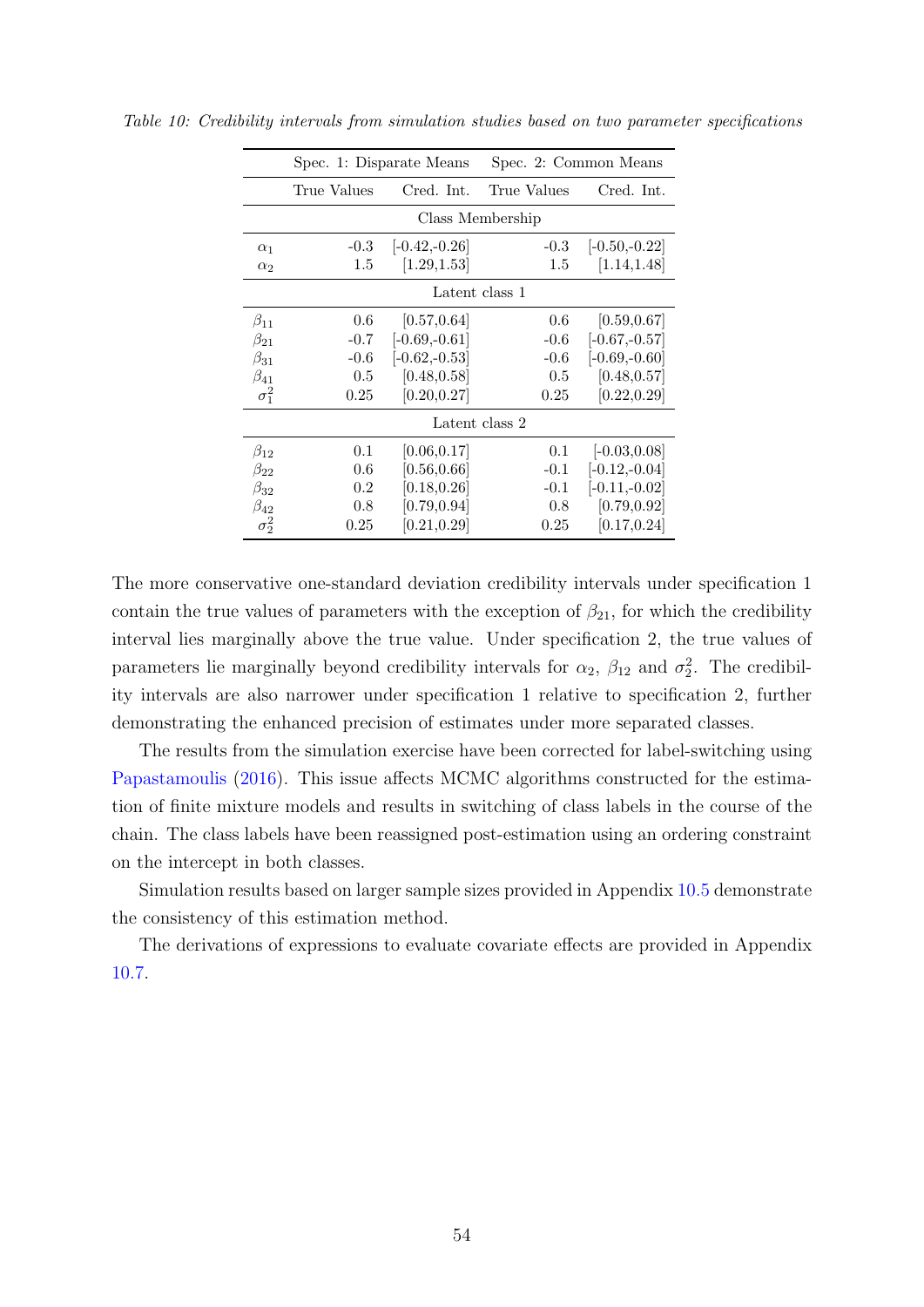# <span id="page-55-0"></span>10.5 Additional Simulation Results

Table 11: Simulation exercises for larger sample sizes demonstrate the consistency of the estimation method

|                | True Values | $n = 5000$      | $n = 10000$      | $n = 15000$   | $n = 20000$   | $n = 50000$      |  |  |  |
|----------------|-------------|-----------------|------------------|---------------|---------------|------------------|--|--|--|
|                |             |                 | Class Membership |               |               |                  |  |  |  |
| $\alpha_1$     | $-0.4$      | $-0.38(0.05)$   | $-0.43(0.04)$    | $-0.46(0.03)$ | $-0.39(0.03)$ | $-0.4(0.01)$     |  |  |  |
| $\alpha_2$     | 1.5         | 1.39(0.07)      | 1.59(0.06)       | 1.61(0.05)    | 1.53(0.04)    | 1.51(0.02)       |  |  |  |
| Latent class 1 |             |                 |                  |               |               |                  |  |  |  |
| $\beta_{01}$   | $-0.4$      | $-0.48(0.06)$   | $-0.44(0.04)$    | $-0.38(0.02)$ | $-0.43(0.03)$ | $-0.4(0.02)$     |  |  |  |
| $\beta_{11}$   | $-0.8$      | $-0.77(0.08)$   | $-0.82(0.05)$    | $-0.77(0.03)$ | $-0.84(0.04)$ | $-0.78$ $(0.02)$ |  |  |  |
| $\beta_{21}$   | $-0.4$      | $-0.4(0.06)$    | $-0.42(0.04)$    | $-0.33(0.03)$ | $-0.45(0.04)$ | $-0.4(0.02)$     |  |  |  |
| $\beta_{31}$   | 0.6         | 0.68(0.1)       | 0.62(0.06)       | 0.55(0.05)    | 0.63(0.05)    | 0.59(0.03)       |  |  |  |
| $\sigma_1^2$   | 0.25        | 0.24(0.04)      | 0.31(0.03)       | 0.25(0.02)    | 0.29(0.02)    | 0.23(0.01)       |  |  |  |
|                |             |                 | Latent class 2   |               |               |                  |  |  |  |
| $\beta_{02}$   | $-0.2$      | $-0.2$ $(0.04)$ | $-0.19(0.03)$    | $-0.21(0.02)$ | $-0.22(0.02)$ | $-0.2$ $(0.01)$  |  |  |  |
| $\beta_{12}$   | 0.8         | 0.8(0.03)       | 0.82(0.02)       | 0.84(0.02)    | 0.8(0.02)     | 0.8(0.01)        |  |  |  |
| $\beta_{22}$   | $-0.3$      | $-0.26(0.04)$   | $-0.31(0.02)$    | $-0.33(0.02)$ | $-0.28(0.02)$ | $-0.31(0.01)$    |  |  |  |
| $\beta_{32}$   | 0.9         | 0.89(0.07)      | 0.86(0.05)       | 0.89(0.04)    | 0.94(0.03)    | 0.89(0.02)       |  |  |  |
| $\sigma_2^2$   | 0.25        | 0.25(0.02)      | 0.25(0.01)       | 0.25(0.01)    | 0.25(0.01)    | 0.26(0.01)       |  |  |  |

Note: The reported values are posterior means of the parameters. Posterior standard deviations are in parantheses.

# <span id="page-55-1"></span>10.6 Estimation of Model with cut-points

The following algorithm is based on the identification scheme used previously, viz.,  $\gamma_{1,s} =$ 0 and  $\gamma_{J-1,s} = 1$  for  $s = 1,2$ . In order to ensure that the ordering of the cut-points is preserved without having to resort to the introduction of computationally intensive constraints into the estimation procedure, the following transformation proposed in ? is used.

$$
\delta_{j,s} = \ln \frac{(\gamma_{j,s} - \gamma_{j-1,s})}{(1 - \gamma_{j-1,s})}, 2 \le j \le J-2, s = 1, 2
$$

This algorithm uses an MH step to sample  $\delta$  and  $\beta$  in one block along the lines of the examples provided in [Chib and Jeliazkov](#page-46-10) [\(2001\)](#page-46-10). A normal prior is assigned to  $\delta_s$ , denoted by  $f_{\mathcal{N}}(\delta | \delta_{0,s}, D_{0,s})$  for  $s = 1, 2$ .

### 10.6.1 MCMC Algorithm

### Algorithm: Collapsed Gibbs Sampler for Model with cut-points

1. Sample  $\beta_s$  and  $\delta_s$  jointly from  $(\beta_s, \delta_s)|y, s, \sigma$  for  $s = 1, 2$ .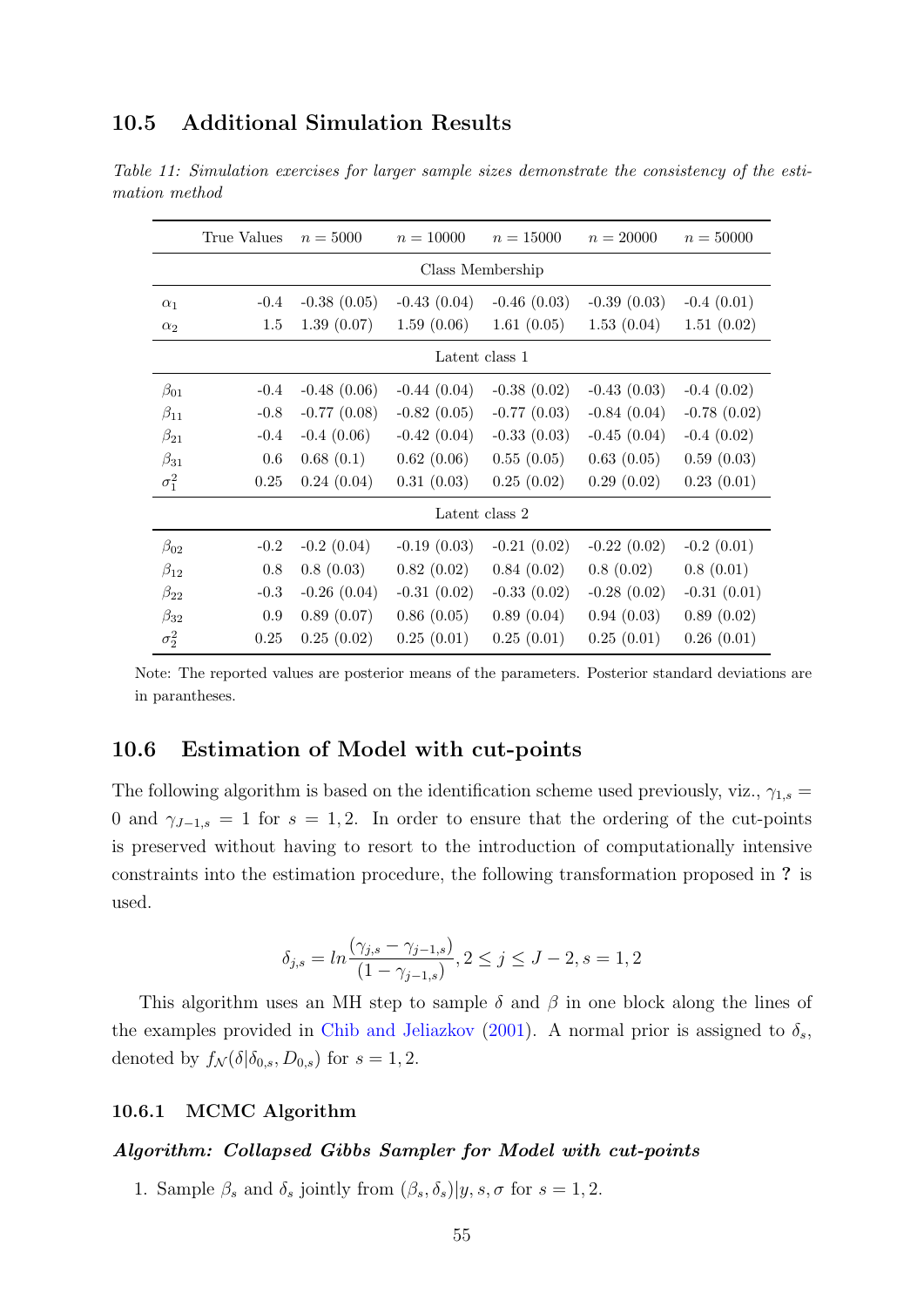- 2. Sample  $\sigma_s^2$  from  $\sigma_s^2|\beta_s, z, S$  for  $s = 1, 2$ .
- 3. Sample  $\alpha$  from  $\alpha|\beta, \sigma^2, y$  for where  $\sigma^2 = {\sigma_1^2, \sigma_2^2}$  and  $\beta = {\beta_1, \beta_2}$ .
- 4. Sample  $s'_i$  from  $s'_i | \alpha, \beta, \sigma^2, y$  for  $i = 1, 2, ..., n$ .
- 5. Sample  $z_{i,s_i}$  from  $z_{i,s_i} | \beta, \sigma^2, y, S$  for  $i = 1, 2, ..., n$ .

Steps 2–5 are identical to the algorithm described in Section [4.7.](#page-15-0) Step 1 of this algorithm is described below.

#### Sampling coefficients and cut-points of the Ordinal Model:  $\beta$  and  $\delta$

Sample  $(\beta_s, \delta_s)|y, s, \sigma$  by drawing  $(\beta_s^{\dagger}, \delta_s^{\dagger}) \sim q(\beta_s, \delta_s|y, s, \sigma^2)$ , with  $q(\beta_s, \delta_s|y, s, \sigma)$  is the proposal density  $f_{\mathcal{T}}(\beta_s, \delta_s | m, V, \nu)$ .  $m = \arg \max f(y | \beta, \delta, \sigma^2, s) f_{\mathcal{N}}(\beta_s | \beta_{0,s}, B_{0,s}) f_{\mathcal{N}}(\delta_s | \delta_{0,s}, D_{0,s})$ , V is the inverse of the negative of the hessian of the logarithm of the maximand evaluated at m and v is the degrees of freedom. The proposed draw  $\theta_s^{\dagger} = (\beta_s^{\dagger}, \delta_s^{\dagger})$  is accepted with probability  $\Upsilon_{MH}(\theta_s, \theta_s^{\dagger}),$ 

$$
= min \Big\{ 1, \frac{f(y|\beta^{\dagger}, \delta^{\dagger}, \sigma^2, y) f_{\mathcal{N}}(\beta^{\dagger}_s|\beta_{0,s}, B_{0,s}) f_{\mathcal{N}}(\delta^{\dagger}|\delta_{0,s}, D_{0,s}) q(\beta_s, \delta_s|y, s, \sigma^2)}{f(y|\beta, \delta, \sigma^2, y) f_{\mathcal{N}}(\beta_s|\beta_{0,s}, B_{0,s}) f_{\mathcal{N}}(\delta|\delta_{0,s}, D_{0,s}) q(\beta^{\dagger}_s, \delta^{\dagger}_s|y, s, \sigma^2)} \Big\}.
$$

### <span id="page-56-0"></span>10.7 Covariate Effects

An intuitive interpretation of the relationship between covariates and outcomes is provided by covariate effects in models with discrete dependent variables. Consider any covariate,  $x_k \in X$ , whose effects on the outcome y marginally of the other variables in X is of interest. The covariate effect measures the change in the probability of observing each category  $j = 1, 2, 3$  of y for a given change in  $x_k$ , averaged over the entire sample.

The framework for computing covariate effects while addressing both data variability and parameter uncertainty described in [Jeliazkov and Vossmeyer](#page-48-10) [\(2018\)](#page-48-10) has been adapted to the latent class model for ordinal outcomes. Each of these issues is overcome by averaging over the sample and the posterior distribution of parameters respectively. Equation [8](#page-57-1) details how the output from the MCMC algorithm developed in Subsection [4.7,](#page-15-0) which consists of G draws from the posterior distribution of parameters, is used in evaluating covariate effects for each of the two latent classes. The probabilities in the parentheses in the final step of this equation are obtained by using the expression in Equation [5.](#page-14-2) The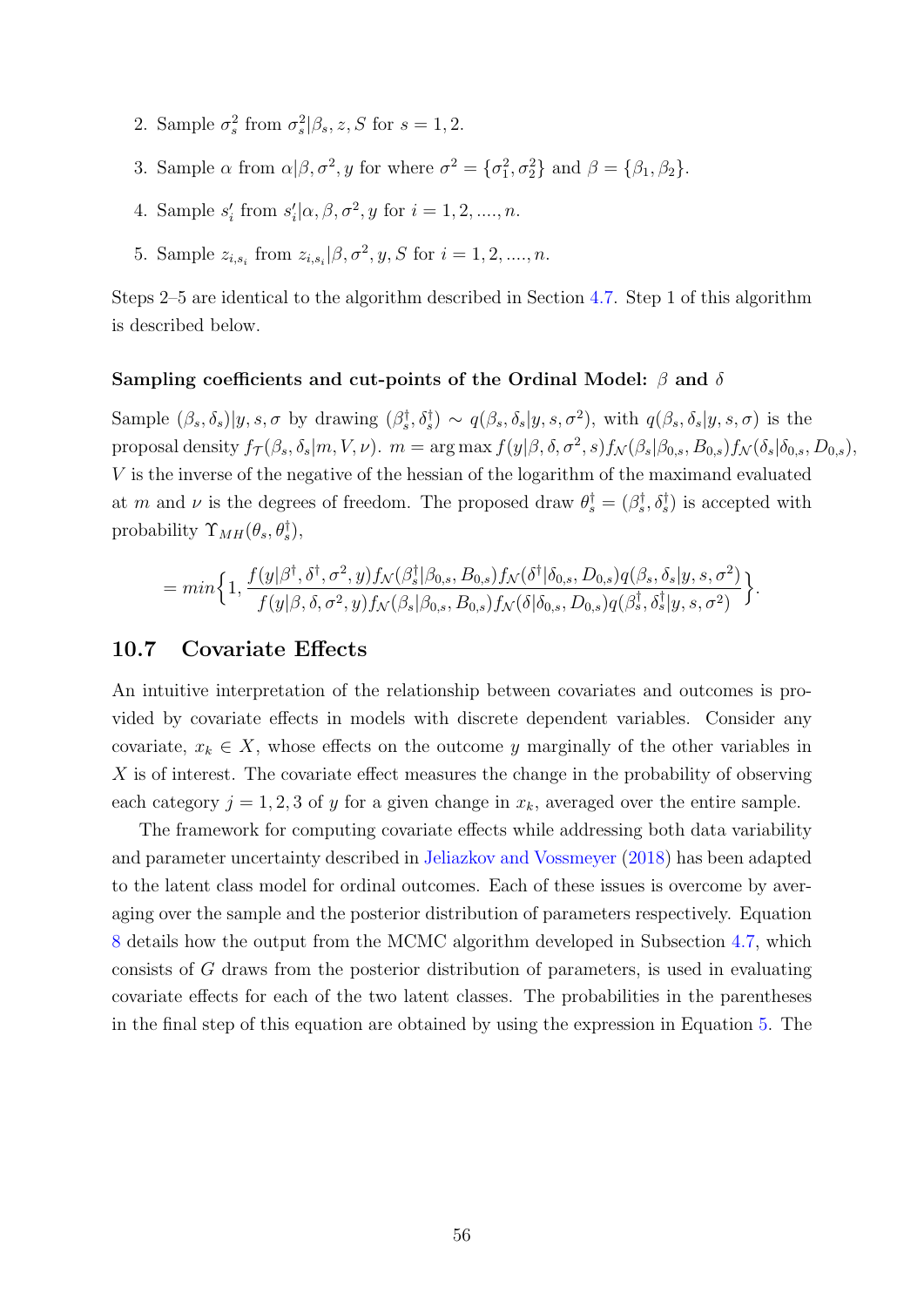parameter vector  $\theta_s$  consists of the coefficients  $\alpha, \beta_s$  and the error variance  $\sigma_s^2$ .

<span id="page-57-1"></span>
$$
\left\{ Pr(y=j|x_k^{\dagger},s) - Pr(y=j|x_k^{\dagger},s) \right\} = \int \left\{ Pr(y=j|x_k^{\dagger},X_{\backslash k},\theta_s) - Pr(y=j|x_k^{\dagger},X_{\backslash k},\theta_s) \right\} f(X_{\backslash k}) f(\theta_s|y) dX_{\backslash k} d\theta_s
$$
\n
$$
\approx \frac{1}{nG} \sum_{i=1}^n \sum_{g=1}^G \left\{ Pr(y_i=j|x_k^{\dagger},X_{i,\backslash k},\theta_s^{(g)}) - Pr(y_i=j|x_k^{\dagger},X_{i,\backslash k},\theta_s^{(g)}) \right\}, \quad s = 1, 2.
$$
\n(8)

# <span id="page-57-0"></span>10.8 Evaluating the Marginal Likelihood

The algorithm to evaluate the estimated posterior ordinate  $\hat{\pi}(\theta^*|y, \mathcal{M}_l)$  referenced in [4.8](#page-16-0) is described below. In latent class model with ordered outcomes, the parameter vector θ, excluding any latent variables, consists of the coefficients α, β and the error variance  $\sigma^2$ . The objective of this exercise is to evaluate the posterior ordinate at the posterior mean,  $\theta^* = {\alpha^*, \beta^*, \sigma^{2*}}$ . The law of total probability is used to decompose the posterior ordinate at  $\theta^*$  as,

$$
\pi(\alpha^*, \beta^*, \sigma^{2*}|y) = \pi(\alpha^*|y)\pi(\beta^*|\alpha^*, y)\pi(\sigma^{2*}|\alpha^*, \beta^*, y)
$$

The order of this decomposition has been chosen to minimize computational time and effort. The first component,  $\pi(\alpha^*|y)$  is estimated using the method introduced in [Chib](#page-46-10) [and Jeliazkov](#page-46-10) [\(2001\)](#page-46-10). By conditioning the other two densities on  $\alpha^*$ , these ordinates can be estimated using reduced Gibbs samplers described in [Chib](#page-46-9) [\(1995\)](#page-46-9).

The following reduced Gibbs sampler provides the estimated ordinate  $\hat{\pi}(\beta^*|\alpha^*,y)$ .

- 1. Sample  $\beta_s$  from the distribution  $\beta_s | z, S, \sigma_s^2$  for  $s = 1, 2$ .
- 2. Sample  $\sigma_s^2$  from  $\sigma_s^2|\beta_s, z, S$  for  $s = 1, 2$ .
- 3. Sample  $s'_i$  from  $s'_i | \alpha^*, \beta, \sigma^2, y$  for  $i = 1, 2, ..., n$ .
- 4. Sample  $z_{i,s_i}$  from  $z_{i,s_i} | \beta, \sigma^2, y, S$  for  $i = 1, 2, ..., n$ .

The ordinate  $\hat{\pi}(\sigma^{2*}|\alpha^*,\beta^*,y)$  is obtained by iterating over the following reduced Gibbs sampler

- 1. Sample  $\sigma_s^2$  from  $\sigma_s^2|\beta_s^*, z, S$  for  $s = 1, 2$ .
- 2. Sample  $s'_i$  from  $s'_i | \alpha^*, \beta^*, \sigma^2, y$  for  $i = 1, 2, ..., n$ .
- 3. Sample  $z_{i,s_i}$  from  $z_{i,s_i} | \beta^*, \sigma^2, y, S$  for  $i = 1, 2, ..., n$ .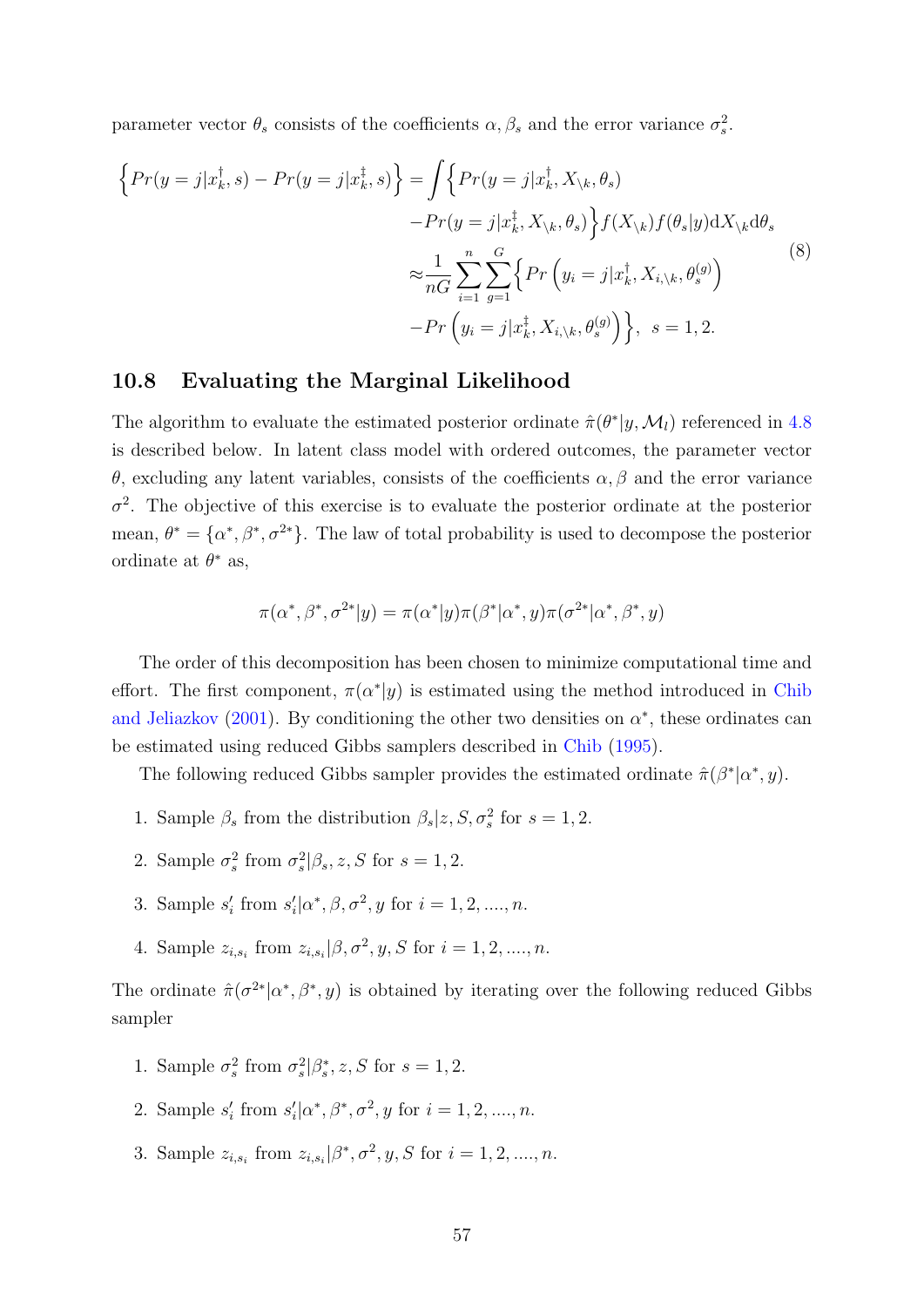<span id="page-58-0"></span>

# 10.9 Historical Bank and S&L Failures

Figure 12: Number of failed banks resolved by the FDIC and number of failed S&L's resolved by the FSLIC from 1934 to 2019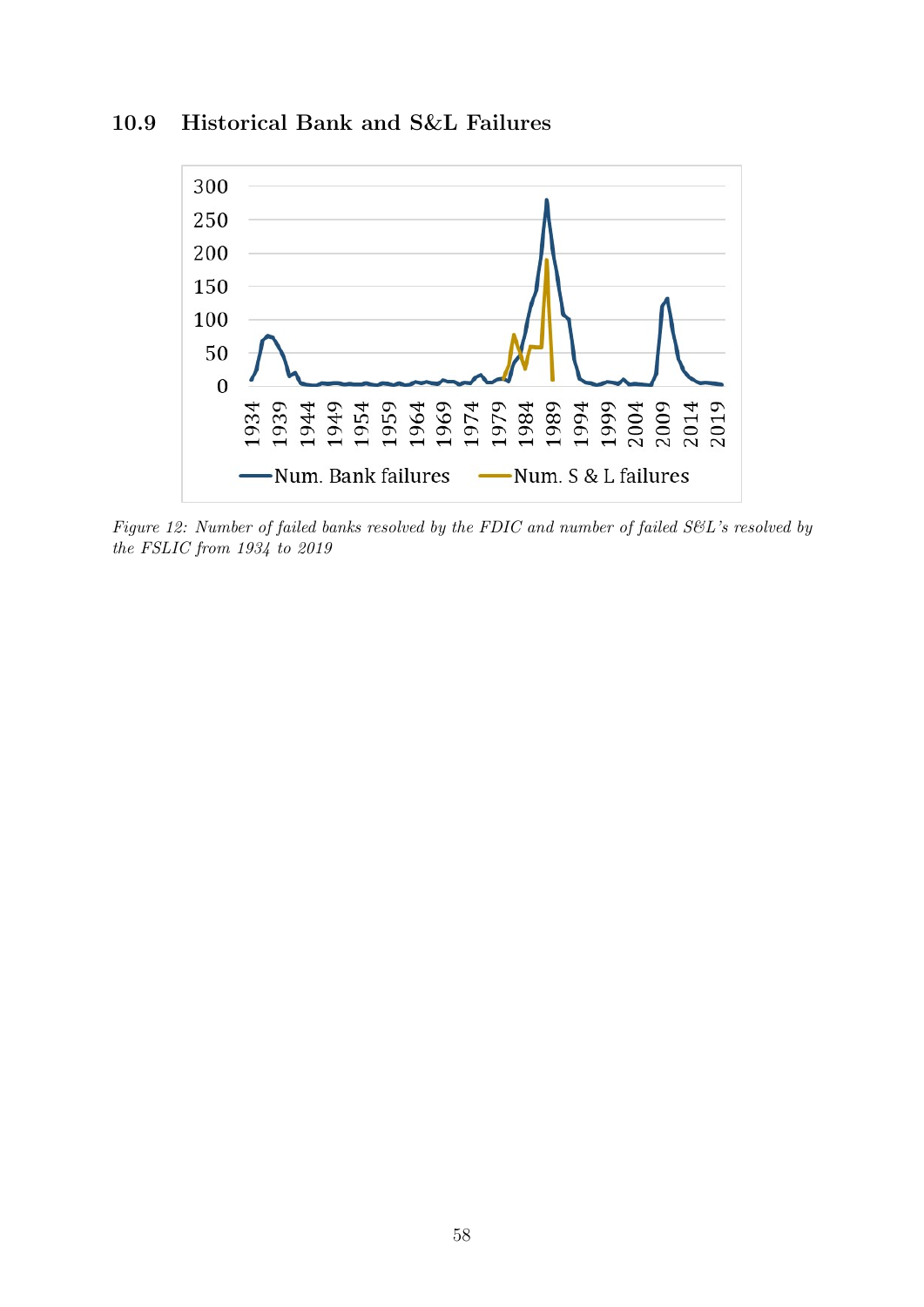<span id="page-59-0"></span>

# 10.10 Regional Distress and Bank Resolutions

Figure 13: Additional covariate effects from the models for resolution type for banks in the class of High Regional Distress (HRD) and Low Regional Distress (LRD).

In Figure [13,](#page-59-0) a standard deviation increase in Commercial and Industrial (C&I) loan ratio is associated with an increased probability of Type II and Type III resolutions and a corresponding decline in the probability of a Type I resolution among HRD failures. These findings are consistent with the higher levels of risk attributed to increases in this ratio by the FDIC [\(FDIC,](#page-47-0) [1998\)](#page-47-0). A standard deviation increase in Construction and Land Development Loans (CLD) is associated with an increased probability of Type I resolutions among HRD failures and of Type III resolutions among LRD failures. In the period under study, C&I loans constitute a higher concentration of bank balance sheets  $(27.5\% \text{ of assets})$  than CLD loans  $(4.6\% \text{ of assets})$ . Accordingly, an increase in C &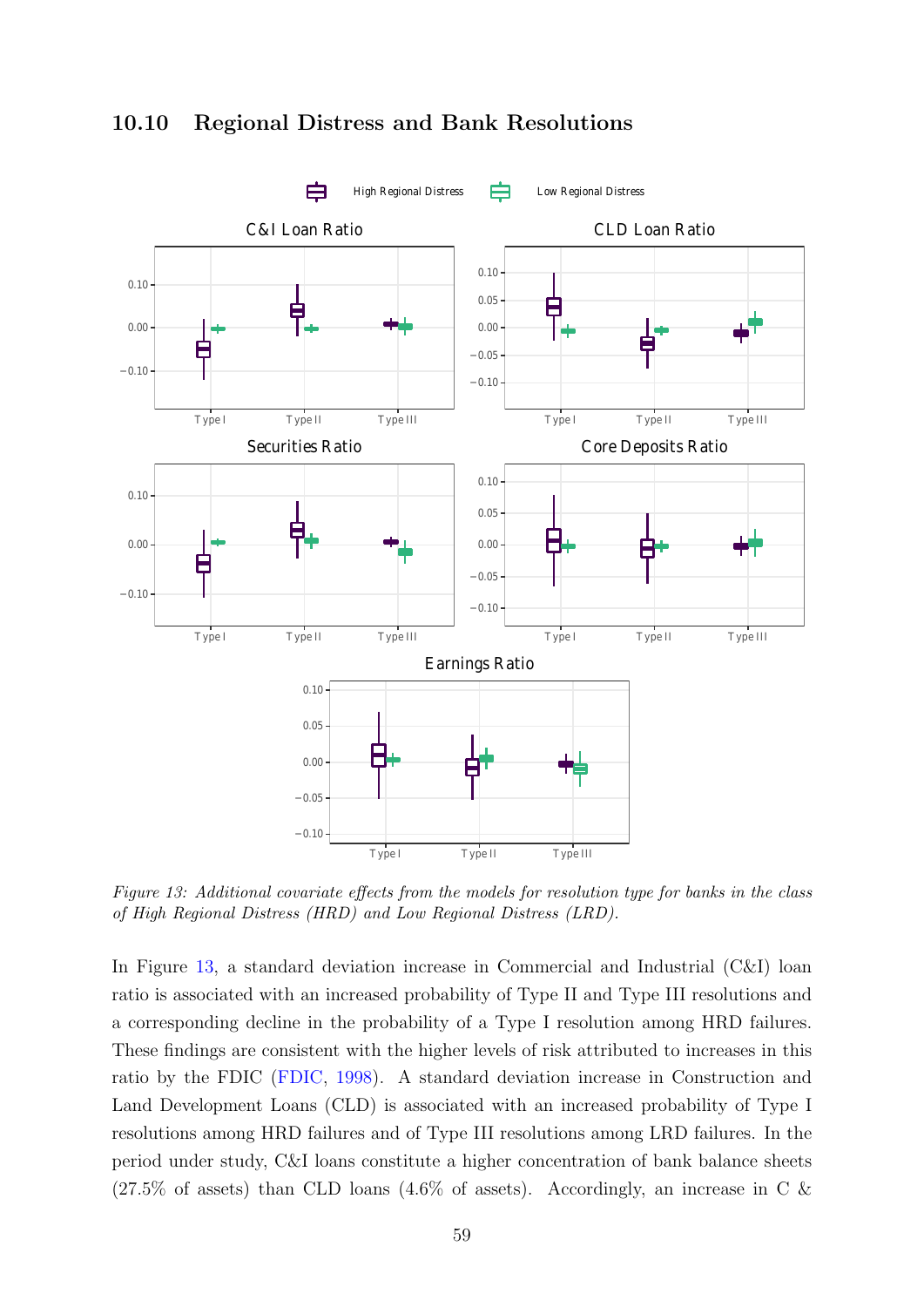I loans represents a more acute concentration in that loan category and elicits a more stringent response than an equivalent increase in CLD loans.

The remaining covariates, securities ratio, core deposits ratio and earnings ratio did not result in statistically important effects on resolution decisions upon controlling for other balance sheet items pertaining to size, asset quality and interstate branching restrictions. An increase in each of these characteristics is associated with an increase in the bank's franchise value and is accordingly expected to result in a lower probability of liquidation under Type III resolutions.

# <span id="page-60-0"></span>10.11 Political Economy Factors and Bank Resolutions

The Competitive Equality Bank Act (CEBA) of 1987 considered in specifications (11) and (16) provided the FDIC with the option to establish a temporary national bank or a bridge bank for a maximum period of three years. This option served as an alternative to liquidation when acquirers were not forthcoming for purchasing a bank in the period immediately following its failure  $(Huber, 1988)^{13}$  $(Huber, 1988)^{13}$  $(Huber, 1988)^{13}$  $(Huber, 1988)^{13}$  $(Huber, 1988)^{13}$  $(Huber, 1988)^{13}$ . The bills considered in specifications (12) through (15) and (17) through (20) are all components of the Financial Institutions Reform, Recovery and Enforcement Act(FIRREA) of 1989. The bill to restructure the S&L industry, considered in specfications (12) and (17) recommended that the FDIC insure deposits held at S&L institutions in addition to commercial banks following the failure of the FSLIC. This bill also authorized the establishment of the Resolution Trust Corporation (RTC) to resolve failed S&L institutions that had been within the purview of the FSLIC and any additional failures that arose within the next three years. Specifications (14) and (19) include voting measures on a bill to reform, recapitalize and consolidate the federal deposit insurance system as well as to enhance the powers of federal regulatory agencies. The remaining two bills introduced additional checks on the banking industry by proposing the restoration of civil penalties for criminal offenses involving financial institutions and the disclosure of ratings assigned to banks and thrifts under the Community Reinvestment Act (CRA).

# <span id="page-60-1"></span>10.12 Two Waves of Failures in the Savings and Loans Industry

The origin of distress in the S&L industry in the period of study can be traced back to events from the early 1980's. The high interest rate regime of the late 1970's and early 1980's in the U.S., when the federal funds rate was set to targets as high as 20%, exposed the S&L industry to particularly severe interest rate risk owing to the regulatory constraints on these institutions. S&L institutions experienced more acute maturity

<span id="page-60-2"></span><sup>&</sup>lt;sup>13</sup>The major provisions of the Act pertained to resolving the insolvency of the Federal Savings and Loan Insurance Corporation, the insurer of S&L institutions, closing the "non-bank bank loophole", and a loan-loss amortization program for agricultural banks [\(FDIC,](#page-47-10) [1997\)](#page-47-10).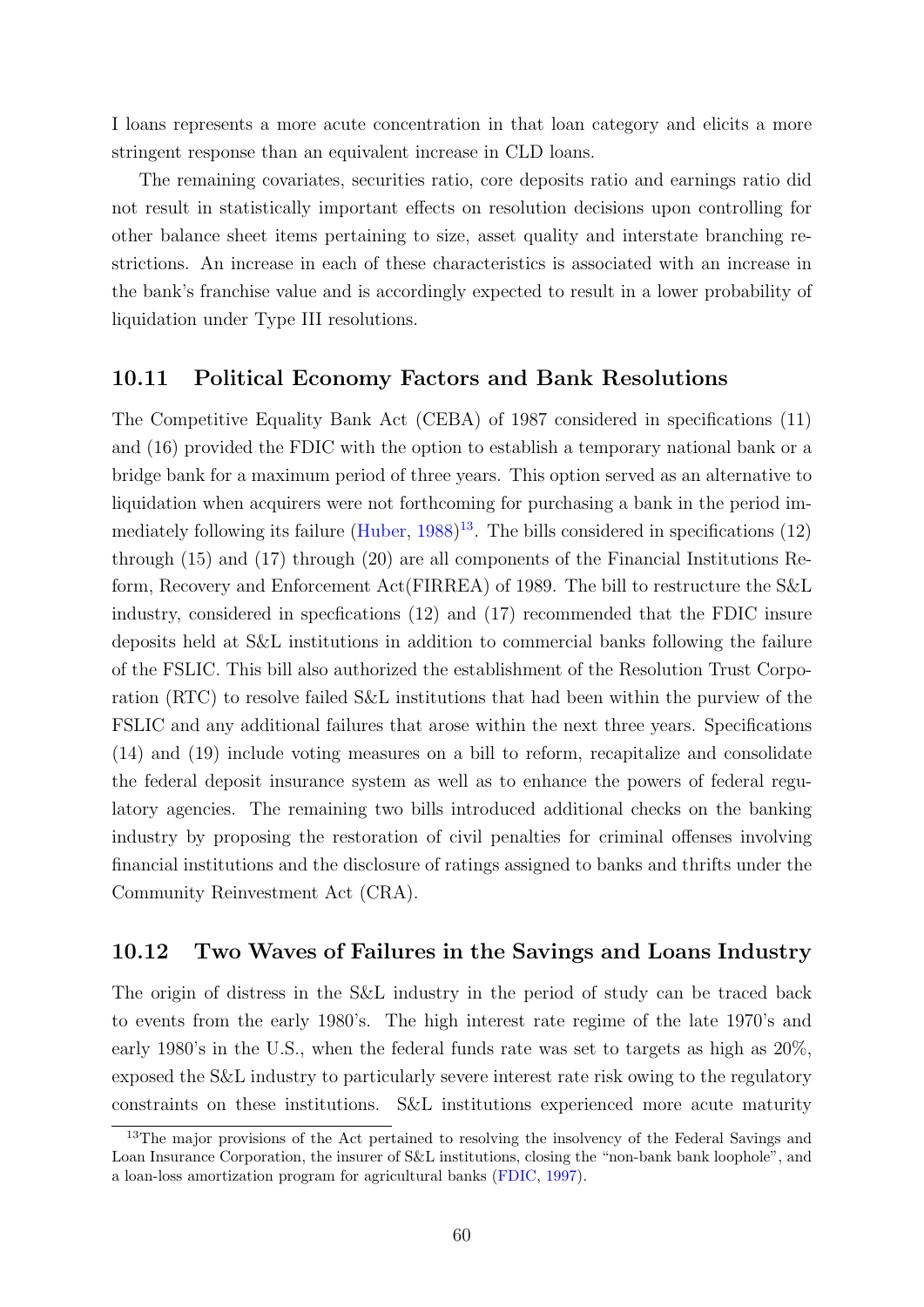mismatches than commercial banks since their liabilities, like those of commercial banks, primarily consisted of retail deposits whereas their assets were restricted to 30 year fixed rate mortgages. The rising interest expenses on deposits and the stagnated revenues from their fixed-rate mortgages led to 35.5% of S&L institutions becoming unprofitable by year-end 1980 [\(White,](#page-50-1) [1991\)](#page-50-1).

The legislative response to distress in the S&L industry was to deregulate and provide forbearance to weak S&L's in the form of the Depository Institutions Deregulation and Monetary Control Act of 1980 (DIDMCA) and the Garn-St Germain Depository Institutions Act of 1982. These enactments allowed S&L's to diversify their portfolio by permitting federally chartered institutions to lend acquisition, development, and construction (ADC) loans and also authorized these institutions to offer Adjustable Rate Mortgages (ARM's). However, these measures to ease asset-side constraints were supplemented with provisions for regulatory relief in the form of lowered net worth standards and capital requirements including even the elimination of loan-to-value restrictions on ADC loans. Effectively, these new provisions authorized S&L's to offer a category of high-risk loans that they had no previous experience in servicing, while being required to adhere to fewer restrictions than their banking counterparts who had a longer history of offering these loans. The opportunity for high returns with lax regulatory norms resulted in an extraordinary expansion of the industry at a growth rate of 56% between 1982 and 1985[\(FDIC,](#page-47-0) [1998\)](#page-47-0). [White](#page-50-1) [\(1991\)](#page-50-1) noted the changing composition of S&L balance sheets following these regulatory changes with traditional mortgages declining to 53% of industry assets in 1985 from their previous values of 65% in 1982 along with a material shift toward non-traditional assets such as commercial mortgage loans, land loans and direct equity investments. A second wave of failures took over the S&L industry, particularly in the Southwest and among institutions that had accumulated large shares of these non-traditional assets starting from the period 1984-1985, when both oil and real estate prices dropped precipitously and directly contributed to the deterioration of the value of projects financed by S&L institutions.

The two waves of failures in the S&L industry and the resulting regulatory response had direct implications on the the operation of the FSLIC and eventually resulted in its insolvency and dissolution in 1989. The DIDMCA increased federal deposit insurance from \$40,000 to \$100,000 per account [\(Kaufman et al.,](#page-48-12) [1981\)](#page-48-12), consequentially raising the FSLIC's liabilities in the event of an S&L failure. Subsequently, the elevated levels of failure in the S&L industry depleted the resources of the FSLIC to such a dire extent that it was declared insolvent by the U.S. General Accounting Office in 1986. The Competitive Equality Banking Act of 1987 attempted to recapitalize the FSLIC by allowing it to borrow up to \$10.825 billion with a cap of \$3.75 billion that could be borrowed in any 12 month period. As these additional funds proved to be inadequate to resolve failed institutions, the FSLIC pursued a strategy of conducting resolutions of 222 S % L's in